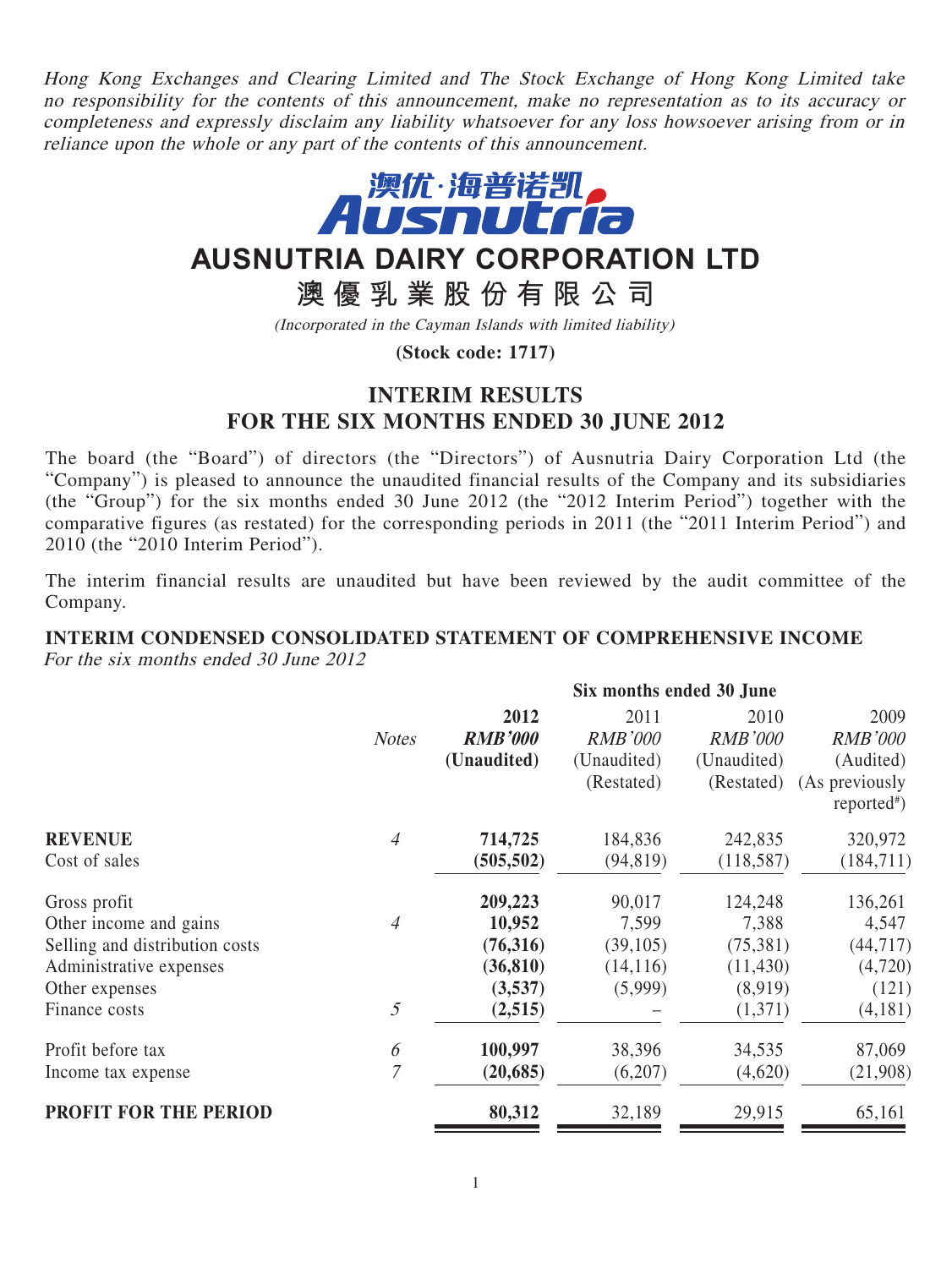|                                                                                          | Six months ended 30 June |                 |                           |                           |                             |  |
|------------------------------------------------------------------------------------------|--------------------------|-----------------|---------------------------|---------------------------|-----------------------------|--|
|                                                                                          |                          | 2012            | 2011                      | 2010                      | 2009                        |  |
|                                                                                          | <b>Notes</b>             | <b>RMB'000</b>  | <b>RMB'000</b>            | <b>RMB'000</b>            | <b>RMB'000</b>              |  |
|                                                                                          |                          | (Unaudited)     | (Unaudited)<br>(Restated) | (Unaudited)<br>(Restated) | (Audited)<br>(As previously |  |
|                                                                                          |                          |                 |                           |                           | $reported*$                 |  |
| <b>PROFIT FOR THE PERIOD</b>                                                             |                          | 80,312          | 32,189                    | 29,915                    | 65,161                      |  |
| Attributable to:                                                                         |                          |                 |                           |                           |                             |  |
| Owners of the parent                                                                     |                          | 65,227          | 32,189                    | 29,915                    | 65,161                      |  |
| Non-controlling interests                                                                |                          | 15,085          |                           |                           |                             |  |
|                                                                                          |                          | 80,312          | 32,189                    | 29,915                    | 65,161                      |  |
| <b>OTHER COMPREHENSIVE</b><br>(LOSS)/INCOME:<br>Exchange difference on translation of    |                          |                 |                           |                           |                             |  |
| foreign operations                                                                       |                          | (11,067)        | (600)                     | 170                       | (10)                        |  |
| TOTAL COMPREHENSIVE INCOME                                                               |                          |                 |                           |                           |                             |  |
| <b>FOR THE PERIOD</b>                                                                    |                          | 69,245          | 31,589                    | 30,085                    | 65,151                      |  |
| Attributable to:                                                                         |                          |                 |                           |                           |                             |  |
| Owners of the parent<br>Non-controlling interests                                        |                          | 59,317<br>9,928 | 31,589                    | 30,085                    | 65,151                      |  |
|                                                                                          |                          |                 |                           |                           |                             |  |
|                                                                                          |                          | 69,245          | 31,589                    | 30,085                    | 65,151                      |  |
| <b>EARNINGS PER SHARE</b><br><b>ATTRIBUTABLE TO ORDINARY</b><br><b>EQUITY HOLDERS OF</b> |                          |                 |                           |                           |                             |  |
| <b>THE PARENT</b><br>$-$ basic and diluted ( <i>RMB</i> )                                | 8                        | 6.61 cents      | $3.19$ cents              | 2.86 cents                | 8.15 cents                  |  |
|                                                                                          |                          |                 |                           |                           |                             |  |

# As previously reported in the Prospectus dated 24 September 2009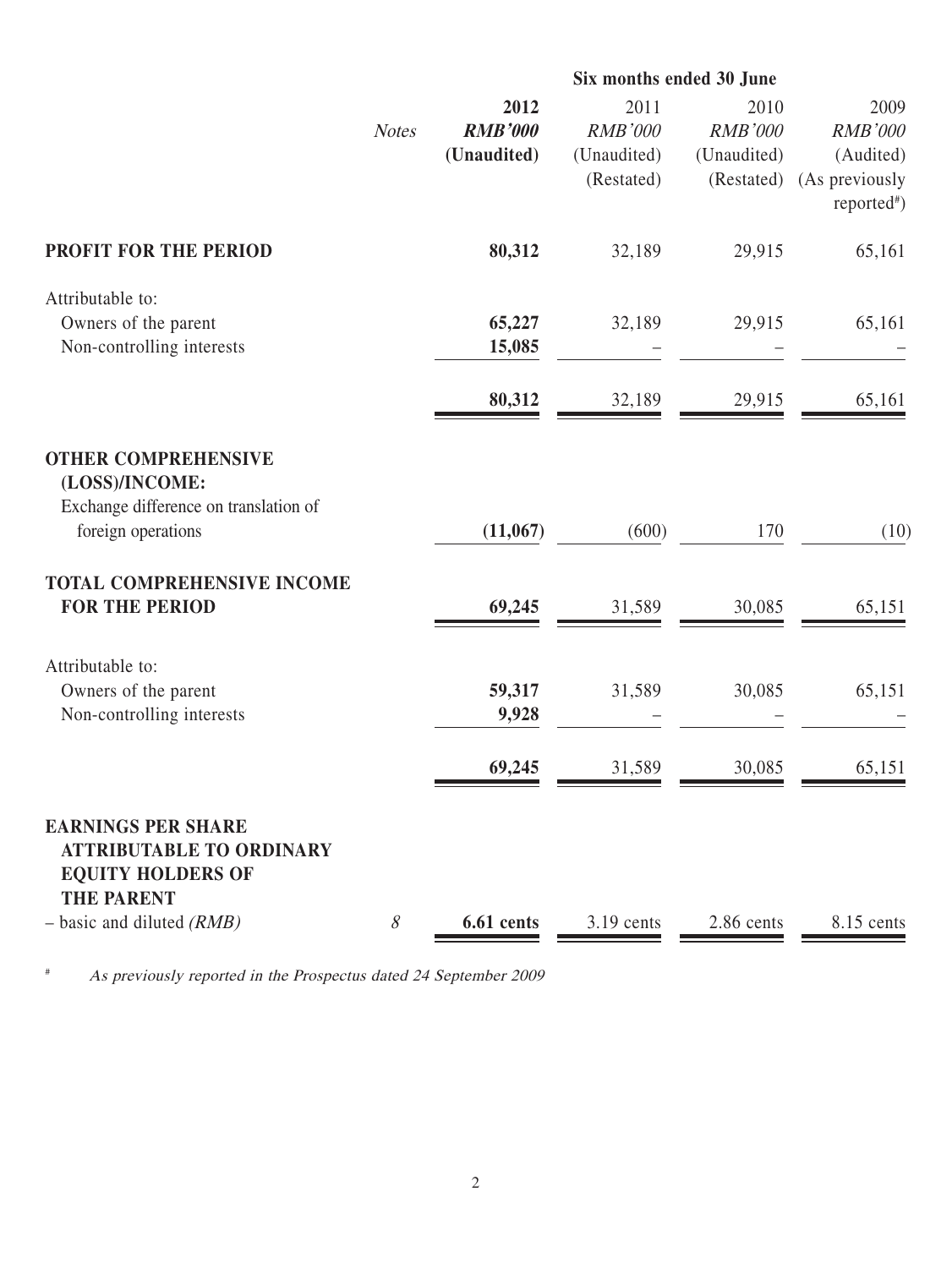## **INTERIM CONDENSED CONSOLIDATED STATEMENT OF FINANCIAL POSITION** 30 June 2012

|                                   | <b>Notes</b> | 30 June<br>2012<br><b>RMB'000</b><br>(Unaudited) | 31 December<br>2011<br><b>RMB'000</b><br>(Audited) | 2011<br><b>RMB'000</b><br>(Unaudited)<br>(Restated) | 30 June<br>2010<br><b>RMB'000</b><br>(Unaudited)<br>(Restated) | 2009<br><b>RMB'000</b><br>(Audited)<br>(As previously<br>reported <sup>#</sup> ) |
|-----------------------------------|--------------|--------------------------------------------------|----------------------------------------------------|-----------------------------------------------------|----------------------------------------------------------------|----------------------------------------------------------------------------------|
| <b>NON-CURRENT ASSETS</b>         |              |                                                  |                                                    |                                                     |                                                                |                                                                                  |
| Property, plant and equipment     |              | 245,555                                          | 251,619                                            | 41,184                                              | 30,227                                                         | 27,045                                                                           |
| Prepaid land lease payments       |              | 2,171                                            | 2,199                                              | 2,228                                               | 2,285                                                          | 2,342                                                                            |
| Goodwill                          |              | 79,931                                           | 82,891                                             |                                                     |                                                                |                                                                                  |
| Other intangible assets           |              | 29,257                                           | 31,305                                             | 1,934                                               | 1,091                                                          | 359                                                                              |
| Investments in associates         |              |                                                  | 1,730                                              | 3,260                                               |                                                                |                                                                                  |
| Deferred tax assets               |              | 21,416                                           | 22,896                                             | 6,346                                               | 1,078                                                          |                                                                                  |
| Long-term prepayment              |              |                                                  |                                                    | 154,106                                             |                                                                |                                                                                  |
| Total non-current assets          |              | 378,330                                          | 392,640                                            | 209,058                                             | 34,681                                                         | 29,746                                                                           |
| <b>CURRENT ASSETS</b>             |              |                                                  |                                                    |                                                     |                                                                |                                                                                  |
| Inventories                       | 9            | 224,050                                          | 261,614                                            | 177,412                                             | 132,623                                                        | 48,119                                                                           |
| Trade and bills receivables       | 10           | 116,202                                          | 177,792                                            | 60,899                                              | 37,193                                                         | 24,470                                                                           |
| Prepayments, deposits and         |              |                                                  |                                                    |                                                     |                                                                |                                                                                  |
| other receivables                 |              | 105,982                                          | 49,384                                             | 54,122                                              | 137,188                                                        | 46,768                                                                           |
| Held-to-maturity investments      |              | 60,000                                           | 200,000                                            | 200,000                                             | 200,000                                                        |                                                                                  |
| Tax recoverable                   |              |                                                  | 3,819                                              | 10,825                                              |                                                                |                                                                                  |
| Time deposits                     |              | 420,000                                          | 110,000                                            |                                                     |                                                                |                                                                                  |
| Cash and cash equivalents         | 11           | 161,672                                          | 342,241                                            | 438,403                                             | 665,264                                                        | 138,843                                                                          |
| Total current assets              |              | 1,087,906                                        | 1,144,850                                          | 941,661                                             | 1,172,268                                                      | 258,200                                                                          |
| <b>CURRENT LIABILITIES</b>        |              |                                                  |                                                    |                                                     |                                                                |                                                                                  |
| Trade payables                    | 12           | 80,291                                           | 84,297                                             | 14,365                                              | 24,487                                                         | 12,868                                                                           |
| Deposits received, other payables |              |                                                  |                                                    |                                                     |                                                                |                                                                                  |
| and accruals                      |              | 155,351                                          | 259,508                                            | 187,933                                             | 110,766                                                        | 188,738                                                                          |
| Derivative financial instruments  |              | 984                                              | 1,175                                              |                                                     |                                                                |                                                                                  |
| Dividend payable                  |              |                                                  |                                                    | 24,628                                              | 54,699                                                         |                                                                                  |
| Interest-bearing bank loans and   |              |                                                  |                                                    |                                                     |                                                                |                                                                                  |
| other borrowings                  |              | 62,323                                           | 91,386                                             |                                                     |                                                                |                                                                                  |
| Tax payable                       |              | 7,638                                            | 5,204                                              |                                                     | 420                                                            | 18,120                                                                           |
| Total current liabilities         |              | 306,587                                          | 441,570                                            | 226,926                                             | 190,372                                                        | 219,726                                                                          |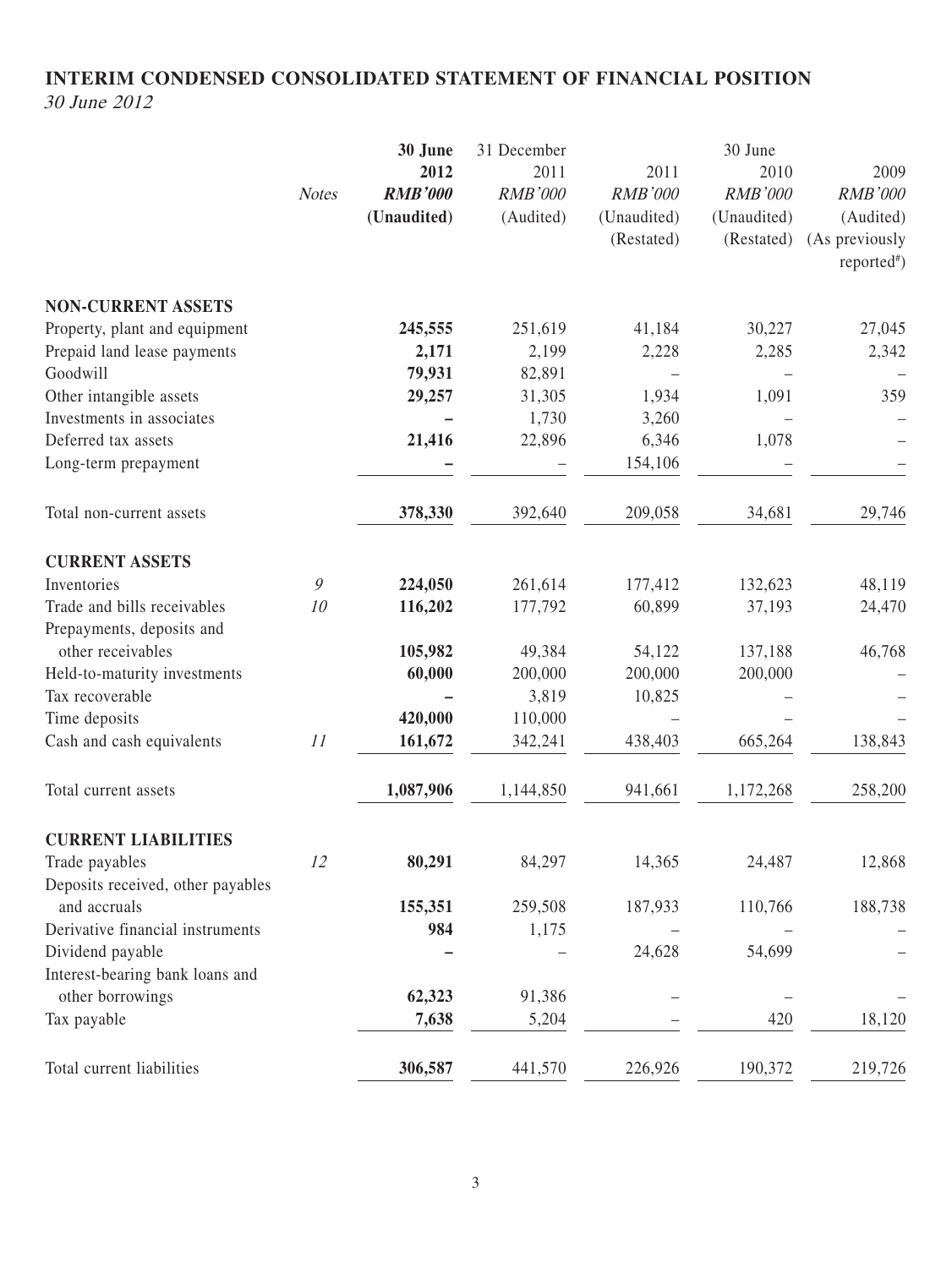| 30 June   | 31 December                           |                                     | 30 June                                             |                                                     |
|-----------|---------------------------------------|-------------------------------------|-----------------------------------------------------|-----------------------------------------------------|
|           |                                       |                                     |                                                     | 2009                                                |
|           |                                       |                                     |                                                     | RMB'000                                             |
|           |                                       |                                     |                                                     | (Audited)<br>(As previously                         |
|           |                                       |                                     |                                                     | $reported*$                                         |
|           |                                       |                                     |                                                     |                                                     |
| 781,319   | 703,280                               | 714,735                             | 981,896                                             | 38,474                                              |
|           |                                       |                                     |                                                     |                                                     |
| 1,159,649 | 1,095,920                             | 923,793                             | 1,016,577                                           | 68,220                                              |
|           |                                       |                                     |                                                     |                                                     |
|           |                                       |                                     |                                                     |                                                     |
| 38,872    | 42,669                                |                                     |                                                     |                                                     |
| 13,168    | 13,207                                |                                     |                                                     |                                                     |
| 27,283    | 28,927                                |                                     | 1,012                                               |                                                     |
| 454       | 490                                   |                                     |                                                     |                                                     |
| 79,777    | 85,293                                |                                     | 1,012                                               |                                                     |
| 1,079,872 | 1,010,627                             | 923,793                             | 1,015,565                                           | 68,220                                              |
|           |                                       |                                     |                                                     |                                                     |
|           |                                       |                                     |                                                     |                                                     |
|           |                                       |                                     |                                                     |                                                     |
| 86,866    | 86,866                                | 86,971                              | 92,066                                              |                                                     |
| 899,693   | 840,376                               | 836,822                             | 923,499                                             | 68,220                                              |
| 986,559   | 927,242                               | 923,793                             | 1,015,565                                           | 68,220                                              |
| 93,313    | 83,385                                |                                     |                                                     |                                                     |
| 1,079,872 | 1,010,627                             | 923,793                             | 1,015,565                                           | 68,220                                              |
|           | 2012<br><b>RMB'000</b><br>(Unaudited) | 2011<br><b>RMB'000</b><br>(Audited) | 2011<br><b>RMB'000</b><br>(Unaudited)<br>(Restated) | 2010<br><b>RMB'000</b><br>(Unaudited)<br>(Restated) |

# As previously reported in the Prospectus dated 24 September 2009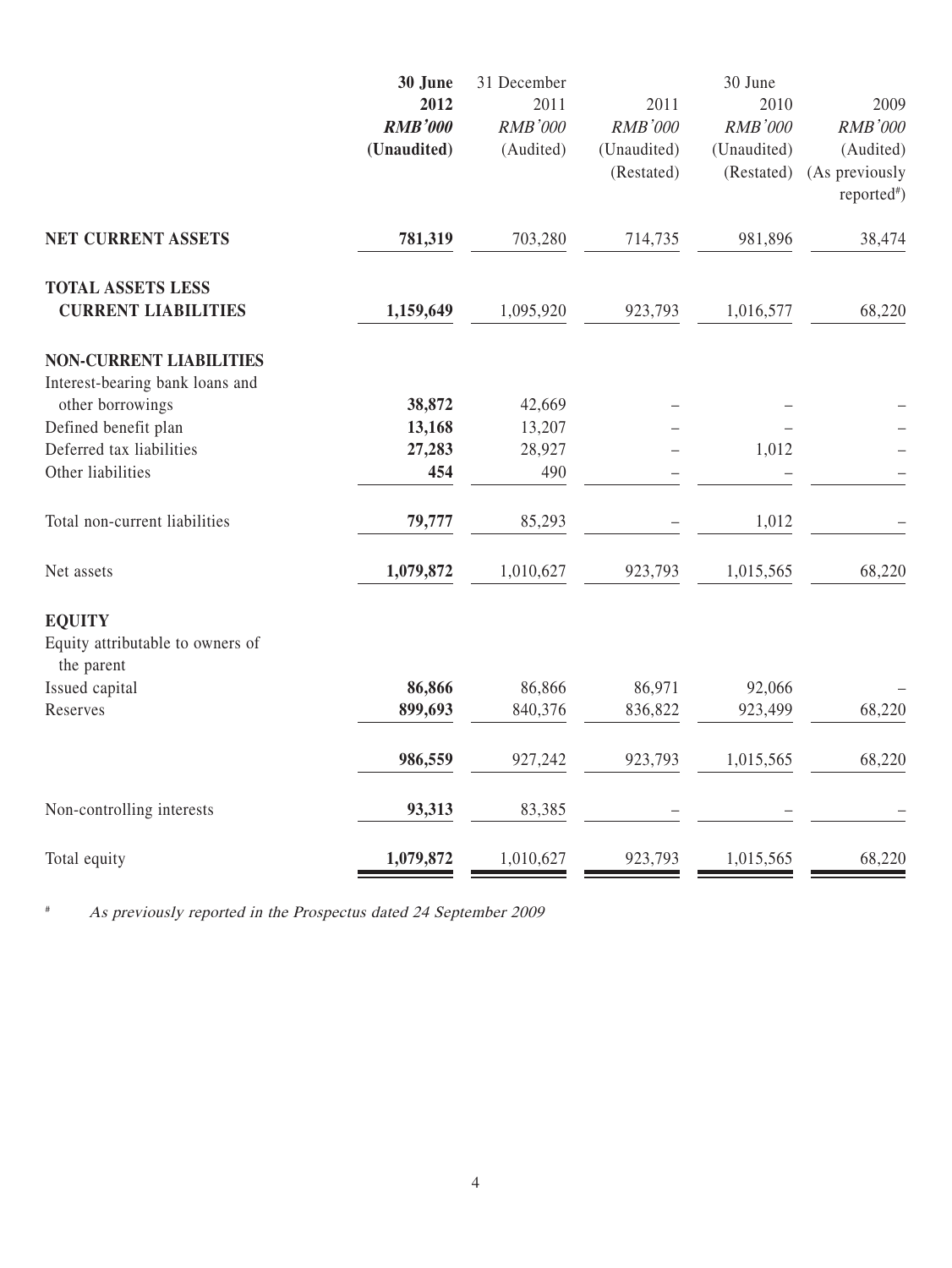## **NOTES TO THE INTERIM CONDENSED CONSOLIDATED FINANCIAL STATEMENTS** 30 June 2012

#### **1. CORPORATE INFORMATION**

The Company was incorporated as an exempted company with limited liability in the Cayman Islands on 8 June 2009. The registered office of the Company is located at Cricket Square, Hutchins Drive, P.O. Box 2681, Grand Cayman KY1-1111, Cayman Islands. The principal offices of the Group in Mainland China, at Floor 9, XinDaXin Building, No. 168, HuangXing Road (M), Changsha City, Hunan Province; in Hong Kong, at Room 2101, Beautiful Group Tower, 77 Connaught Road Central, Central; and in the Netherlands, at Burgemeester Falkenaweg 58-1 (8442LE), Heerenveen. The shares of the Company were listed on the Main Board of The Stock Exchange of Hong Kong Limited (the "Stock Exchange") on 8 October 2009.

The Company acts as an investment holding company of the Group. The Group is principally engaged in the production, marketing and distribution of paediatric nutrition products in the People's Republic of China (the "PRC") and the dairy industry in the Netherlands with activities ranging from research and development, milk collection, processing, production, packaging, marketing and sales of dairy products to customers in the Netherlands and other overseas countries.

#### **2. BASIS OF PREPARATION AND CHANGES TO THE GROUP'S ACCOUNTING POLICIES**

#### **Basis of preparation and restatement of interim financial statements for the six months ended 30 June 2010 (the "2010 Interim Period") and the six months ended 30 June 2011 (the "2011 Interim Period")**

As mentioned in the annual report dated 5 December 2013, during the audit in respect of the financial statements for the year ended 31 December 2011, certain unresolved issues (the "Unresolved Issues") relating to Ausnutria Dairy (China) Co., Ltd. ("Ausnutria China", a major indirect wholly-owned subsidiary of the Company), were reported by Ernst & Young, the auditors of the Company, to the Board on 29 March 2012. On the same date, in the interest of the Company and its shareholders as a whole, the Company then applied for the suspension of trading of its shares on the Stock Exchange. Details in relation to the Unresolved Issues are set out in the announcement of the Company dated 28 June 2013.

On 29 March 2012, a special review committee (the "SRC") comprising two of the independent non-executive directors of the Company, namely Mr. Qiu Weifa and Mr. Chan Yuk Tong, was established by the Board to conduct a review in relation to the Unresolved Issues. The SRC, upon its establishment, requested certain management of the Group, consisting of the chief financial officer of the Company and several senior managers of Ausnutria China (the "Management") who were not associated in any way with the Unresolved Issues to carry out a review to, among other things, quantify the financial impact in relation to the Unresolved Issues. Based on its review, the Management informed the SRC prior to the commencement of the PwC Review (as defined herein below) that certain sales of Ausnutria China amounting to RMB123 million (equivalent to approximately RMB143.5 million (inclusive of 17% valued-added-tax in the PRC (the "VAT"))) were recorded in the accounting system of Ausnutria China in December 2011 (the "Questionable December Transactions"), but the goods had not yet been delivered to its distributors on or before 31 December 2011 and accordingly, should not be recognised as sales of Ausnutria China in December 2011.

Following the Unresolved Issues raised by Ernst & Young and the establishment of the SRC, King & Wood Mallesons ("KWM") were engaged by the SRC as the legal advisors to the SRC and the Board in relation to the Unresolved Issues. In turn, PricewaterhouseCoopers Limited ("PwC"), an independent professional adviser, was appointed by KWM on behalf of the SRC to conduct a forensic review (the "PwC Review") on the Unresolved Issues. PwC issued its report in relation to its findings on the PwC Review to KWM, which was copied to the SRC, on 12 August 2013.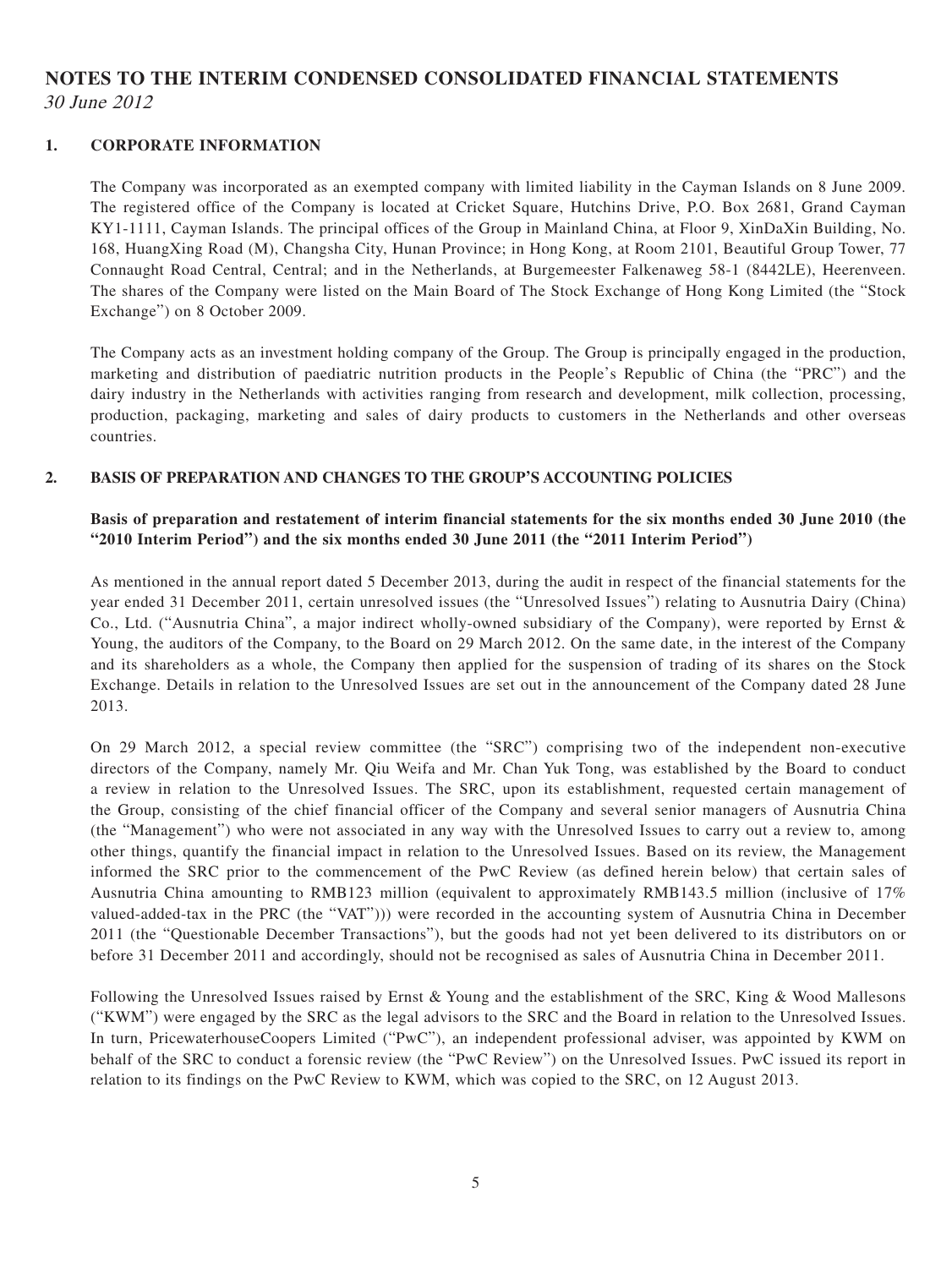The key findings of the PwC Review are:

- (a) the Questionable December Transactions (in respect of which the relevant underlying documents relating to a sample of the Questionable December Transactions appeared to be different from a sample of transactions of Ausnutria China for other months in 2011, and for which the goods involved had not been delivered to the distributors on or before 31 December 2011), should not be recognised as sales of Ausnutria China in December 2011;
- (b) the integrity of Ausnutria China's old sales order system (the "Old Sales Order System", which had ceased to be used since October 2011 but recorded the Questionable December Transactions) is questionable, as the data in which relating to the Questionable December Transactions had been manually altered. The integrity of the warehouse barcode system of Ausnutria China is also questionable as the data in the warehouse barcode system for December 2011 had been manually altered to match the data previously provided by the management of Ausnutria China to Ernst & Young; and
- (c) there were discrepancies between the accounting records of monthly quantity of goods delivered kept by the accounting department of Ausnutria China (the "Accounting Records") and information provided by the independent logistic service provider engaged by Ausnutria China involved in the Unresolved Issues during January to November 2011 as well as discrepancies in the inventory movement records between the Accounting Records and Ausnutria China's warehouse records (the "Warehouse Records") in 2011.

In addition to the Questionable December Transactions, PwC also identified other questionable transactions of Ausnutria China amounting to approximately RMB11.5 million (inclusive of 17% VAT) for November 2011 (the "Questionable November Transactions") and approximately RMB39.6 million (inclusive of 17% VAT) for the period from January to November in 2011 with a similar pattern to those of the Questionable December Transactions.

Further details in relation to the PwC Review are set out in the announcement of the Company on 18 August 2013.

Based on the results of the PwC Review and certain responses provided by the Management and the SRC, the Board found that certain employees in the accounting department, the information technology department, the sales department and the logistics department of Ausnutria China were involved in fabricating various delivery documents, including sales orders, delivery notes, the logistic service provider's delivery notes and goods receipts acknowledged by customers, which were presented to Ernst & Young for examination during the audit with a view to matching the financial data previously provided by certain employees of Ausnutria China to Ernst & Young and creating the impression that the Questionable November Transactions, the Questionable December Transactions and certain other questionable sales transactions during the period from January to November in 2011 had taken place before the relevant underlying goods were actually delivered. Based on the results of the PwC Review and other work performed by the Management and the SRC, the Board concluded that errors relating to the early recognition of revenue had occurred since October 2009 and extended into 2010 and 2011.

The SRC and the Board directed the Company to adopt measures to address the Unresolved Issues raised by Ernst & Young as well as the findings of the PwC Review. These measures have included the restructuring of the Board and the senior management of Ausnutria China, and the implementation of recommendations from an external professional internal control consultant on control weaknesses in the internal control(s) and information technology system(s) of the Company and Ausnutria China that may have given rise to the Unresolved Issues.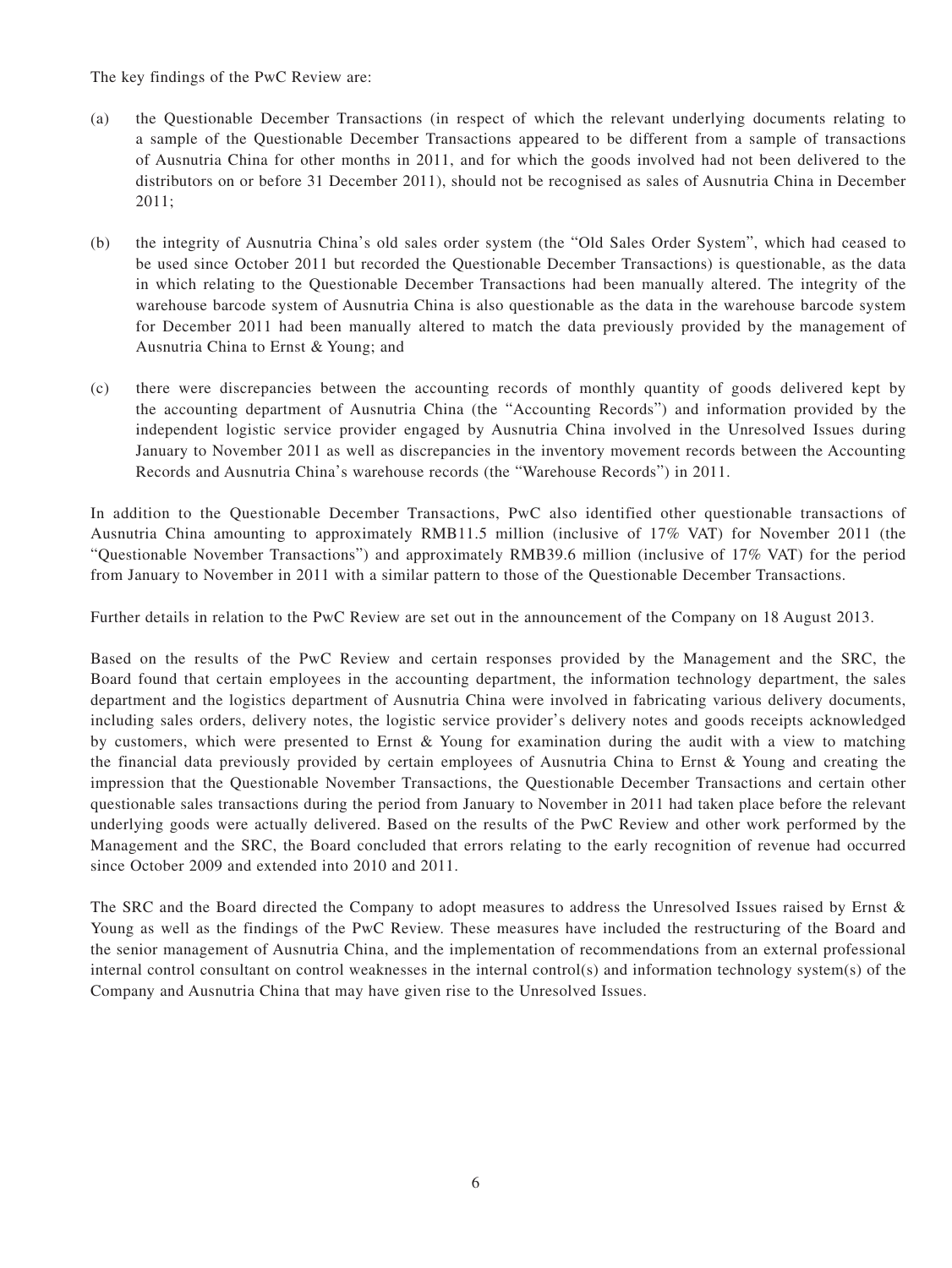Due to the fact that (i) the former chief financial officer of Ausnutria China and a number of employees who might have been involved in the Unresolved Issues had left Ausnutria China and the information gathered from other employees did not appear to be conclusive; (ii) some of the Accounting Records, the Warehouse Records and certain other supporting documents have been manually altered and/or forged; and (iii) the lack of complete and accurate records of Ausnutria China, as the hard disk which hosted the Old Sales Order System had been inoperable since March 2012 and there was no backed up data available, the SRC and the Board had doubts over the completeness and accuracy of the accounting records in relation to certain sales transactions and the corresponding cost of sales of Ausnutria China for the year ended 31 December 2011 and certain periods prior to that date (as mentioned above) and, accordingly, the related trade receivables and inventories as at 31 December 2011 and the reporting period dates of certain other periods prior to 31 December 2011 (as mentioned above).

The SRC and the Board noted that each of the staff in the sales accounting department (營銷財務部) of Ausnutria China had kept an order book for the distributors that he/she has been responsible for since around 2005 (the "Order Books"). The Order Books were prepared to keep track of the sales order status of and the cash receipts from Ausnutria China's distributors.

In view of the abovementioned doubts over the completeness and accuracy of the accounting records, as the Order Books are the best available alternative information that the SRC and the Board can reasonably rely on, the Management has used the information maintained by the sales accounting department in the Order Books to summarise all the orders and cash receipt information and compared them to the financial statements of Ausnutria China from January 2006 to December 2011. Certain additional procedures were also carried out by the Management, including but not limited to the confirmation and reconciliation of balances with the distributors as at 30 June 2013, certain rollback procedures based on the confirmed balances of trade receivables and reconciling the cash receipts as set out in the Order Books with Ausnutria China's bank statements for the relevant years.

Based on the results of the PwC Review and the information available at the date of approval of these consolidated financial statements, the SRC and the Board believe that the Questionable December Transactions, the Questionable November Transactions and other questionable sales transactions, if any, during the period from January to November in 2011 should have been excluded from this preparation of the consolidated financial statements of the Group for the year ended 31 December 2011 and all significant adjustments in relation to the Unresolved Issues have been put through to adjust the consolidated financial statements for the year ended 31 December 2011 and 2012.

#### **Basis of presentation**

The Interim Condensed Consolidated Financial Statements for the six months ended 30 June 2012 have been prepared in accordance with the applicable disclosure requirements of Appendix 16 to the Rules Governing the Listing of Securities on The Stock Exchange of Hong Kong Limited and with International Accounting Standard ("IAS") 34 Interim Financial Reporting issued by the International Accounting Standards Board ("IASB").

The Interim Condensed Consolidated Financial Statements does not include all the information and disclosures required for annual financial statements, and should be read in conjunction with the Group's annual financial statements for the year ended 31 December 2011. The Interim Condensed Consolidated Financial Statements are presented in Renminbi ("RMB") and all values are rounded to nearest thousand (RMB'000), except when otherwise indicated.

#### **Changes in accounting policies and disclosures**

The accounting policies adopted in the preparation of the Interim Condensed Consolidated Financial Statements are consistent with those followed in the preparation of the Group's annual financial statements for the year ended 31 December 2011, except for the adoption of new standards and interpretations as of 1 January 2012, noted below.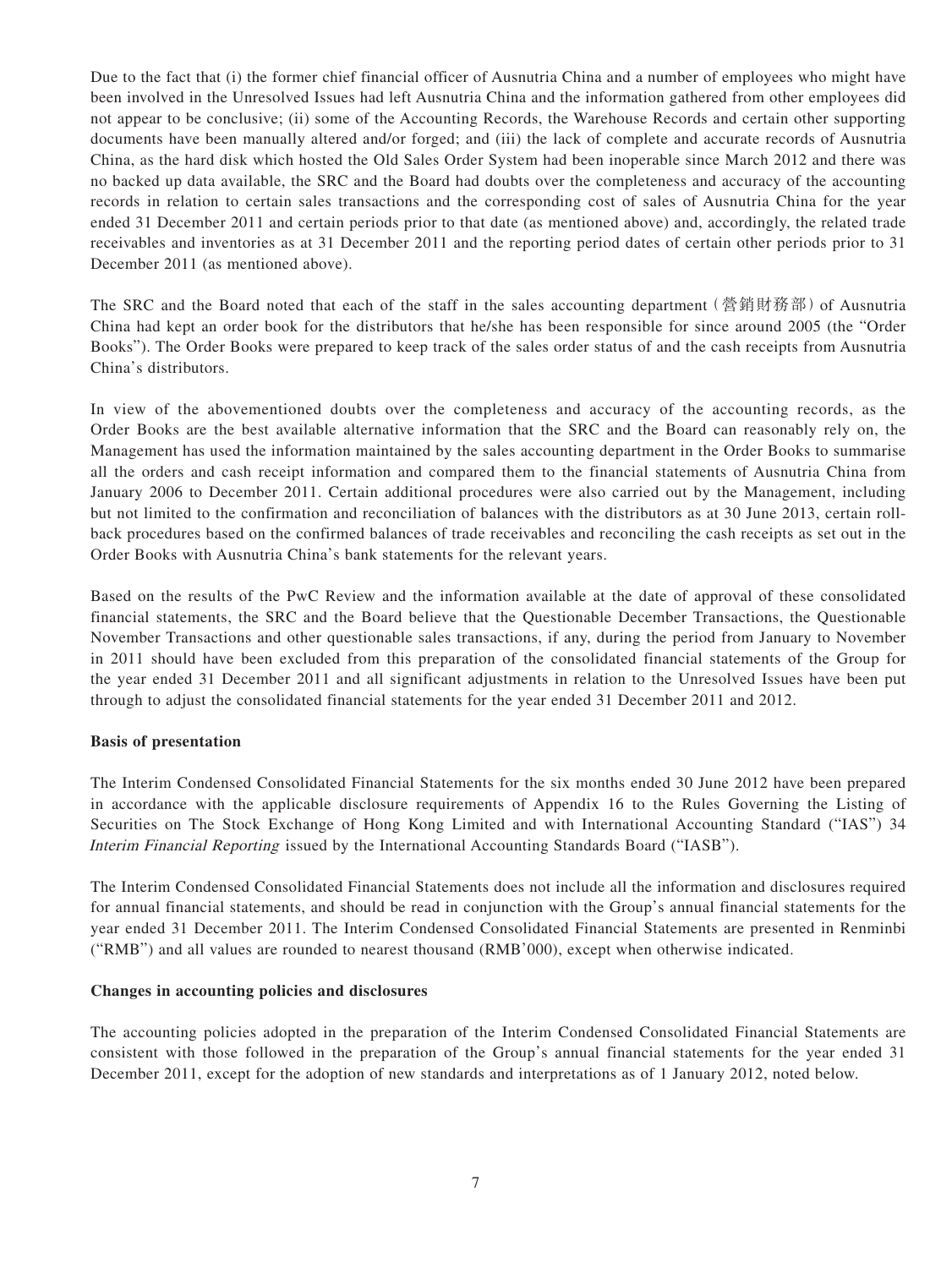In the current interim period, the Group has applied, for the first time, the following new or revised standards and interpretations (the "new or revised IFRSs") issued by the IASB.

| <b>IFRS</b> 1 Amendments | Amendments to IFRS 1 First-time Adoption of International Financial        |
|--------------------------|----------------------------------------------------------------------------|
|                          | Reporting Standards – Severe Hyperinflation and Removal of Fixed Dates for |
|                          | <b>First-time Adopters</b>                                                 |
| <b>IFRS</b> 7 Amendments | Amendments to IFRS 7 Financial Instruments: Disclosures – Transfers of     |
|                          | <b>Financial Assets</b>                                                    |
| IAS 12 Amendments        | Amendments to IAS 12 Income Taxes – Deferred Tax: Recovery of Underlying   |
|                          | Assets                                                                     |

The above amendments to IFRSs standards did not have any impact on the accounting policies, financial position or performance of the Group.

The Group has not early adopted any other standard, interpretation or amendment that has been issued but is not yet effective.

#### **Correction of prior periods' errors**

As explained in the above, Ausnutria China had recorded certain of its sales in advance of their delivery to customers. Such errors occurred from October 2009. The comparative interim condensed consolidated financial statements of the Group for the six months ended 30 June 2010 and 2011 have been restated to correct the errors based on the Management's best estimation. The effect of the restatement on those financial statements is summarised below:

|                                                                                      | <b>Effect</b> for            |                |  |
|--------------------------------------------------------------------------------------|------------------------------|----------------|--|
|                                                                                      | the six months ended 30 June |                |  |
|                                                                                      | 2011                         | 2010           |  |
|                                                                                      | <b>RMB'000</b>               | <i>RMB'000</i> |  |
|                                                                                      | (Unaudited)                  | (Unaudited)    |  |
| Decrease in revenue                                                                  | (34, 194)                    | (51,715)       |  |
| Decrease in cost of sales                                                            | (7,627)                      | (21,980)       |  |
| Decrease in profit before tax                                                        | (26, 567)                    | (29, 735)      |  |
| Decrease in profit for the period                                                    | (22, 550)                    | (29, 735)      |  |
| Restated earnings per share attributable to ordinary equity holders of<br>the parent |                              |                |  |
| $-$ basic and diluted (RMB)                                                          | <b>3.19 cents</b>            | $2.86$ cents   |  |
|                                                                                      | <b>Effect at 30 June</b>     |                |  |
|                                                                                      | 2011                         | 2010           |  |
|                                                                                      | <b>RMB'000</b>               | <i>RMB'000</i> |  |
|                                                                                      | (Unaudited)                  | (Unaudited)    |  |

| Increase in deferred tax assets                            | 4.017    |           |
|------------------------------------------------------------|----------|-----------|
| Increase in inventories                                    | 57,012   | 60.286    |
| Decrease in trade and bills receivables                    | (60.177) | (67, 291) |
| Increase in tax recoverable                                | 4.146    |           |
| Increase in deposits received, other payables and accruals | 117,652  | 62.617    |

The directors consider that the errors did not occur prior to 30 June 2009 and, accordingly, no restatements on those financial statements that were issued for the periods/years ended on or before prior to 30 June 2009 is made.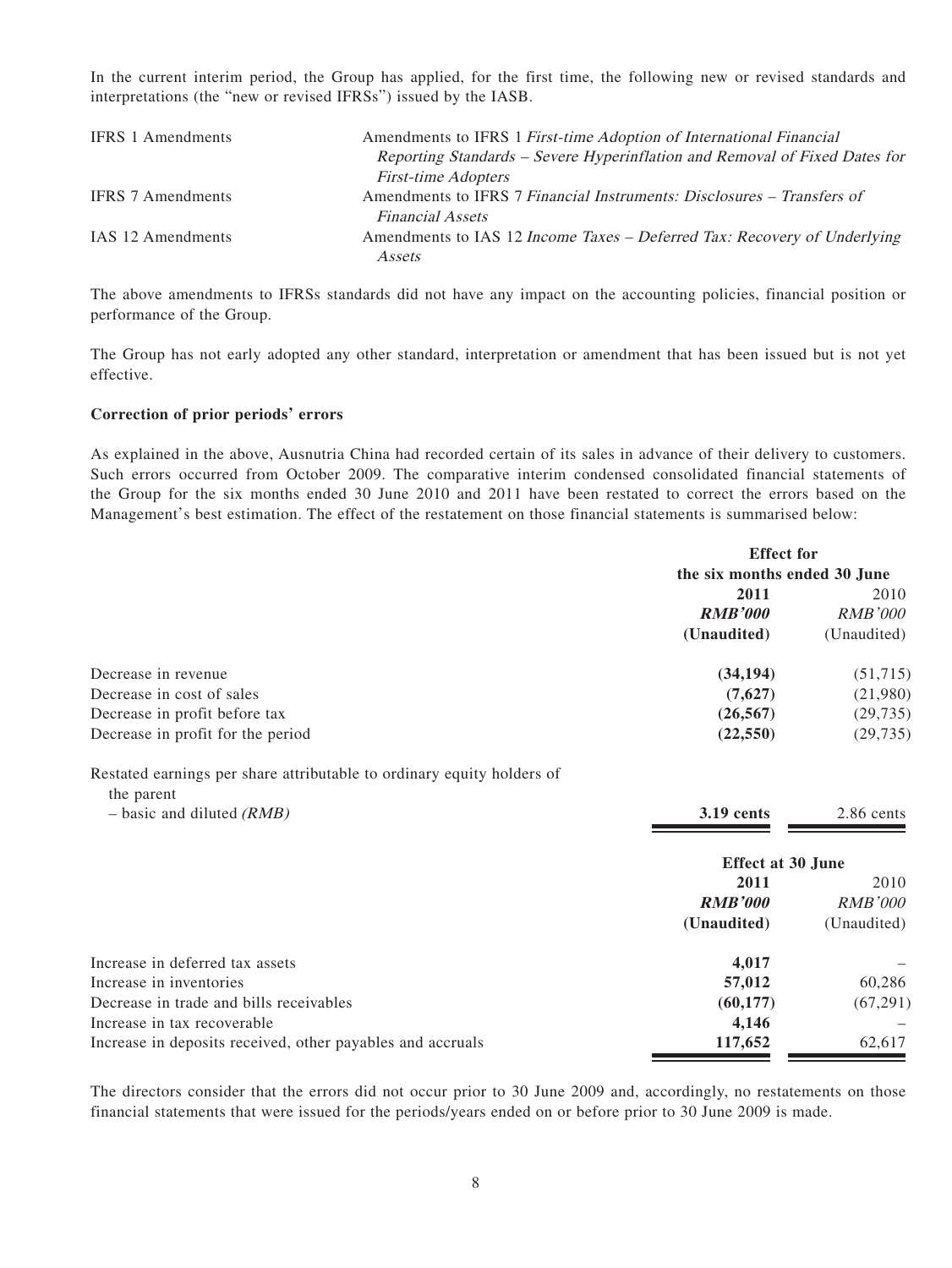#### **3. OPERATING SEGMENT INFORMATION**

For management purposes, the Group is organised into business units based on their products and services and has two reportable operating segments for the six months ended 30 June 2012 as follows:

- (a) the Ausnutria segment comprises the manufacturing and sale of own-branded paediatric cow milk formula products in Mainland China and Hong Kong; and
- (b) the Ausnutria Hyproca segment comprises the manufacture and sales of dairy products in the Netherlands on a subcontract basis for its customers as well as for the sales of its own-branded products in the PRC and other overseas countries.

For the six months ended 30 June 2011, 2010 and 2009, the Group only had a single operating and reportable segment, which was the Ausnutria segment. During the six months ended 30 June 2011, 2010 and 2009, all the Group's major operations, customers and non-current assets were located in the PRC.

Management monitors the results of the Group's operating segments separately for the purpose of making decisions about resources allocation and performance assessment. Segment performance is evaluated based on reportable segment profit which is a measure of adjusted profit before tax from continuing operations. The adjusted profit before tax from continuing operations is measured consistently with the Group's profit before tax from continuing operations except that interest income, finance costs, as well as unallocated head office and corporate results are excluded from such measurement.

Segment assets exclude cash and cash equivalents, time deposits, held-to-maturity investments, and other unallocated head office and corporate assets as these assets are managed on a group basis.

Segment liabilities exclude interest-bearing bank and other borrowings as these liabilities are managed on a group basis.

|                                          | Six months ended 30 June 2012 |                                               |                                |  |
|------------------------------------------|-------------------------------|-----------------------------------------------|--------------------------------|--|
|                                          | Ausnutria<br><b>RMB'000</b>   | <b>Ausnutria</b><br>Hyproca<br><b>RMB'000</b> | <b>Total</b><br><b>RMB'000</b> |  |
| <b>SEGMENT REVENUE</b>                   |                               |                                               |                                |  |
| Sales to external customers              | 268,213                       | 446,512                                       | 714,725                        |  |
| Revenue from operations                  | 268,213                       | 446,512                                       | 714,725                        |  |
| <b>SEGMENT RESULTS</b>                   | 64,304                        | 42,113                                        | 106,417                        |  |
| Reconciliation:                          |                               |                                               |                                |  |
| Interest income                          |                               |                                               | 4,458                          |  |
| Finance costs                            |                               |                                               | (2,515)                        |  |
| Corporate and other unallocated expenses |                               |                                               | (7, 363)                       |  |
| Profit before tax                        |                               |                                               | 100,997                        |  |
| <b>SEGMENT ASSETS</b>                    | 304,046                       | 521,281                                       | 825,327                        |  |
| Reconciliation:                          |                               |                                               |                                |  |
| Elimination of intersegment receivables  |                               |                                               | (763)                          |  |
| Corporate and other unallocated assets   |                               |                                               | 641,672                        |  |
| Total assets                             |                               |                                               | 1,466,236                      |  |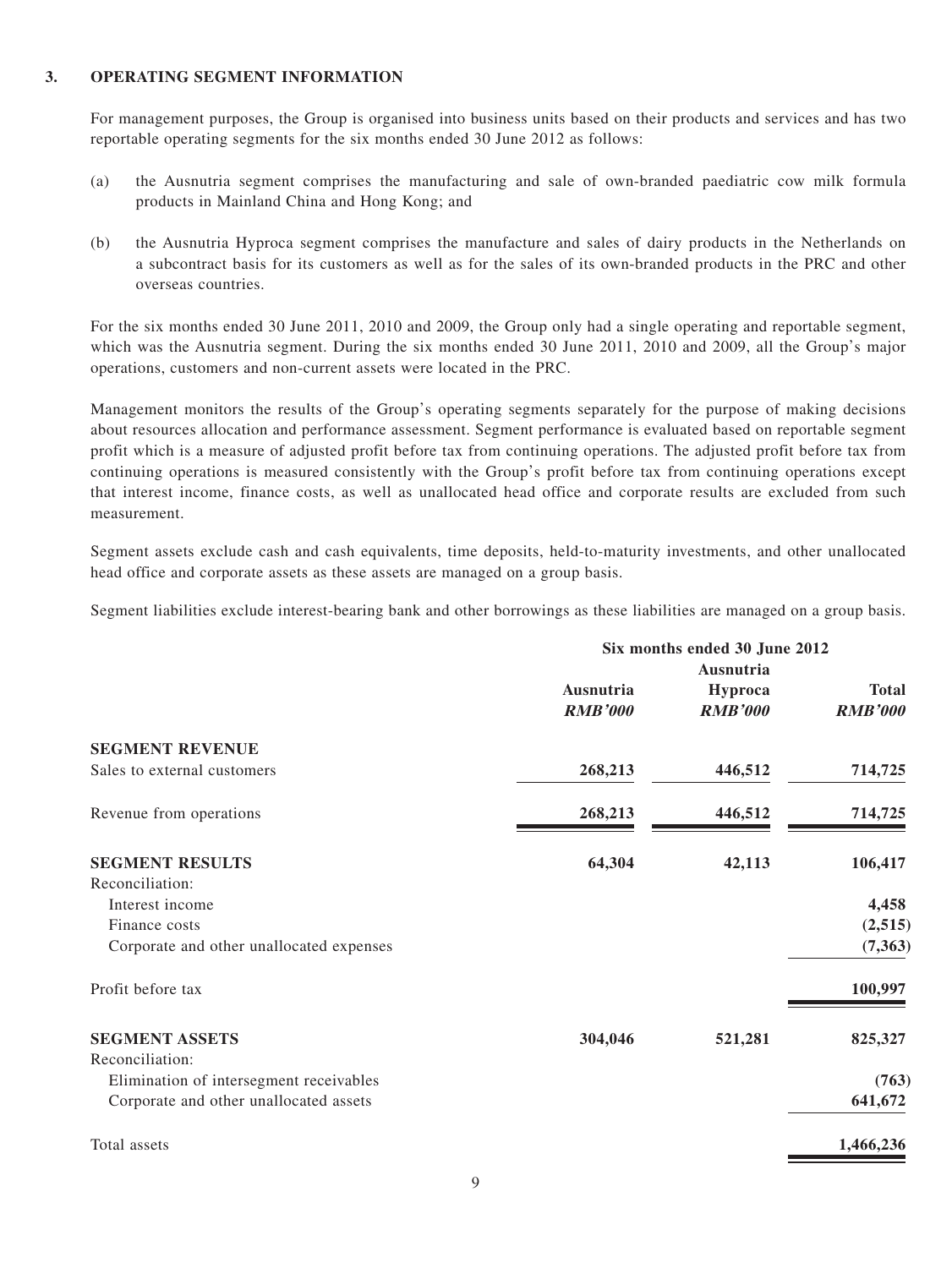|                                                | Six months ended 30 June 2012 |                  |                |  |  |
|------------------------------------------------|-------------------------------|------------------|----------------|--|--|
|                                                |                               | <b>Ausnutria</b> |                |  |  |
|                                                | Ausnutria                     | <b>Hyproca</b>   | <b>Total</b>   |  |  |
|                                                | <b>RMB'000</b>                | <b>RMB'000</b>   | <b>RMB'000</b> |  |  |
| <b>SEGMENT LIABILITIES</b>                     | 135,799                       | 150,304          | 286,103        |  |  |
| Reconciliation:                                |                               |                  |                |  |  |
| Elimination of intersegment payables           |                               |                  | (934)          |  |  |
| Corporate and other unallocated liabilities    |                               |                  | 101,195        |  |  |
| Total liabilities                              |                               |                  | 386,364        |  |  |
| <b>OTHER SEGMENT INFORMATION</b>               |                               |                  |                |  |  |
| Impairment losses recognised in profit or loss | 9,086                         | 4,344            | 13,430         |  |  |
| Depreciation and amortisation                  | 4,766                         | 12,752           | 17,518         |  |  |
| Capital expenditure*                           | 4,114                         | 12,001           | 16,115         |  |  |

\* Capital expenditure consists of additions to property, plant and equipment and intangible assets.

#### **Geographical information**

#### **(a) Revenue from external customers**

|                 | Six months ended 30 June |                |  |
|-----------------|--------------------------|----------------|--|
|                 | 2012                     | 2011           |  |
|                 | <b>RMB'000</b>           | <b>RMB'000</b> |  |
| The PRC         | 328,055                  | 184,836        |  |
| The Netherlands | 284,663                  |                |  |
| Middle East     | 31,002                   | -              |  |
| Others          | 71,005                   |                |  |
|                 | 714,725                  | 184,836        |  |

The revenue information above is based on the locations of customers.

#### **(b) Non-current assets**

|                 | At             | At             |
|-----------------|----------------|----------------|
|                 | 30 June        | 31 December    |
|                 | 2012           | 2011           |
|                 | <b>RMB'000</b> | <b>RMB'000</b> |
| The PRC         | 75,978         | 78,234         |
| The Netherlands | 280,936        | 291,510        |
|                 | 356,914        | 369,744        |
|                 |                |                |

The non-current asset information above is based on the locations of the assets and excludes deferred tax assets.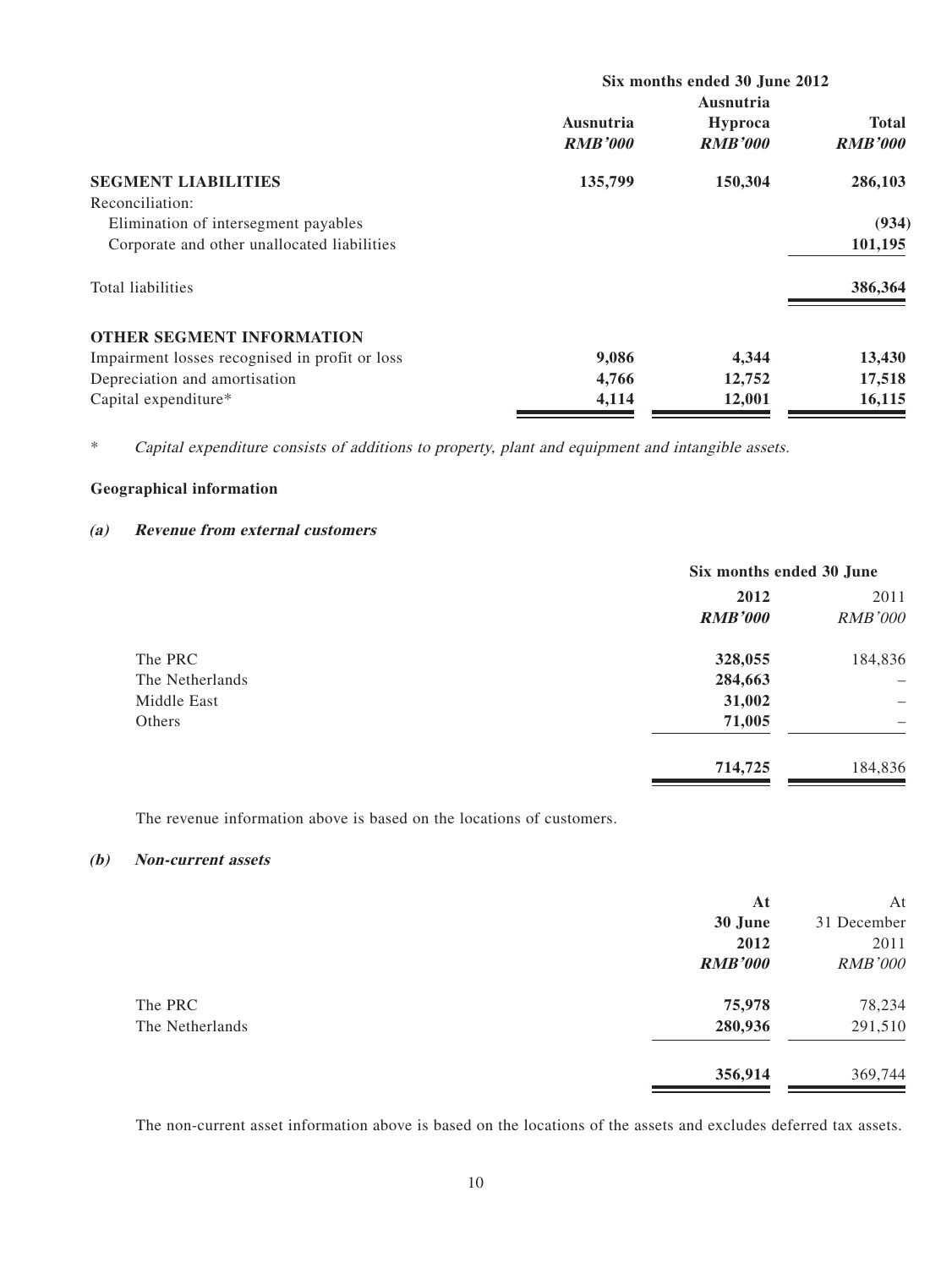#### **Information about major customers**

During the six months ended 30 June 2012, there was no revenue from a single external customer which accounted for 10% or more of the Group's total revenue (six months ended 30 June 2011, 2010 and 2009: Nil).

#### **4. REVENUE, OTHER INCOME AND GAINS**

Revenue represents the net invoiced value of goods sold, after deduction of allowances for returns and trade discounts.

An analysis of the Group's revenue, other income and gains is as follows:

|                                     | Six months ended 30 June |                |                |                |  |
|-------------------------------------|--------------------------|----------------|----------------|----------------|--|
|                                     | 2012                     | 2011           | 2010           | 2009           |  |
|                                     | <b>RMB'000</b>           | <b>RMB'000</b> | <b>RMB'000</b> | <b>RMB'000</b> |  |
|                                     | (Unaudited)              | (Unaudited)    | (Unaudited)    | (Audited)      |  |
|                                     |                          | (Restated)     | (Restated)     |                |  |
| <b>REVENUE</b>                      |                          |                |                |                |  |
| Sale of goods                       | 714,725                  | 184,836        | 242,835        | 320,972        |  |
| <b>OTHER INCOME AND GAINS</b>       |                          |                |                |                |  |
| Interest income                     | 4,458                    | 2,379          | 1,416          | 4,054          |  |
| Interest income on held-to-maturity |                          |                |                |                |  |
| investments                         | 3,573                    | 4,346          | 2,472          |                |  |
| Government grants                   | 636                      | 331            | 3,500          | 200            |  |
| Others                              | 2,285                    | 543            |                | 293            |  |
| Total other income and gains        | 10,952                   | 7,599          | 7,388          | 4,547          |  |

As disclosed in note 2, since the relevant books and records are incomplete, no representation is made by the Board as to the completeness, occurrence and accuracy of the revenue for the six months ended 30 June 2012, 2011 and 2010.

#### **5. FINANCE COSTS**

An analysis of finance costs is as follows:

|                                      | Six months ended 30 June |                |                |                |  |  |
|--------------------------------------|--------------------------|----------------|----------------|----------------|--|--|
|                                      | 2012<br>2010<br>2011     |                |                |                |  |  |
|                                      | <b>RMB'000</b>           | <i>RMB'000</i> | <i>RMB'000</i> | <i>RMB'000</i> |  |  |
|                                      | (Unaudited)              | (Unaudited)    | (Unaudited)    | (Audited)      |  |  |
| Total interest expense on            |                          |                |                |                |  |  |
| financial liabilities not            |                          |                |                |                |  |  |
| at fair value through profit or loss | 2,515                    | -              | 1.371          | 4,181          |  |  |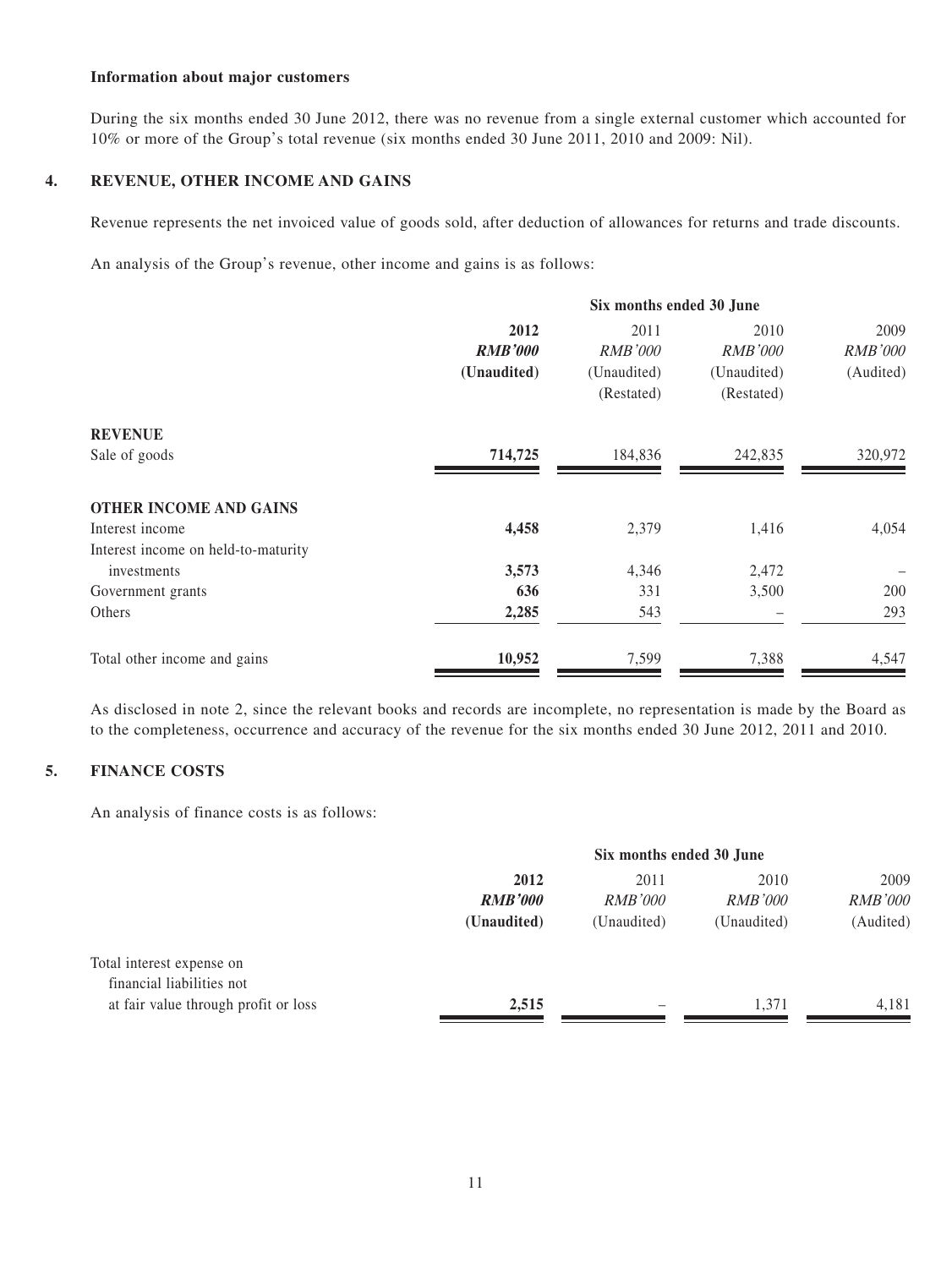#### **6. PROFIT BEFORE TAX**

The Group's profit before tax is arrived at after charging:

| 2012           | 2011           | 2010           | 2009                     |  |
|----------------|----------------|----------------|--------------------------|--|
| <b>RMB'000</b> | <b>RMB'000</b> | <b>RMB'000</b> | <b>RMB'000</b>           |  |
| (Unaudited)    | (Unaudited)    | (Unaudited)    | (Audited)                |  |
|                | (Restated)     | (Restated)     |                          |  |
| 492,072        | 94,819         | 118,587        | 184,711                  |  |
| 13,430         |                |                |                          |  |
| 505,502        | 94,819         | 118,587        | 184,711                  |  |
| 14,917         | 2,051          | 1,381          | 1,239                    |  |
| 28             | 28             | 28             | 28                       |  |
| 2,573          | 121            | 82             | 34                       |  |
|                |                |                |                          |  |
| 1,066          |                | 210            | 210                      |  |
|                |                |                | 16                       |  |
| 3,301          | 423            | 400            |                          |  |
|                |                |                |                          |  |
| 64,102         | 15,156         | 11,109         | 5,953                    |  |
| 6,454          | 961            | 490            | 420                      |  |
| 70,556         | 16,117         | 11,599         | 6,373                    |  |
|                |                |                | Six months ended 30 June |  |

As disclosed in note 2, since the relevant books and records are incomplete, no representation is made by the Board as to the completeness, occurrence and accuracy of the cost of sales for the six months ended 30 June 2012, 2011 and 2010.

#### **7. INCOME TAX**

Hong Kong profits tax has not been provided as the Group did not generate any assessable profits arising in Hong Kong during the six months ended 30 June 2012 (six months ended 30 June 2011, 2010 and 2009: Nil).

Taxes on profits assessable elsewhere have been calculated at the rates of tax prevailing in the jurisdictions in which the Group operates. Under the PRC income tax laws, enterprises are subject to corporate income tax ("CIT") at a rate of 25%. Under the Netherlands income tax laws, enterprises are subject to the Netherlands corporate income tax rate of 20% for the first EURO 200,000 taxable profits and 25% for the taxable profits exceeding EURO 200,000.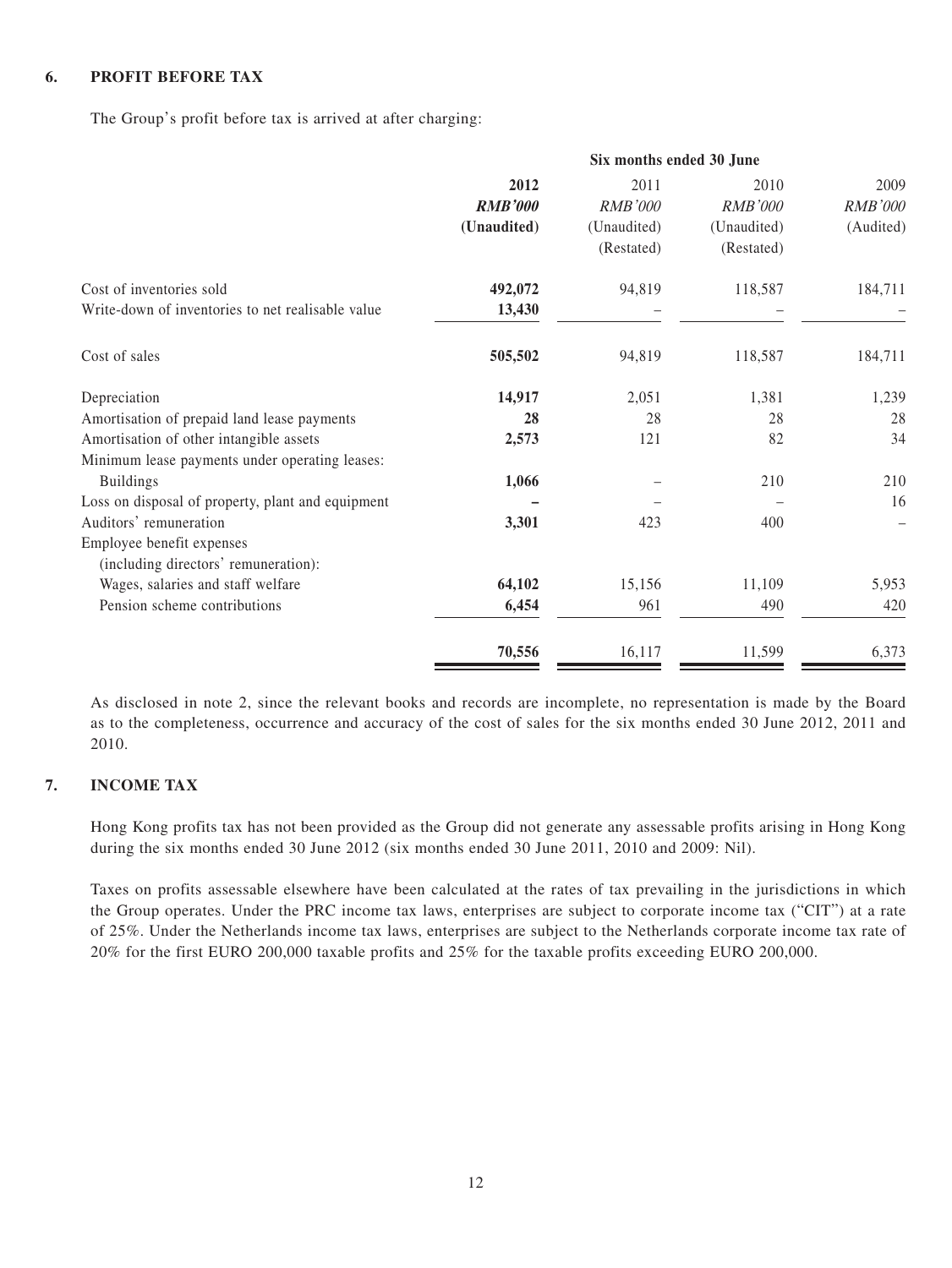Pursuant to the then effective relevant PRC income tax laws and regulations, newly established foreign-invested enterprises that were engaged in manufacturing activities with an operation period over 10 years were eligible to apply for a two-year CIT exemption followed by a three-year 50% CIT rate reduction holiday from the first profit-making year. Ausnutria China was granted the CIT exemption for the two years ended 31 December 2007 and a preferential CIT rate of 12.5% for the three years ended 31 December 2010.

Ausnutria China was designated as a High-tech Enterprise from 2010, and was granted a preferential CIT tax rate of 15% for the three years ended 31 December 2012. In March 2014, the application for the renewal of the designation of Ausnutria China as a High-tech Enterprise has been approved and Ausnutria China is granted the preferential CIT tax rate of 15% for another three years ending 31 December 2015.

| 2012           | 2011           | 2010           | 2009                     |  |
|----------------|----------------|----------------|--------------------------|--|
| <b>RMB'000</b> | <i>RMB'000</i> | <i>RMB'000</i> | <b>RMB'000</b>           |  |
| (Unaudited)    | (Unaudited)    | (Unaudited)    | (Audited)                |  |
|                | (Restated)     | (Restated)     |                          |  |
|                |                |                |                          |  |
| 11,258         |                |                |                          |  |
| 9,301          | 8,536          | 4,686          | 21,908                   |  |
| 126            | (2,329)        | (66)           |                          |  |
| 20,685         | 6,207          | 4,620          | 21,908                   |  |
|                |                |                | Six months ended 30 June |  |

As disclosed in note 2, since the relevant books and records are incomplete, no representation is made by the Board as to the completeness, occurrence and accuracy of the income tax for the six months ended 30 June 2012, 2011 and 2010.

#### **8. EARNINGS PER SHARE ATTRIBUTABLE TO ORDINARY EQUITY HOLDERS OF THE PARENT**

The calculation of the basic earnings per share amount is based on the profit for the period attributable to ordinary equity holders of the parent and the weighted average number of ordinary shares of 986,843,000 (six months ended 30 June 2011: 1,007,527,580; six months ended 30 June 2010: 1,045,000,000; six months ended 30 June 2009: 800,000,000) in issue during the period.

#### **Earnings**

|                                                                                             | Six months ended 30 June |                |                |                |  |  |
|---------------------------------------------------------------------------------------------|--------------------------|----------------|----------------|----------------|--|--|
|                                                                                             | 2012<br>2010<br>2011     |                |                |                |  |  |
|                                                                                             | <b>RMB'000</b>           | <i>RMB'000</i> | <i>RMB'000</i> | <i>RMB'000</i> |  |  |
|                                                                                             | (Unaudited)              | (Unaudited)    | (Unaudited)    | (Audited)      |  |  |
|                                                                                             |                          | (Restated)     | (Restated)     |                |  |  |
| Profit attributable to ordinary equity holders of<br>the parent, used in the basic earnings |                          |                |                |                |  |  |
| per share calculation                                                                       | 65,227                   | 32.189         | 29.915         | 65,161         |  |  |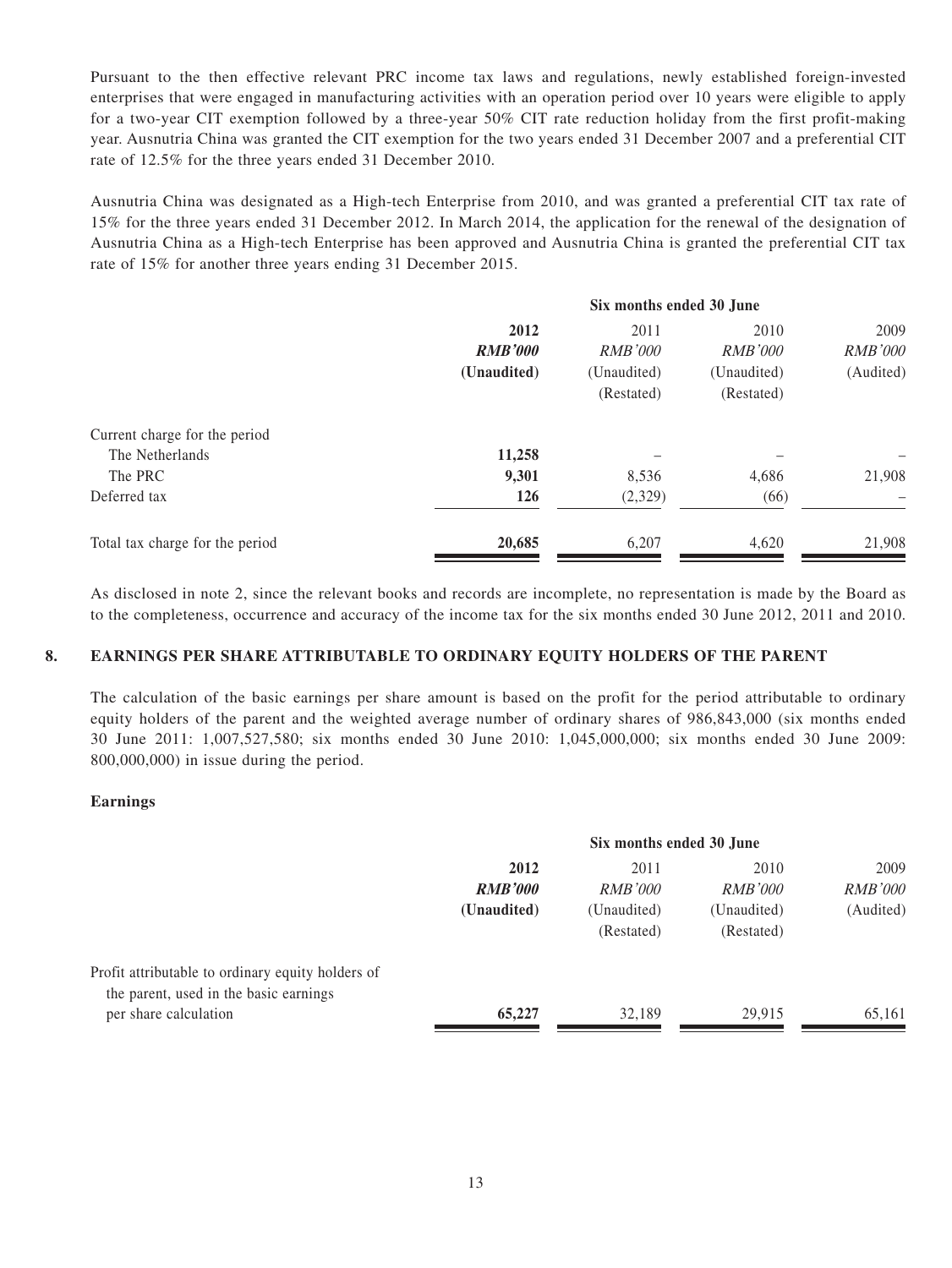#### **Shares**

|                                                                               | Six months ended 30 June |               |               |             |  |  |
|-------------------------------------------------------------------------------|--------------------------|---------------|---------------|-------------|--|--|
|                                                                               | 2012<br>2010<br>2011     |               |               |             |  |  |
|                                                                               | (Unaudited)              | (Unaudited)   | (Unaudited)   | (Audited)   |  |  |
| Weighted average number of ordinary shares<br>in issue during the period used |                          |               |               |             |  |  |
| in the basic earnings per share calculation                                   | 986,843,000              | 1,007,527,580 | 1,045,000,000 | 800,000,000 |  |  |

No adjustment has been made to the basic earnings per share amounts presented for the six months ended 30 June 2012, 2011, 2010 and 2009 in respect of a dilution as the Company had no potentially dilutive ordinary shares in issue during those periods.

As disclosed in note 2, since the relevant books and records are incomplete, no representation is made by the Board as to the completeness, occurrence and accuracy of the earnings per share attributable to ordinary equity holders of the parent for the six months ended 30 June 2012, 2011 and 2010.

#### **9. INVENTORIES**

|                | 30 June<br>31 December |                |                | 30 June        |                |  |
|----------------|------------------------|----------------|----------------|----------------|----------------|--|
|                | 2012                   | 2011           | 2011           | 2010           | 2009           |  |
|                | <b>RMB'000</b>         | <i>RMB'000</i> | <i>RMB'000</i> | <i>RMB'000</i> | <i>RMB'000</i> |  |
|                | (Unaudited)            | (Audited)      | (Unaudited)    | (Unaudited)    | (Audited)      |  |
|                |                        |                | (Restated)     | (Restated)     |                |  |
| Raw materials  | 102,963                | 142,297        | 90,930         | 57,762         | 35,606         |  |
| Finished goods | 118,163                | 116,347        | 81,779         | 72,498         | 8,512          |  |
| Others         | 2,924                  | 2,970          | 4,703          | 2,363          | 4,001          |  |
| Total          | 224,050                | 261,614        | 177,412        | 132,623        | 48,119         |  |

As disclosed in note 2, since the relevant books and records are incomplete, no representation is made by the Board as to the completeness, existence and accuracy of the inventories at 30 June 2012, 31 December 2011, 30 June 2011 and 2010.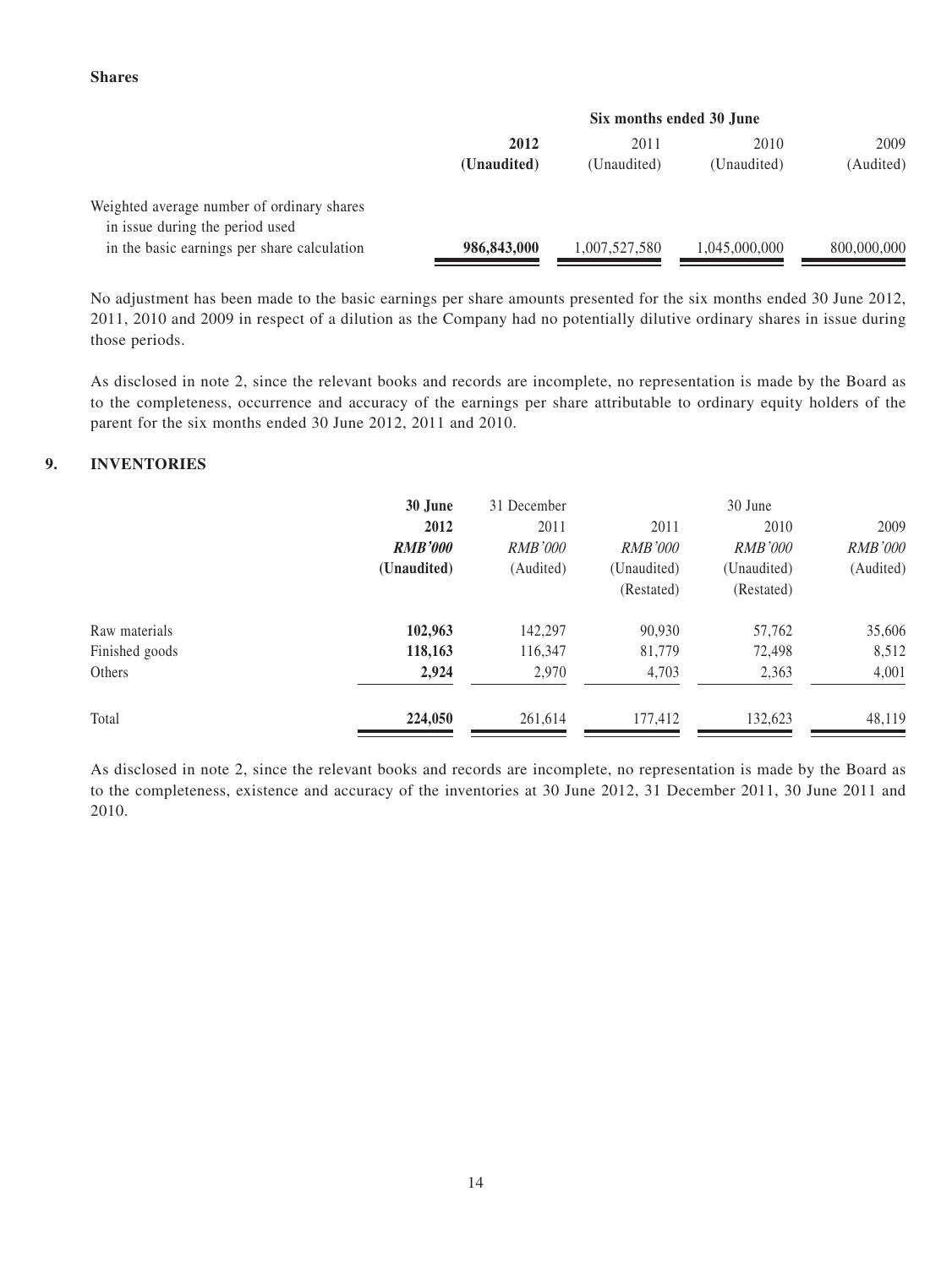#### **10. TRADE AND BILLS RECEIVABLES**

|                   | 30 June        |                |                | 30 June        |                |
|-------------------|----------------|----------------|----------------|----------------|----------------|
|                   | 2012           | 2011           | 2011           | 2010           | 2009           |
|                   | <b>RMB'000</b> | <i>RMB'000</i> | <i>RMB'000</i> | <i>RMB'000</i> | <i>RMB'000</i> |
|                   | (Unaudited)    | (Audited)      | (Unaudited)    | (Unaudited)    | (Audited)      |
|                   |                |                | (Restated)     | (Restated)     |                |
| Trade receivables | 96,354         | 119,818        | 39,909         | 37,193         | 8,158          |
| Bills receivable  | 19,848         | 57,974         | 20,990         |                | 16,312         |
| Total             | 116,202        | 177,792        | 60,899         | 37,193         | 24,470         |

The Group normally allows a credit period from one month to 12 months (31 December 2011: one month to 12 months; 30 June 2011 (restated) and 2010 (restated): 12 months; 30 June 2009: 3 months) to certain customers. The Group seeks to maintain strict control over its outstanding receivables. Overdue balances are reviewed regularly by senior management. In view of the aforementioned and the fact that the Group's trade receivables relate to a large number of diversified customers, there is no significant concentration of credit risk. Trade receivables are non-interest-bearing.

An aged analysis of the trade receivables of the Group as at the end of the reporting period, based on the invoice date, is as follows:

| 30 June        | 31 December    |
|----------------|----------------|
| 2012           | 2011           |
| <b>RMB'000</b> | <b>RMB'000</b> |
| (Unaudited)    | (Audited)      |
| 88,475         | 113,622        |
| 6,174          | 3,591          |
| 1,055          | 2,333          |
| 650            | 272            |
| 96,354         | 119,818        |
|                |                |

The carrying amounts of the trade and bills receivables approximate to their fair values.

As disclosed in note 2, since the relevant books and records are incomplete, no representation is made by the Board as to the completeness, existence and accuracy of the trade and bills receivables at 30 June 2012 and 31 December 2011, 30 June 2011 and 2010.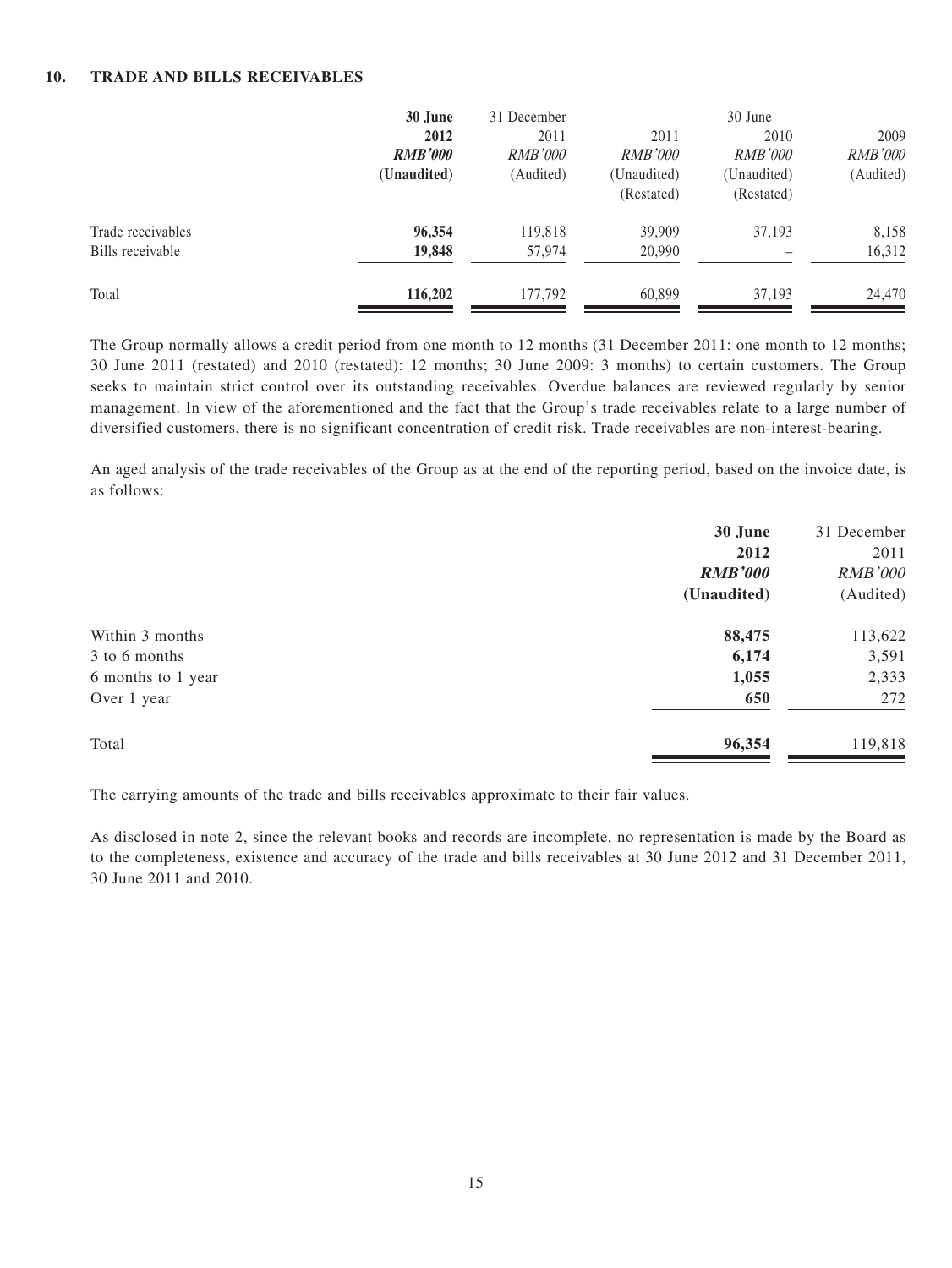#### **11. CASH AND CASH EQUIVALENTS**

|                        | 30 June        | 31 December    |                | 30 June        |                |  |
|------------------------|----------------|----------------|----------------|----------------|----------------|--|
|                        | 2012           | 2011           | 2011           | 2010           | 2009           |  |
|                        | <b>RMB'000</b> | <i>RMB'000</i> | <i>RMB'000</i> | <i>RMB'000</i> | <i>RMB'000</i> |  |
|                        | (Unaudited)    | (Audited)      | (Unaudited)    | (Unaudited)    | (Audited)      |  |
| Cash and bank balances | 161,672        | 342,241        | 438.403        | 665,264        | 138,843        |  |

At the end of the reporting period, the Group's cash and bank balances denominated in RMB amounted to RMB119,204,000 (31 December 2011: RMB273,908,000; 30 June 2011: RMB318,614,000; 30 June 2010: RMB262,220,000; 30 June 2009: RMB138,829,000). The RMB is not freely convertible in the international market. However, under Mainland China's Foreign Exchange Control Regulations and Administration of Settlement, Sale and Payment of Foreign Exchange Regulations, the Group is permitted to convert RMB into other currencies through banks to conduct foreign exchange business.

Cash at banks earns interest at floating rates based on published daily bank deposit rates. The bank balances are deposited with creditworthy banks with no recent history of default.

#### **12. TRADE PAYABLES**

An aged analysis of the trade payables of the Group as at the end of the reporting period, based on the invoice date, is as follows:

|                                    | 30 June<br>2012<br><b>RMB'000</b><br>(Unaudited) | 31 December<br>2011<br><i>RMB'000</i><br>(Audited) | 2011<br><i>RMB'000</i><br>(Unaudited) | 30 June<br>2010<br><i>RMB'000</i><br>(Unaudited) | 2009<br><b>RMB'000</b><br>(Audited) |
|------------------------------------|--------------------------------------------------|----------------------------------------------------|---------------------------------------|--------------------------------------------------|-------------------------------------|
| Within 12 months<br>Over 12 months | 72,866<br>7,425                                  | 84,250<br>47                                       | 14,365                                | 24,487                                           | 12,868<br>$\overline{\phantom{0}}$  |
| Total                              | 80,291                                           | 84,297                                             | 14.365                                | 24.487                                           | 12,868                              |

Trade payables are interest-free and are normally settled within 12 months (31 December 2011: 12 months; 30 June 2011, 2010 and 2009: 45 days).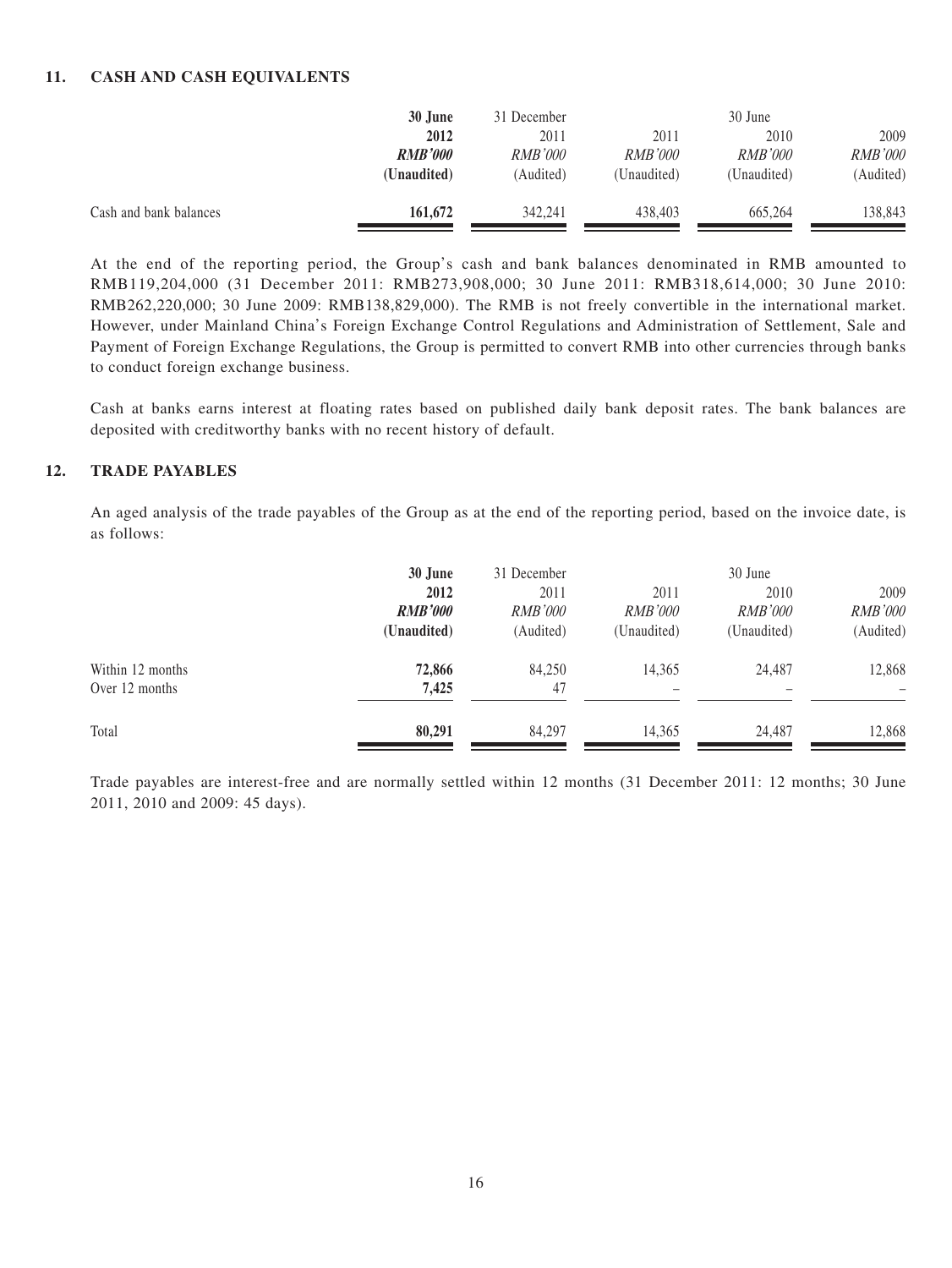## **MANAGEMENT DISCUSSION AND ANALYSIS**

#### **BUSINESS REVIEW**

The global dairy market has continued to grow over the past few years, particularly in the People's Republic of China (the "PRC") which was driven by macro factors such as strong economic growth, increasing disposable income and rising rates of urbanisation, as well as industry-specific factors including rising health awareness and consumer preferences.

As one of the key components of the PRC dairy market, the paediatric milk formula market has been expanding rapidly as well. The increasing number of working mothers in the PRC, coupled with the convenience and comprehensive nutritional benefits offered by infant formula products, have resulted in growing popularity among mothers in the PRC to choose infant formulas for their children.

The 2012 Interim Period and the periods thereafter continue to be a complicated and challenging time for the Group. While it is the Board's priority to deal with the Unresolved Issues and to seek for the resumption of trading in the shares of the Company (the "Shares") on The Stock Exchange of Hong Kong Limited (the "Stock Exchange"), the Company has taken strategic moves to comply with the New Policies (as defined below) and at the same time to build the Group's upstream production and procurement capability in order to capture the growing markets in the PRC and other overseas markets.

During the 2012 Interim Period, the Group has continued to invest in New IT Systems (as defined below) so as to establish the full tracking systems for its production and distribution, which are now new mandatory requirements under the New Policies (as defined below) in the PRC. In addition, the Group has entered into an agreement with the Medical School of Beijing University to form a 10-year strategic cooperation for the joint research and development of paediatric milk formula for the PRC market. The Group believes that the cooperation with the Medical School of Beijing University will greatly enhance the future research and development capability of the Group by leveraging on the resources of the Medical School of Beijing University as well as the Group.

In addition, the Group has launched a series of new infant formula products which are targeted to penetrate into different sectors of the PRC markets as well as the establishment of joint ventures for the distribution of the Group's goat milk based infant formula in other countries during the 2012 Interim Period and subsequent to the date of the reporting period.

For the 2012 Interim Period, the Group recorded revenue of approximately RMB714.7 million, representing an increase of approximately RMB529.9 million, or approximately 286.7%, from RMB184.8 million (restated) for the 2011 Interim Period.

Gross profit was approximately RMB209.2 million, representing an increase of approximately RMB119.2 million, or 132.4%, over approximately RMB90.0 million (restated) for the 2011 Interim Period. The Group's profit attributable to ordinary equity holders of the parent increased by approximately 102.6% to RMB65.2 million and the basic earnings per share was approximately RMB6.61 cents, representing an increase of approximately RMB3.42 cents (restated) over the 2011 Interim Period.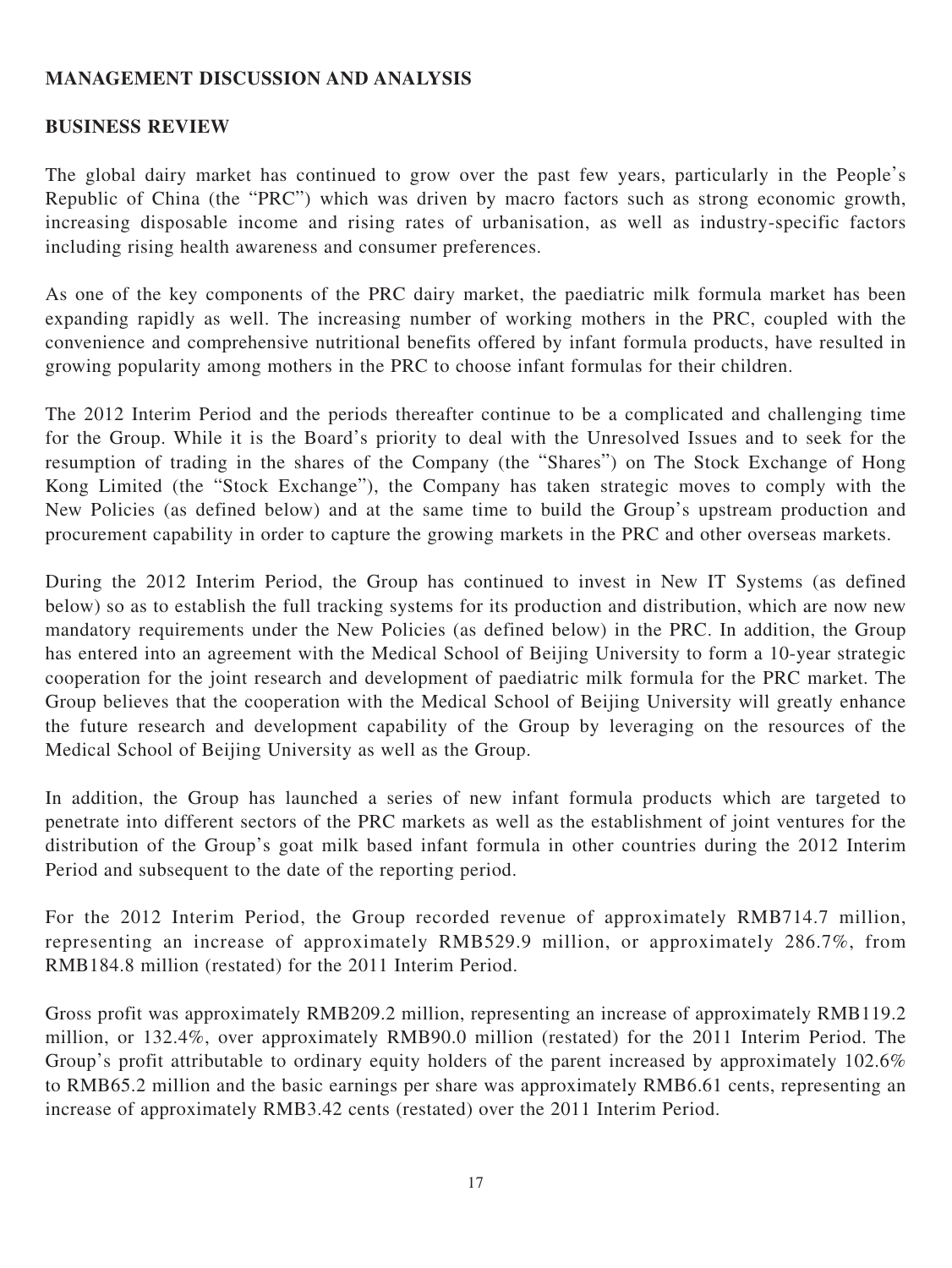As for cash flow, net cash inflow from operating activities of the Group was approximately RMB35.3 million for the 2012 Interim Period as compared to the net cash inflow of approximately RMB61.5 million for the 2011 Interim Period.

## **OUTLOOK**

#### **Downstream business**

In the Third Plenary Session of the 18th Central Committee of the Communist Party of the PRC, it was announced that the one-child policy which has been in existence for more than thirty years will be relaxed in the PRC where certain provinces and cities, including Beijing, have recently put the new policy into practice.

In early 2013, the PRC government launched a series of new policies (the "New Policies") to improve the national standard for the safety of dairy products which accelerates the consolidation of the paediatric milk powder industry and would eventually lead to the elimination of small and medium enterprises in this industry. In accordance with the circular issued by the China Food and Drug Administration in relation to the Promulgation of the General Principles (the "General Principles") for the Examination of Production Approval for Paediatric Milk Formula Powder (2013 version) (No. 49)(國家食品藥品監 督管理總局發佈關於嬰幼兒配方乳粉生產許可審查細則(2013版)的公告(第49號))promulgated by the PRC government on 16 December 2013, the paediatric milk powder manufacturers in the PRC are required to complete the renewal review process of the production license by 31 May 2014. An application submitted by a manufacturer of paediatric milk formula powder for the renewal of its production license will now be subject to the General Principles which impose more stringent criteria for granting a production license.

The Company is pleased to announce that, on 14 March 2014, Ausnutria China has completed the renewal review process of its production license and has succeeded in obtaining the renewed production license in accordance with the General Principles for another three years up to 13 March 2017. Further details regarding the grant of the production license are set out in the announcement of the Company dated 24 March 2014.

Though the New Policies have created uncertainties and a temporary interruption to the dairy industry in the PRC as distributors are more conservative in placing their orders during this period pending for further clarity and details regarding the execution of the New Policies. The Group believes that the above policies will lead to a boost in the demand for paediatric milk powder, benefiting the paediatric milk powder manufacturers who can meet the national standard under the New Policies, including the Group, in the long run.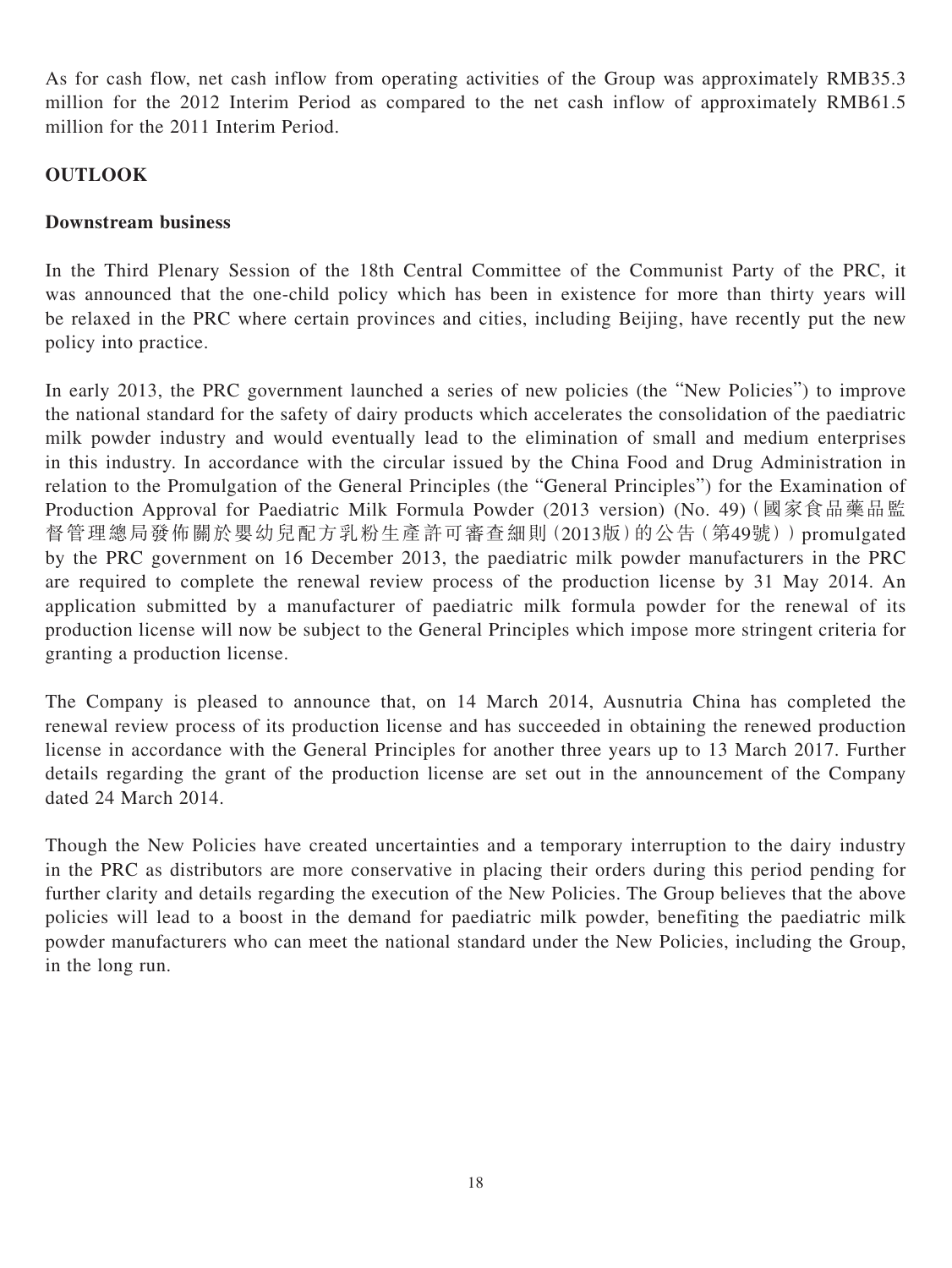## **Upstream business**

Since 2011, the Company has taken strategic moves to build the Group's upstream production and procurement capability and to capture the growing markets in the PRC and globally by acquiring an aggregate of 51% equity interests in Ausnutria Hyproca B.V. ("Ausnutria Hyproca") in 2011 which has international presence (including the PRC, the Netherlands, Russia, the Middle East and the North America markets) and expertise in the international paediatric nutritional products. To facilitate the further integration of the business of Ausnutria Hyproca and its subsidiaries (the "Ausnutria Hyproca Group") into the Group and with an aim to strengthen the management of the Company with international perspectives, on 7 June 2013, the Group entered into a call option agreement (the "COA") with Dutch Dairy Investments B.V. ("DDI") under which Ausnutria Dairy (Dutch) Coöperatief U.A. ("Ausnutria (Dutch)") was granted a call option by DDI and Ausnutria (Dutch) had the right to exercise at its sole discretion to acquire the remaining 49% equity interests in Ausnutria Hyproca to be settled by the issuance of 202,125,000 new Shares (the "COA Shares"), representing approximately 17% of the enlarged issued share capital of the Company. The call option has a life of 12 months from the date of the COA which is extendable for a further 12-month period at the unilateral right of DDI. On the same date, Mr. Bartle van der Meer, one of the shareholders and directors of DDI with ample international experience in banking, investment and paediatric nutritional products, has been appointed as an executive Director and chief executive officer of the Company. Details of the COA and the change of Directors were set out in the announcement of the Company dated 7 June 2013.

On 5 June 2014, DDI has exercised its right to extend the call option for another 12 months to 6 June 2015 in accordance with the terms of the COA as mentioned in the above. Further details regarding the extension of the call option are set out in the announcement of the Company dated 9 June 2014.

The Group believes that the acquisition of Ausnutria Hyproca not only broadens and secures the Group's long term milk supply sources, but also provides a very good platform for the globalisation of the Group's businesses in the long run.

## **Other policy**

Pursuant to the Food Safety Law of the People's Republic of China(中華人民共和國食品安全 法) firstly promulgated by the government of the PRC on 28 February 2009, in order to ensure food safety and protect public health, any enterprises engaged in the food related activities (including food processing plants) in the territories of the PRC shall abide this law with effect from 1 June 2009.

Further, in accordance with the General Administration of Quality Supervision, Inspection and Quarantine of the PRC (the "AQSIQ")(國家質量監督檢驗檢疫總局)(「總局」)Announcement No. 152 on the Administrative Measures Governing the Inspection and Quarantine of Import and Export Dairy Products(進出口乳品檢驗檢疫監督管理辦法,總局第152號令), the AQSIQ Announcement No. 145 on the Provisions on the Administration of Registration of Foreign Enterprises Producing Imported Food (進口食品境外生產企業註冊管理規定,總局第145號令)and the AQSIQ Announcement No. 62, 2013 on the Implementation List for Registration of Foreign Enterprises Producing Imported Food (關 於發佈《進口食品生產企業註冊實施目錄》的公告,總局2013年第62號公告), in order to reinforce the inspection and quarantine of import and export of dairy products, unregistered foreign enterprises producing dairy products are forbidden to import their products into the PRC from 8 May 2014 onwards.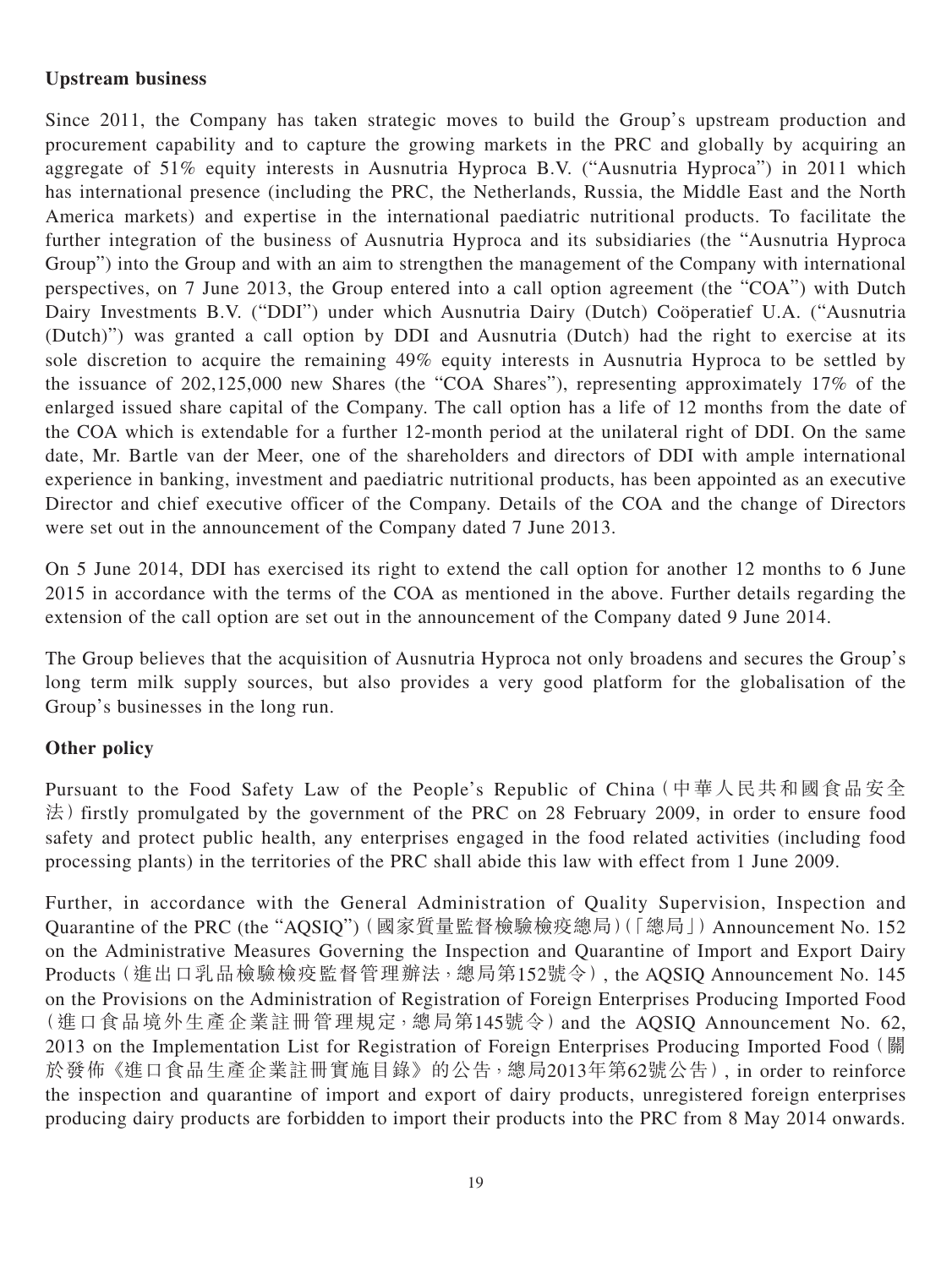The Company is pleased to announce that pursuant to the AQSIQ Announcement No. 51, 2014 on Promulgating the List of First Batch of Registered Overseas Dairy Producers that are Eligible to Export to China(首批進口乳品境外生產企業註冊名單,總局2014年第51號公告), on 6 May 2014, three of the Company's subsidiaries incorporated in the Netherlands that are wholly-owned by Ausnutria Hyproca, namely, (i) Lypack Leeuwarden B.V.; (ii) Hyproca Dairy B.V.; and (iii) Lyempf Kampen B.V., have been included in the first batch of registered overseas dairy products producers that were granted the registrations for importing their products into the PRC. Products approved to be imported into the PRC for the respective companies are as follows:–

## **Name Products approved to be imported into the PRC**

| Lypack Leeuwarden B.V. | Infant formula milk powder and fortified formula milk powder |
|------------------------|--------------------------------------------------------------|
| Hyproca Dairy B.V.     | Whole milk powder, skimmed milk powder, butter and cream     |
| Lyempf Kampen B.V.     | Other milk powder                                            |

The granting of the license to the above subsidiaries has further assured and recognised the good quality of the dairy products produced by the Group's factories in the Netherlands.

The Group believes that the New Policies and the success in obtaining the renewed production license of Ausnutria China together with the grant of the import license to the above subsidiaries will create more opportunities and increase the competitiveness which facilitate the future growth of the Group.

In order to cater for the long term growth and demand for paediatric nutritional products, the Group has adopted the following strategies:

## **Strengthening the management of the customers' and distributors' relationship in the PRC**

In 2011, the Group invested in new information systems (the "New IT Systems") including the latest version of the Enterprise Resource Planning (ERP), Customer Data Management (CDM) and Customer Relationship Management (CRM) systems with the assistance of IBM. One of the reasons of setting up these new systems is to provide better services to the Group's customers as well as distributors by implementing a membership program and reward system for the customers and an on-line platform for orders placing and timely monitoring of the account activities with its distributors.

Through the New IT Systems, the Board believes that the Group will be able to establish in the long run a closer relationship with its customers and distributors, understand the consumer behavior and exercise tighter internal controls over the order status of its sales channels.

## **Continuing the strategy of upward integration**

The Board believes that the ability to ensure a stable quality supply of infant formula is one of the critical success factors to the Group. The Group will continue to explore investment opportunities to invest in upstream milk powder related assets and operations in order to broaden the Group's milk powder supply sources, to diversify the Group's risks in this aspect and to ensure a stable quality supply of milk powder to support its business growth.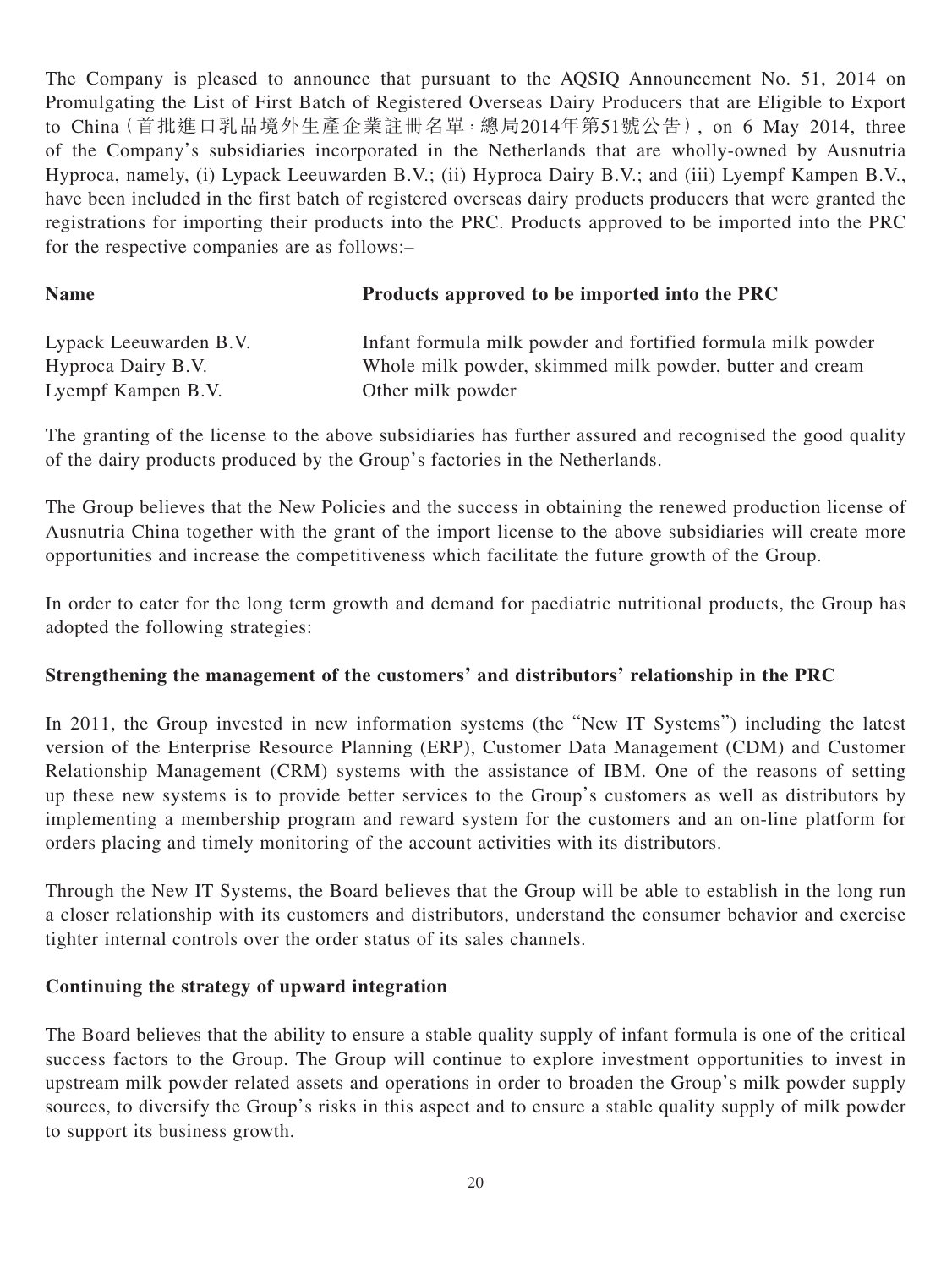## **Increase the production capacity in the Netherlands**

The Ausnutria Hyproca Group is located in the Netherlands, where there is ample supply of quality cow and goat milk. The demand for dairy products produced by the Ausnutria Hyproca Group has been increasing over the past years. In order to cater for this increasing demand, the Group approved to advance to the Ausnutria Hyproca Group shareholders' loans of EURO 7.0 million and EURO 10.0 million in June 2013 and December 2013, respectively, to finance the capital expenditure plans, including but not limited to the acquisition of approximately 140,000 square meters of land in the Netherlands for the intended construction of a new factory of the Ausnutria Hyproca Group in Heerenveen, the Netherlands, and the purchases of new machineries (the "CAPEX Plan"). Details of the shareholders' loans are set out in the announcements of the Company dated 7 June 2013 and 5 November 2013, respectively.

Though the CAPEX Plan has a temporary interruption in the production of the Ausnutria Hyproca Group as the two milk production towers were temporarily suspended from productions for a few months in both 2013 and 2014, the production capacity of the Ausnutria Hyproca Group is expected to significantly increase after the CAPEX Plan completed in June 2014.

## **Launch of goat milk based infant formula and other series of products**

The Ausnutria Hyproca Group specialises in the complete chain of collecting fresh Dutch goat milk from farms to finished goods and is a leading producer of goat milk in the world. The Group has commenced the launch of Kabrita Series products in the PRC in the fourth quarter of 2011. In the same year and in 2012, the Group entered into agreements with the Medical School of Beijing University for conducting a series of clinical trials of Kabrita products, the results of which have concluded that goat milk-based powder is better for children than cow milk-based powder in a number of different aspects, including nutrition, the development of immune system, etc.

In October 2013, the Group approved the conducting of the clinical trials for the application of the approval from the FDA for the sale of Kabrita Series of products in the United States.

For the year ended 31 December 2013, the revenue derived from the Kabrita Series of products in the PRC amounted to approximately RMB137.7 million (2012: approximately RMB36.2 million).

The Group has also formed joint ventures with independent third parties for the sales of Kabrita Series products in Russia, the Middle East and the United States and Canada in 2012, 2013 and 2014, respectively. The Group will continue to launch Kabrita Series products in other major countries with an aim to becoming one of the market leaders of goat milk based paediatric nutrition products in the long run, by leveraging on the Ausnutria Hyproca Group's resources in the Netherlands and in North America and the studies and clinical trial results conducted by the Medical School of Beijing University.

In addition, the Group has launched a series of new products under different cow milk infant formula, namely, the Puredo Series and the Hyproca 1897 Series in 2012 and 2013, respectively, which are targeted to penetrate into different sectors of the PRC market.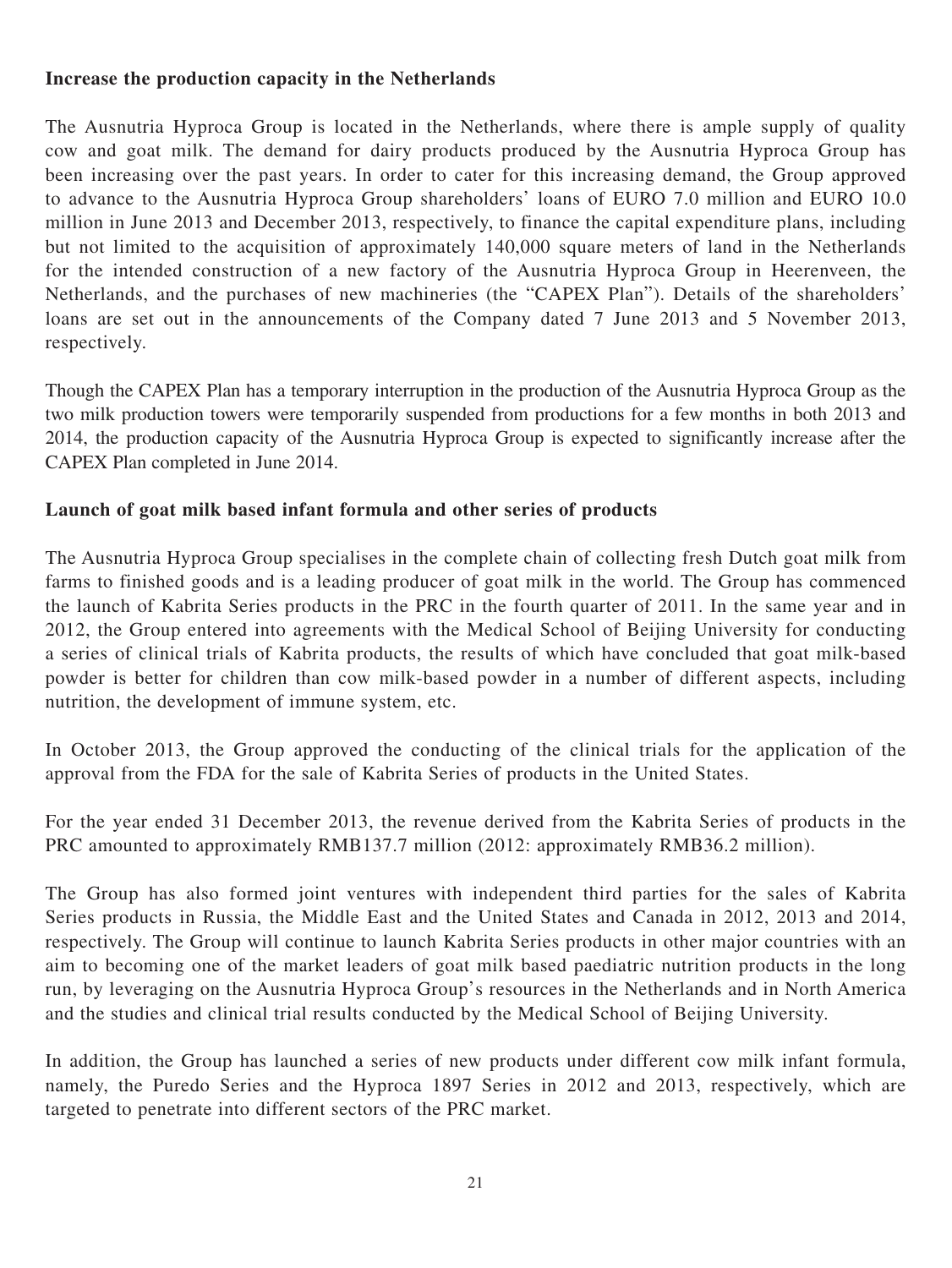Despite the increasing market competition of paediatric nutritional products in the world, particularly in the PRC, and the more stringent rules and regulations imposed by the PRC government which has created uncertainties and a temporary interruption on the dairy industry in the PRC, the Board believes that the Group is well positioned to face the challenge ahead and is optimistic about its future.

## **Strategic cooperation with the Medical School of Beijing University**

On 21 March 2012, the Group entered into an agreement with the Medical School of Beijing University to form a 10-year strategic cooperation for the joint research and development of paediatric milk formula for the PRC market. The Group believes that the cooperation with the Medical School of Beijing University will greatly enhance the future research and development capability of the Group by leveraging on the resources of the Medical School of Beijing University as well as the Group.

#### **Strengthen the corporate governance**

Last but not the least, the Group will continuously and proactively strengthen its corporate governance so as to establish a solid foundation for future growth and to rebuild the confidence of the shareholders of the Company (the "Shareholders") and potential investors. The Company will use its best endeavors to continue to strive for the highest returns and value to the Shareholders in the long run.

As a result of the above steps taken by the Group subsequent to the reporting period, both sales and operating performance of the Ausnutria Group are gradually picking up and improving in 2013. On the other hand, the operating performance of the Ausnutria Hyproca Group is expected to be temporarily affected due to the constraints of its current production capacity and the temporary interruption caused by the implementation of the CAPEX Plan and certain quality issue with one of its raw material supplement. Subsequent to the reporting period, in July 2012, the Ausnutria Hyproca Group suspended its production temporarily at the request by one of the supplement suppliers (the "Supplier") as one of the raw materials that was previously delivered by the Supplier might have been contaminated. As at the date of this announcement, based on all the lab test results conducted by the internal and external laboratories, no contamination has been found in the products supplied by the Ausnutria Hyproca Group. Besides, no cases indicating that the products sold by the Ausnutria Hyproca Group were contaminated have been reported by the customers since the occurrence of the incident.

As a result of this incidence, the Ausnutria Hyproca Group incurred a loss for the year ended 31 December 2012 amounting to approximately RMB35.0 million (2011 Interim Period: Nil), comprising mainly the write-off of inventories. The net losses attributable to the owners of the Company after tax and deducting the non-controlling interests for the year ended 31 December 2012 amounted to approximately RMB13.7 million (2011 Interim Period: Nil). The Ausnutria Hyproca Group has already commenced the legal actions against the Supplier to recover all the above losses as well as the interruption on its business and operations. The Company is of the view that, after taking into accounts the advices from the lawyers and the insurance company, the Ausnutria Hyproca Group has a very good chance to recover all the above losses from the Supplier ultimately. However, as no concrete settlement has been reached with the Supplier, the potentially recoverable amount has not been recorded in profit and loss.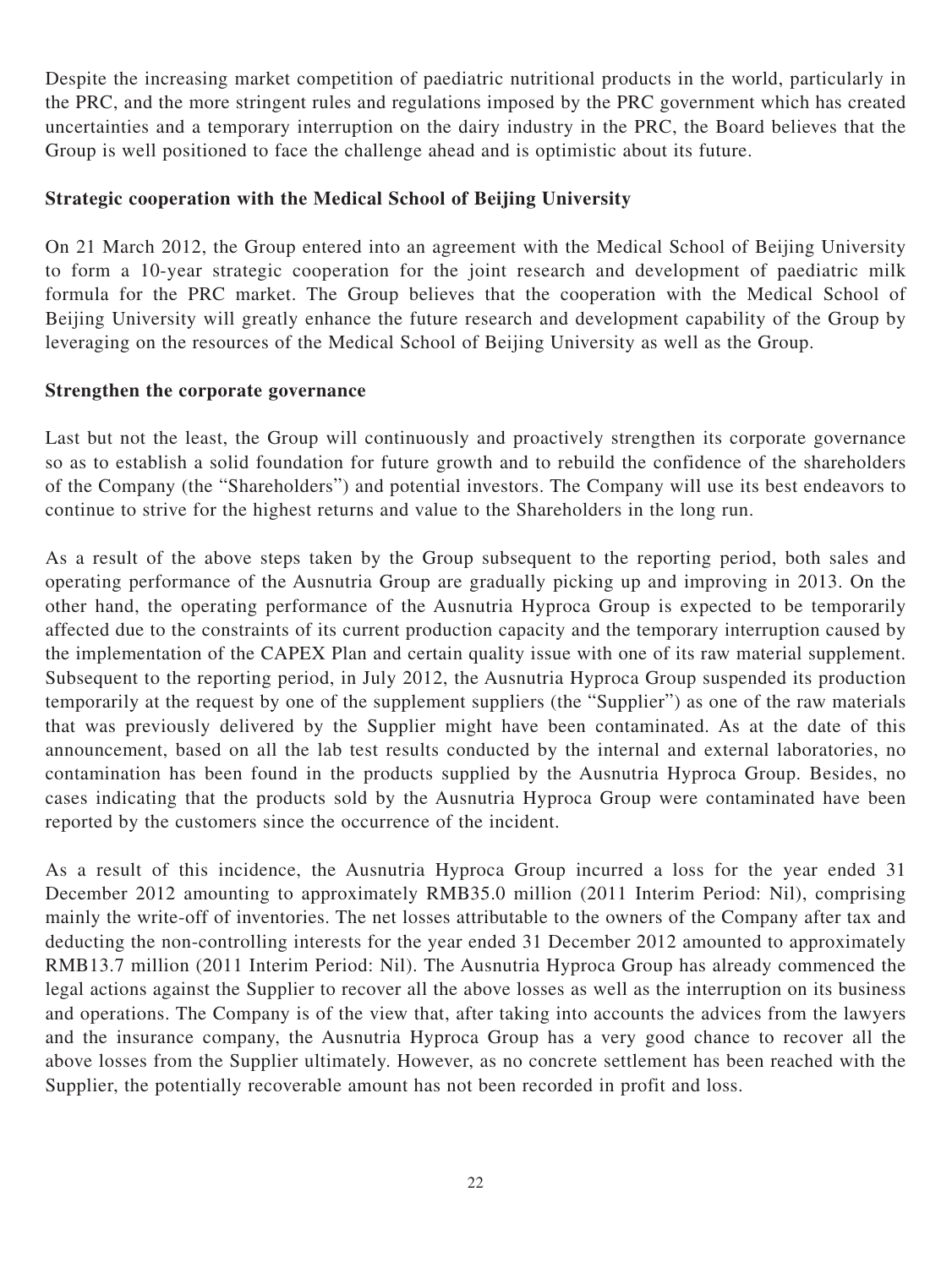#### **FINANCIAL REVIEW**

#### **Revenue**

|                                                 | Six months ended 30 June |                |                |                                 |
|-------------------------------------------------|--------------------------|----------------|----------------|---------------------------------|
|                                                 | 2012                     | 2011           | 2010           | 2009                            |
|                                                 | <b>RMB'000</b>           | <b>RMB'000</b> | <i>RMB'000</i> | <b>RMB'000</b>                  |
|                                                 | (Unaudited)              | (Unaudited)    | (Unaudited)    | (Audited)                       |
|                                                 |                          | (Restated)     | (Restated)     | (As previously<br>$reported*$ ) |
| <b>REVENUE:</b>                                 |                          |                |                |                                 |
| - Ausnutria Group                               | 268,213                  | 184,836        | 242,835        | 320,972                         |
| $-$ Ausnutria Hyproca Group <sup>#</sup>        | 446,512                  |                |                |                                 |
| - Group (including the Ausnutria Hyproca Group) | 714,725                  | 184,836        | 242,835        | 320,972                         |

\* No restatement arising from the Adjustments is required to be done.

Acquired by the Group on 17 October 2011.

#### **Revenue – Overall**

For the 2012 Interim Period, the Group recorded revenue of approximately RMB714.7 million, representing an increase of approximately RMB529.9 million, or approximately 286.7%, from RMB184.8 million (as restated) from the 2011 Interim Period. Excluding the contribution by the Ausnutria Hyproca Group which was consolidated into the financial statements of the Group since 17 October 2011, revenue of the Group (excluding the Ausnutria Hyproca Group) (the "Ausnutria Group") amounted to approximately RMB268.2 million, representing an increase of approximately RMB83.4 million, or approximately 45.1%, from the 2011 Interim Period (as restated). The Group's restated revenue for the 2011 Interim Period represented a decrease of approximately RMB58.0 million (2010 Interim Period: decrease of RMB78.1 million), or approximately 23.9% (2010 Interim Period: decrease by 24.3%), from approximately RMB242.8 million (as restated) from the 2010 Interim Period.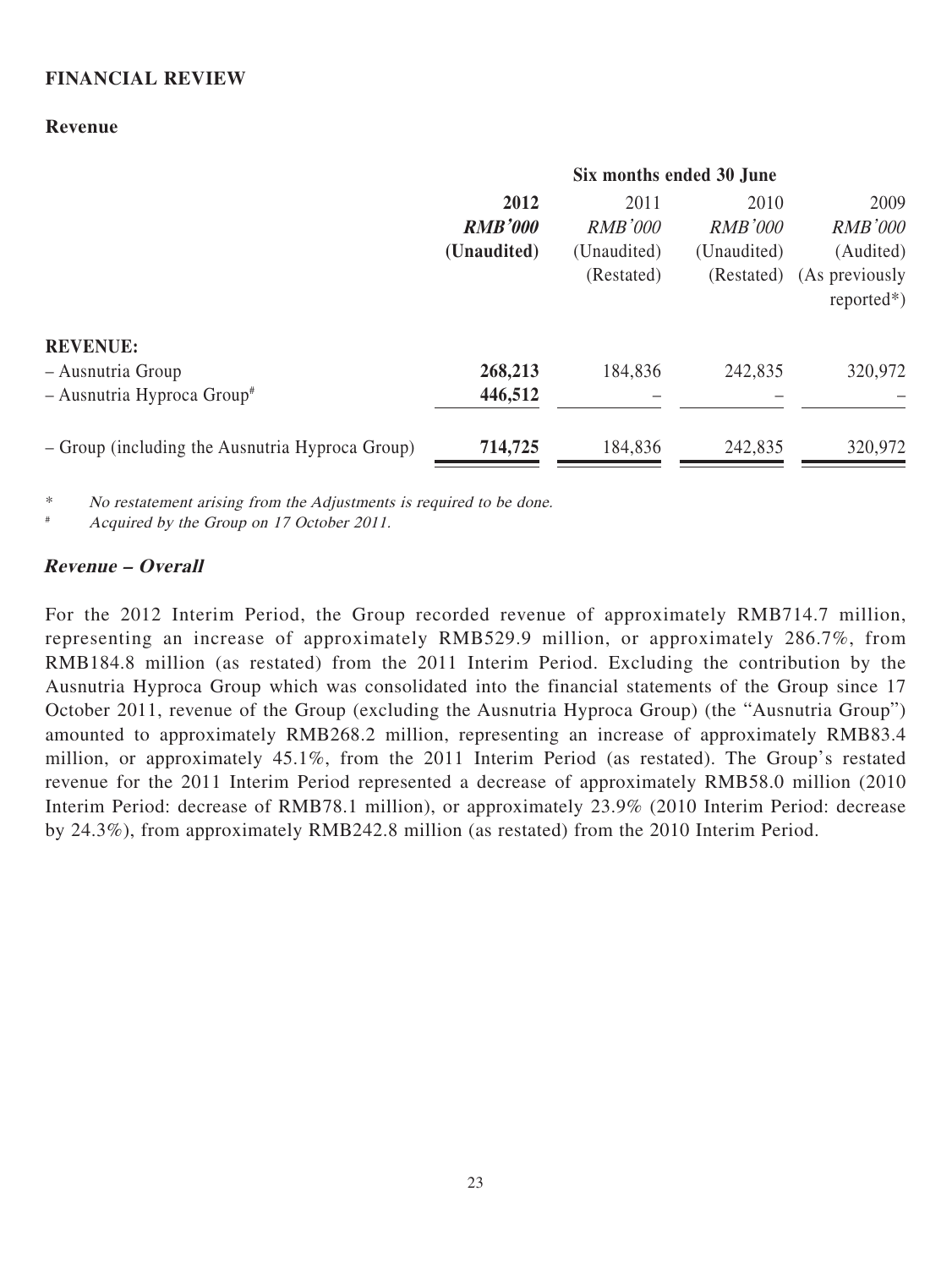#### **Revenue – Ausnutria Group**

During the 2012 Interim Period, A-choice Series, Best-choice Series, Allnutria Series and Allnutria Organic Series, continued to be the major series of paediatric milk formula of the Ausnutria Group which are all imported from overseas and are designed to target consumers for premium products in the PRC.

The increase in the revenue of the Ausnutria Group was mainly due to the improvement in the financial performance of Ausnutria China following the restructuring of its distribution network in 2010/2011 and the continuous increase in demand for infant milk formula in the PRC. The sales performance of the Ausnutria Group has been gradually picking up and improving in 2012.

## **Revenue – Ausnutria Hyproca Group**

The Ausnutria Hyproca Group is principally engaged in the dairy industry from research and development, milk collection, processing, production and packaging of dairy products with production facilities and milk sources in the Netherlands for own labels as well as under original equipment manufacturing ("OEM") and private label arrangements. The OEM and private label arrangements are serving cow milk dairy products to customers in the Netherlands and other overseas countries, such as the PRC, Taiwan, other European and Middle East countries. The Ausnutria Hyproca Group also sells paediatric milk formula under its own brands (Kabrita for goat infant formula ("Kabrita") in the PRC and Russia and Neolac for cow infant formula in the PRC). The Ausnutria Hyproca Group is one of the leading producers and distributors of goat milk products in the world.

For additional information, an analysis of the revenue of the Ausnutria Hyproca Group (including and excluding Hyproca Lyempf ^ ) for the 2012 Interim Period and the 2011 Interim Period (as if it had been acquired since 1 January 2011) is as follows:

|                                                              | Six months ended 30 June |                 |                              |                              |  |
|--------------------------------------------------------------|--------------------------|-----------------|------------------------------|------------------------------|--|
|                                                              | 2012                     | 2011            | 2012                         | 2011                         |  |
|                                                              | <b>EURO'000</b>          | <i>EURO'000</i> | <b>RMB'000</b><br>equivalent | <b>RMB'000</b><br>equivalent |  |
|                                                              | (Unaudited)              | (Unaudited)     | (Unaudited)                  | (Unaudited)                  |  |
| <b>REVENUE:</b>                                              |                          |                 |                              |                              |  |
| - Ausnutria Hyproca Group                                    |                          |                 |                              |                              |  |
| (excluding Hyproca Lyempf <sup><math>\hat{\ }</math></sup> ) | 37,469                   | 30,028          | 307,085                      | 277,568                      |  |
| $-$ Hyproca Lyempf $\hat{\ }$                                | 24,959                   | 4,573           | 204,556                      | 42,271                       |  |
| Less: Intercompany transactions                              | (7, 947)                 | (804)           | (65, 129)                    | (7, 432)                     |  |
| Total revenue of the Ausnutria Hyproca Group                 |                          |                 |                              |                              |  |
| (including Hyproca Lyempf <sup><math>\hat{\ }</math></sup> ) | 54,481                   | 33,797          | 446,512                      | 312,407                      |  |

Hyproca Lyempf was incorporated in 2011 for the purpose of acquiring certain distressed assets. The acquisition of the distressed assets was completed on 21 April 2011. Further details of the acquisition of the distressed assets are set out in the circular of the Company dated 23 September 2011.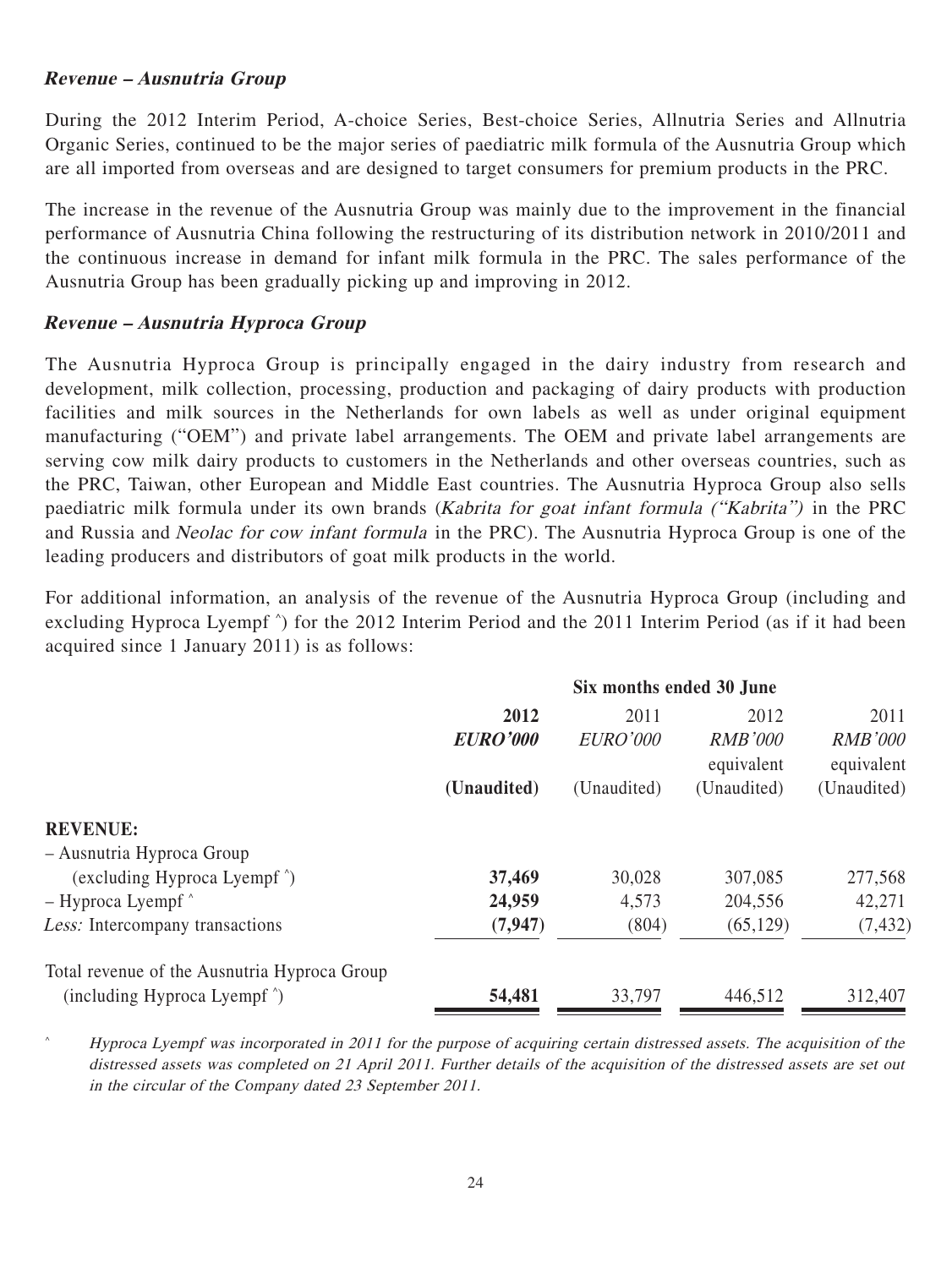The increase in the revenue of the Ausnutria Hyproca Group for the 2012 Interim Period was primarily attributed to the contributions of Hyproca Lyempf and the improvements in the operating performance of the other operating subsidiaries of the Ausnutria Hyproca Group which were driven by the continuously increasing demand for paediatric nutrition products from its customers in the Netherlands and other overseas countries due to the increasing recognition of the good quality of milk supply in the Netherlands.

## **Gross profit**

|                                                 | Six months ended 30 June                                                                                                        |                |                |                                |  |
|-------------------------------------------------|---------------------------------------------------------------------------------------------------------------------------------|----------------|----------------|--------------------------------|--|
|                                                 | 2012                                                                                                                            | 2011           | 2010           | 2009                           |  |
|                                                 | <b>RMB'000</b>                                                                                                                  | <b>RMB'000</b> | <b>RMB'000</b> | <b>RMB'000</b>                 |  |
|                                                 | (Unaudited)                                                                                                                     | (Unaudited)    | (Unaudited)    | (Audited)                      |  |
|                                                 |                                                                                                                                 | (Restated)     | (Restated)     | (As previously<br>$reported*)$ |  |
| <b>GROSS PROFIT:</b>                            |                                                                                                                                 |                |                |                                |  |
| - Ausnutria Group                               | 140,328                                                                                                                         | 90,017         | 124,248        | 136,261                        |  |
| - Ausnutria Hyproca Group                       | 68,895                                                                                                                          |                |                |                                |  |
| - Group (including the Ausnutria Hyproca Group) | 209,223                                                                                                                         | 90,017         | 124,248        | 136,261                        |  |
|                                                 | $% \mathcal{P}_{\mathcal{A}}^{\mathcal{A}}\!\left( \mathcal{A} \right) = \mathcal{A}^{\mathcal{A}}\!\left( \mathcal{A} \right)$ | %              | $\%$           | %                              |  |
| <b>GROSS MARGIN:</b>                            |                                                                                                                                 |                |                |                                |  |
| - Ausnutria Group                               | 52.3                                                                                                                            | 48.7           | 51.2           | 42.5                           |  |
| - Ausnutria Hyproca Group                       | 15.4                                                                                                                            |                |                |                                |  |
| - Group (including the Ausnutria Hyproca Group) | 29.3                                                                                                                            | 48.7           | 51.2           | 42.5                           |  |

\* No restatement arising from the Adjustments is required to be done.

## **Gross profit – Overall**

Gross profit for the 2012 Interim Period was approximately RMB209.2 million, representing an increase of approximately RMB119.2 million, or approximately 132.4%, when compared with the 2011 Interim Period (as restated). The gross margin of the Group for the 2012 Interim Period decreased from approximately 48.7% for the 2011 Interim Period (as restated) to approximately 29.3%, primarily due to the change in sales mix after consolidating the results of the Ausnutria Hyproca Group.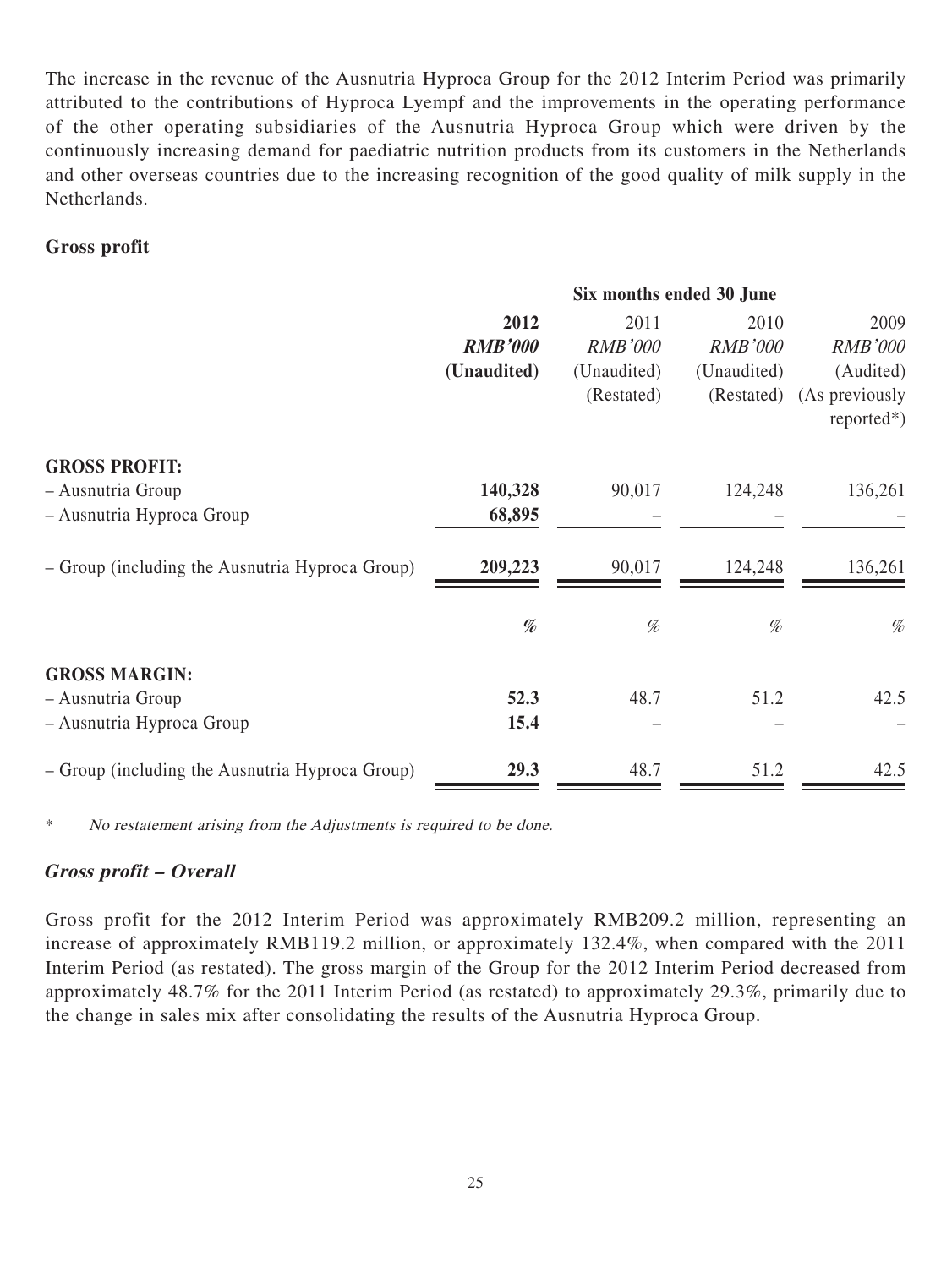## **Gross profit – Ausnutria Group**

Gross profit of the Ausnutria Group for the 2012 Interim Period amounted to approximately RMB140.3 million, representing an increase of approximately RMB50.3 million, or approximately 55.9%, from the 2011 Interim Period (as restated). The gross margin of the Ausnutria Group for the 2012 Interim Period increased from approximately 48.7% for the 2011 Interim Period (as restated) to approximately 52.3%. In 2010/2011, the Ausnutria Group has undergone a restructuring of its sales channel and have granted bigger discounts to its distributors as an incentive for their promotion of the Ausnutria Group's products for the year ended 31 December 2011. In view that the sales of the Ausnutria Group has been gradually improving since the implementation of the above strategies, the Ausnutria Group reduced its discounts granted to distributors during the 2012 Interim Period and the gross profit margin of the Ausnutria Group return back to the 2010 level.

The restated gross profit for the 2010 Interim Period (as restated) was approximately RMB124.2 million, representing a decrease of approximately RMB12.0 million, or approximately 8.8%, when compared with the six months ended 30 June 2009 (the "2009 Interim Period") (as restated). The restated gross margin of the Ausnutria Group for the 2010 Interim Period increased from approximately 42.5% for the 2009 Interim Period (as restated) to 51.2%, primarily due to the launch of the organic series of paediatric nutrition products in the fourth quarter of 2009 which has contributed a comparatively higher gross margin when compared with other products of the Ausnutria Group.

## **Gross profit – Ausnutria Hyproca Group**

The gross profit margin of the Ausnutria Hyproca Group for the 2012 Interim Period was 15.4%. The Hyproca Lyempf had contributed a higher gross profit margin when compared with the other products of the Ausnutria Hyproca Group.

## **Other income and gains**

|                                         | Six months ended 30 June |                |                |                               |
|-----------------------------------------|--------------------------|----------------|----------------|-------------------------------|
|                                         | 2012                     | 2011           | 2010           | 2009                          |
|                                         | <b>RMB'000</b>           | <i>RMB'000</i> | <i>RMB'000</i> | <b>RMB'000</b>                |
|                                         | (Unaudited)              | (Unaudited)    | (Unaudited)    | (Audited)                     |
|                                         |                          | (As previously |                | (As previously (As previously |
|                                         |                          | $reported*$ )  | $reported*)$   | $reported*$ )                 |
| Investment income from held-to-maturity |                          |                |                |                               |
| investments                             | 3,573                    | 4,346          | 2,472          |                               |
| Interest income                         | 4,458                    | 2,379          | 1,416          | 4,054                         |
| Government grants                       | 636                      | 331            | 3,500          | 200                           |
| Others                                  | 2,285                    | 543            |                | 293                           |
|                                         | 10,952                   | 7,599          | 7,388          | 4,547                         |

No restatement arising from the Adjustments is required to be done.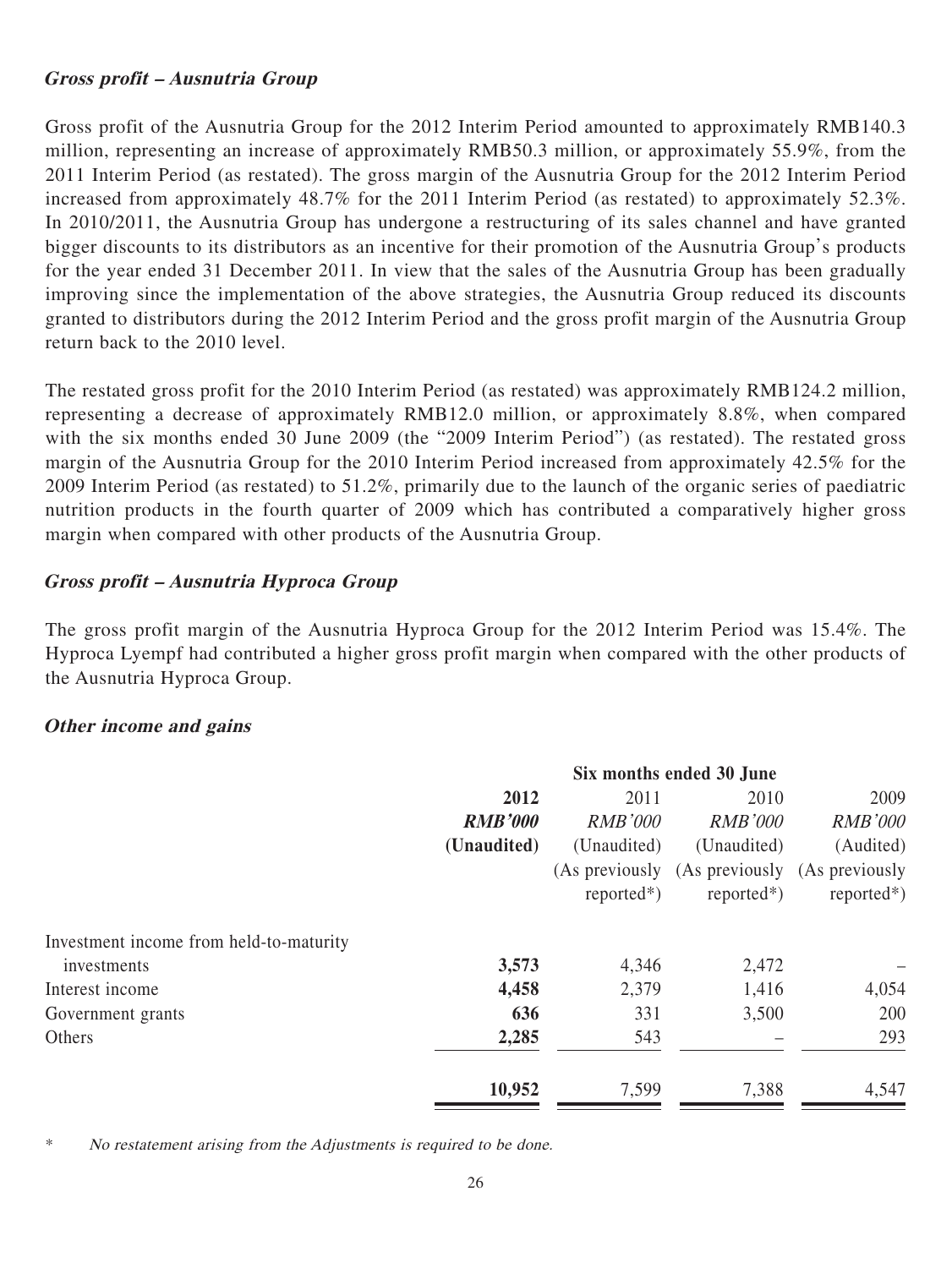#### **Six months ended 30 June**

|                                                              | 2012<br><b>RMB'000</b><br>(Unaudited) | 2011<br><b>RMB'000</b><br>(Unaudited)<br>(As previously<br>$reported*$ ) | 2010<br><b>RMB'000</b><br>(Unaudited)<br>(As previously<br>$reported*)$ | 2009<br><b>RMB'000</b><br>(Audited)<br>(As previously<br>$reported*)$ |
|--------------------------------------------------------------|---------------------------------------|--------------------------------------------------------------------------|-------------------------------------------------------------------------|-----------------------------------------------------------------------|
| Ausnutria Group<br>- Advertising and promotion<br>$-$ Others | 27,044<br>31,855                      | 17,640<br>21,465                                                         | 59,867<br>15,514                                                        | 33,330<br>11,387                                                      |
| Ausnutria Hyproca Group                                      | 58,899<br>17,417                      | 39,105                                                                   | 75,381                                                                  | 44,717                                                                |
| The Group                                                    | 76,316                                | 39,105                                                                   | 75,381                                                                  | 44,717                                                                |

\* No restatement arising from the Adjustments is required to be done.

Selling and distribution costs mainly comprised advertising and promotion expense, salaries and travelling costs of the sales and marketing staff and delivery costs. Selling and distribution costs represented approximately 10.7%, 21.2% (restated), 31.0% (restated) and 13.9% of revenue for the 2012 Interim Period, the 2011 Interim Period, the 2010 Interim Period and the 2009 Interim Period, respectively.

Excluding the selling and distribution costs that was attributed to the Ausnutria Hyproca Group of approximately RMB17.4 million (2011 Interim Period: Nil; 2010 Interim Period: Nil; 2009 Interim Period: Nil), selling and distribution costs of the Ausnutria Group for the 2012 Interim Period remains stable and represented approximately 22.0% of revenue when compared with the 2011 Interim Period of 21.2%.

The selling and distribution costs of the Ausnutria Hyproca Group represented approximately 3.9% of the Ausnutria Hyproca Group's revenue for the 2012 Interim Period. Included in the selling and distribution costs of the Ausnutria Hyproca Group, approximately 38.6% was related to the sales and marketing costs of the Kabrita Series of products that were launched in the PRC in the fourth quarter of 2011.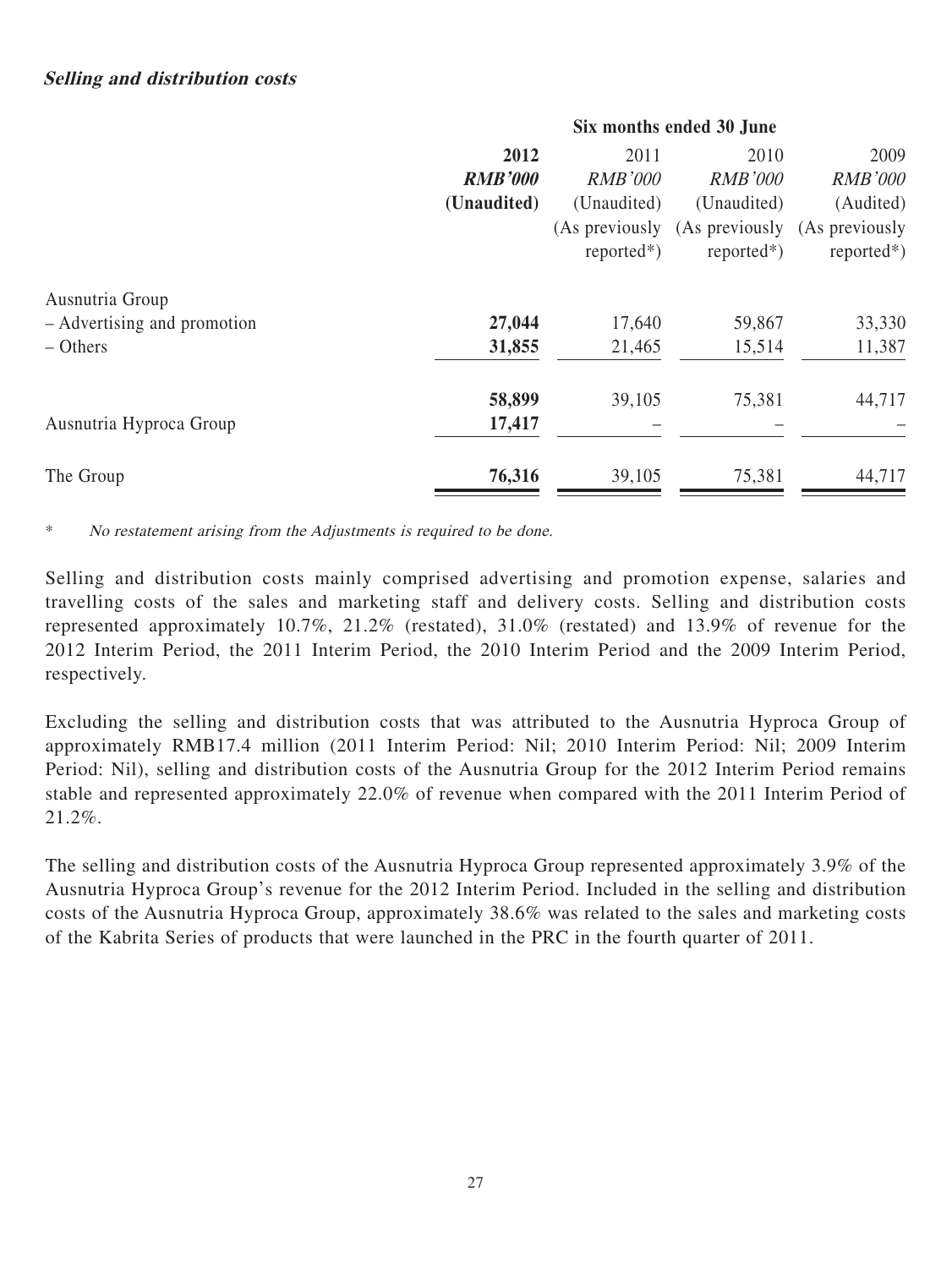| 2012           | 2011           | 2010           | 2009                                       |  |
|----------------|----------------|----------------|--------------------------------------------|--|
| <b>RMB'000</b> | <b>RMB'000</b> | <i>RMB'000</i> | <b>RMB'000</b>                             |  |
| (Unaudited)    | (Unaudited)    | (Unaudited)    | (Audited)                                  |  |
|                |                |                | (As previously (As previously              |  |
|                | $reported*$ )  | $reported*$ )  | $reported*$ )                              |  |
| 25,641         | 14,116         | 11,430         | 4,720                                      |  |
| 11,169         |                |                |                                            |  |
| 36,810         | 14,116         | 11,430         | 4,720                                      |  |
|                |                |                | Six months ended 30 June<br>(As previously |  |

\* No restatement arising from the Adjustments is required to be done.

Administrative expenses mainly comprised staff costs, travelling expenses, auditors' remuneration, professional fees, depreciation and research and development costs.

The increase in the administrative expenses was primarily attributed to (i) the increase in staff costs as a result of the general increase in salary; (ii) the increase in depreciation charges on the Group's new information technology system which was put into use since the fourth quarter of 2011; (iii) the increase in depreciation charges on buildings and leasehold improvements after Ausnutria China relocated its office from the factory to its existing office premises in late 2011 and early 2012; and the consolidation effect of the Ausnutria Hyproca Group.

## **Other expenses**

Other expenses for the 2012 Interim Period mainly comprised legal and professional fees incurred as a result of the Unresolved Issues of a total of approximately RMB2.1 million (2011 Interim Period: Nil; 2010 Interim Period: Nil; 2009 Interim Period: Nil).

#### **Finance costs**

|                         | Six months ended 30 June |                |                                              |                |  |
|-------------------------|--------------------------|----------------|----------------------------------------------|----------------|--|
|                         | 2012                     | 2011           | 2010                                         | 2009           |  |
|                         | <b>RMB'000</b>           | <i>RMB'000</i> | <i>RMB'000</i>                               | <b>RMB'000</b> |  |
|                         | (Unaudited)              | (Unaudited)    | (Unaudited)                                  | (Audited)      |  |
|                         |                          |                | (As previously (As previously (As previously |                |  |
|                         |                          | $reported*)$   | $reported*$ )                                | $reported*)$   |  |
| Ausnutria Group         |                          |                | 1,371                                        | 4,181          |  |
| Ausnutria Hyproca Group | 2,515                    |                |                                              |                |  |
| The Group               | 2,515                    |                | 1,371                                        | 4,181          |  |

No restatement arising from the Adjustments is required to be done.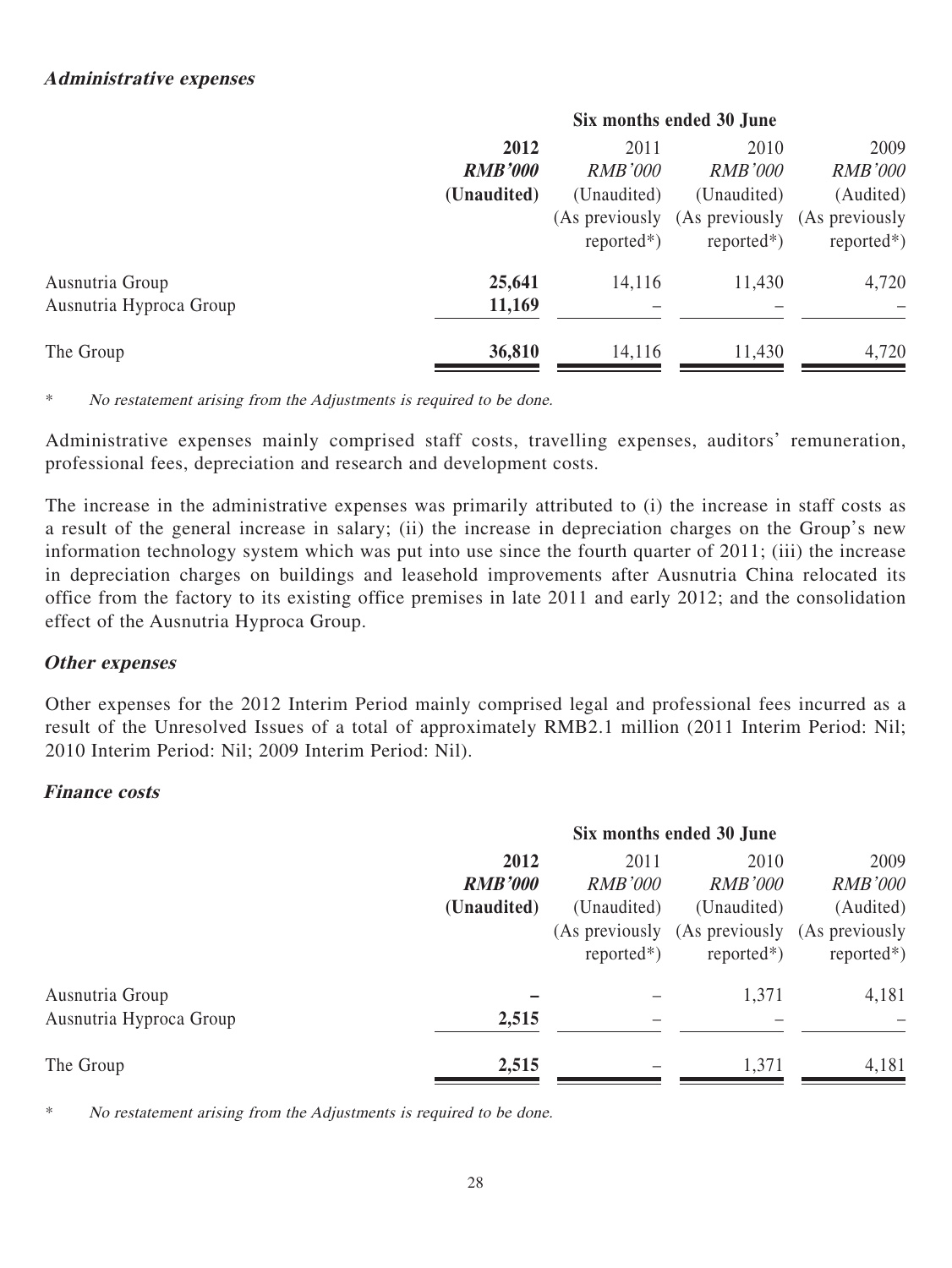The finance costs for the 2012 Interim Period amounted to approximately RMB2.5 million, representing the interest on bank and other borrowings that were attributable to the Ausnutria Hyproca Group.

The finance costs for the 2009 Interim Period and the 2010 Interim Period of approximately RMB4.2 million and RMB1.4 million, respectively, represented interest on a bank loan of RMB350 million from China Construction Bank that was fully repaid on 22 January 2010. The Ausnutria Group did not have any bank borrowings for the 2011 Interim Period.

#### **Income tax expenses**

The profits generated by the Group were mainly derived from operations in the PRC and the Netherlands. Under the PRC income tax laws, enterprises are subject to corporate income tax (the "CIT") at a rate of 25%. Ausnutria China was designated as a High-tech Enterprise in 2010 and was granted a preferential CIT tax rate of 15% for the three years ended 31 December 2012. Further, the CIT rate of Ausnutria China for the Year 2010 and Year 2009 was 12.5% as Ausnutria China was entitled to a 50% CIT reduction holiday during those two years. All other subsidiaries established in the PRC are subject to the standard CIT rate of 25%. The standard CIT rate in the Netherlands was applied at 20% for the first EURO 200,000 taxable profits and 25% for the taxable profits exceeding EURO 200,000.

In March 2014, Ausnutria China succeeded in renewing its High-tech Enterprise qualification, upon which Ausnutria China will continue to entitle to the preferential CIT tax rate of 15%, for another three years from 1 January 2013.

An analysis of the effective tax rate is as follow:

|                           | Six months ended 30 June |                |                |                           |  |
|---------------------------|--------------------------|----------------|----------------|---------------------------|--|
|                           | 2012                     | 2011           | 2010           | 2009                      |  |
|                           | <b>RMB'000</b>           | <b>RMB'000</b> | <i>RMB'000</i> | <b>RMB'000</b>            |  |
|                           | (Unaudited)              | (Unaudited)    | (Unaudited)    | (Audited)                 |  |
|                           |                          | (Restated)     |                | (Restated) (As previously |  |
|                           |                          |                |                | $reported*$ )             |  |
|                           | %                        | %              | %              | %                         |  |
| Effective income tax rate |                          |                |                |                           |  |
| - Ausnutria Group         | 16.4                     | 16.2           | 13.4           | 25.2                      |  |
| - Ausnutria Hyproca Group | 26.7                     | N/A            | N/A            | N/A                       |  |
| – The Group               | 20.5                     | 16.2           | 13.4           | 25.2                      |  |
|                           |                          |                |                |                           |  |

\* No restatement arising from the Adjustments is required to be done.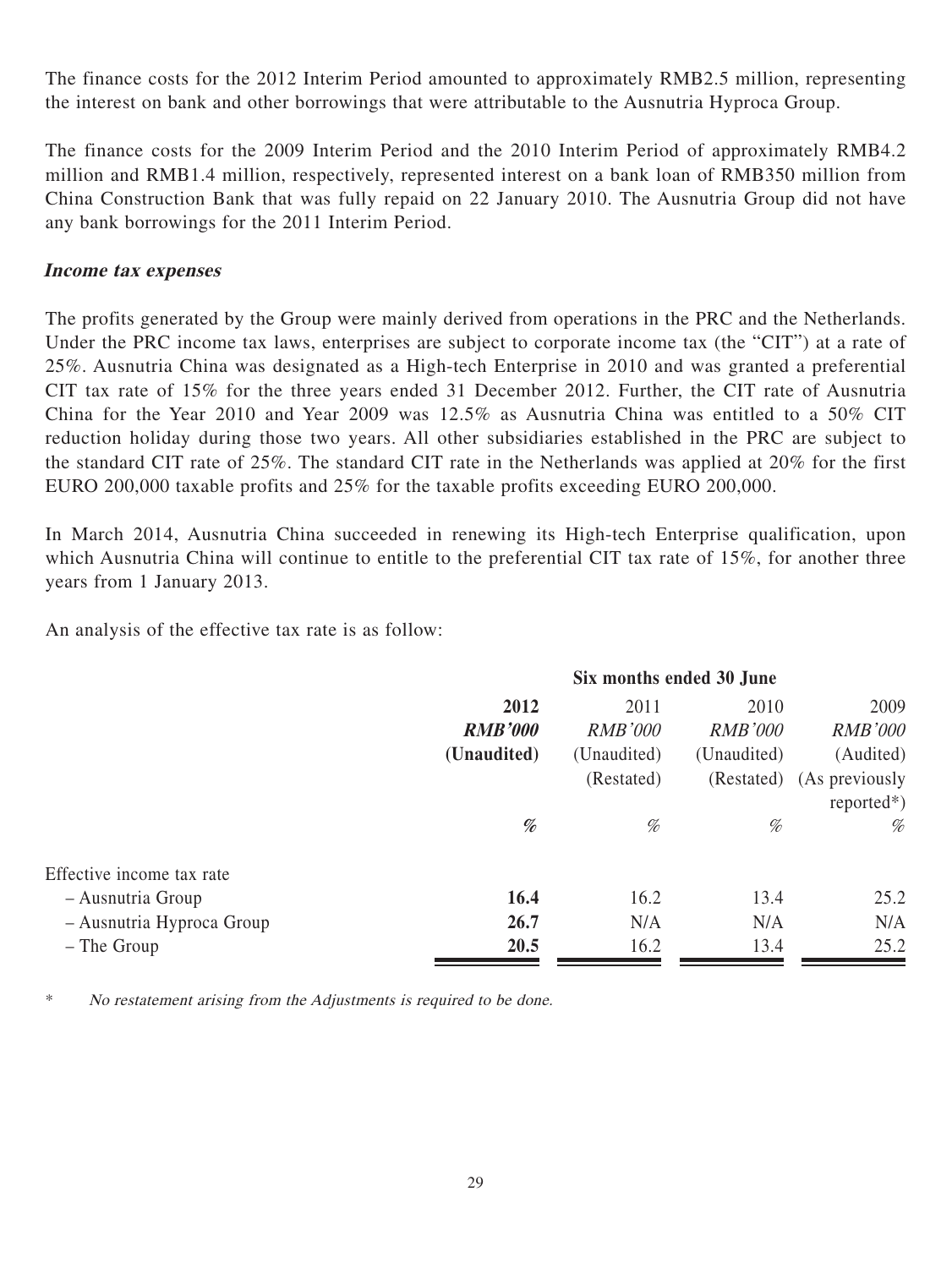The increase in the effective income tax rate of the Group for the 2012 Interim Period was primarily due to the consolidation effect of the Ausnutria Hyproca Group which the profit was subject to a higher CIT rate as it was derived mainly from operations in the Netherlands.

The effective income tax rate of the Ausnutria Group for the 2012 Interim Period was slightly higher than the preferential CIT tax rate and that was primarily due to losses derived from operations of the Company in relation to professional fees incurred for the handling of the Unresolved Issues and other office administrative expenses which were not tax deductible. The slightly higher than the preferential tax rate for the 2011 and the 2010 Interim Period was due to the overpayment of CIT in the 2011 Interim Period and the 2010 Interim Period arising from the Unresolved Issues, which may not be recoverable.

The effective income tax rate of the Ausnutria Hyproca Group of approximately 26.7% was in line with the standard CIT rate in the Netherlands.

## **Profit attributable to equity holders of the Company**

The Group's profit attributable to equity holders of the Company for the 2012 Interim Period amounted to approximately RMB65.2 million, representing an increase of approximately 102.6% when compared with the 2011 Interim Period. The increase in net profit was mainly contributed by the growth in the operating performance of Ausnutria China and the contribution of operating profit by the Ausnutria Hyproca Group for the 2012 Interim Period of approximately RMB15.1 million (2011 Interim Period: Nil).

## **Analysis on Consolidated Statement of Financial Position**

## **Non-current assets**

As at 30 June 2012, the total non-current assets of the Group amounted to approximately RMB378.3 million (31 December 2011: approximately RMB392.6 million), mainly comprised property, plant and equipment of approximately RMB245.6 million (31 December 2011: approximately RMB251.6 million), goodwill arising from the acquisition of Ausnutria Hyproca of approximately RMB79.9 million (31 December 2011: approximately RMB82.9 million), other intangible assets of approximately RMB29.3 million (31 December 2011: approximately RMB31.3 million) and deferred tax assets of approximately RMB21.4 million (31 December 2011: approximately RMB22.9 million).

The decrease in the total non-current assets position of the Group as at 30 June 2012 when compared with 31 December 2011 was mainly due to the depreciation of EURO which has resulted in the decease in the total non-current assets position from the translation of the financial statements of the Ausnutria Hyproca Group that were denominated in EURO into RMB.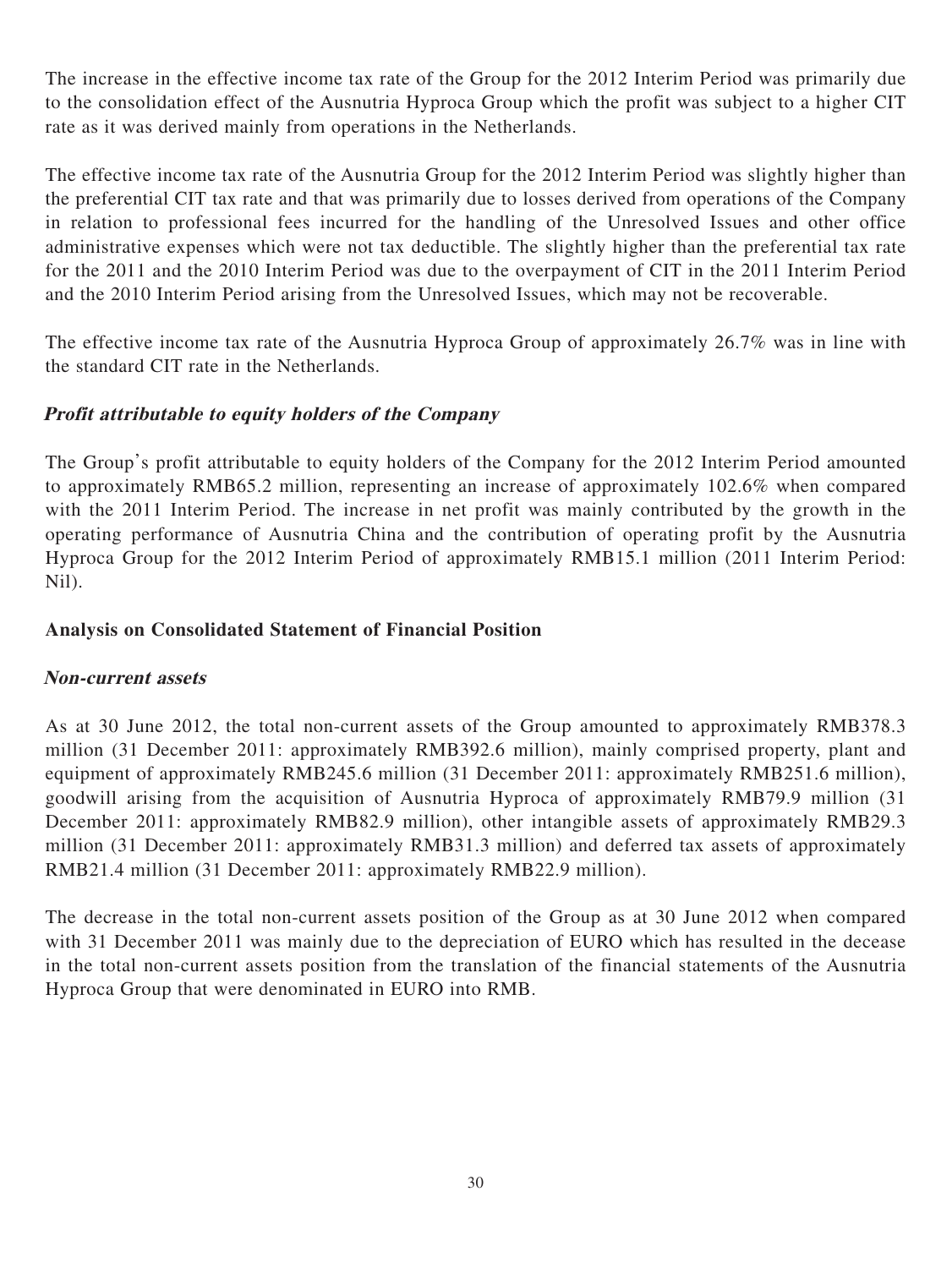#### **Current assets**

As at 30 June 2012, the total current assets of the Group amounted to approximately RMB1,087.9 million (31 December 2011: approximately RMB1,144.9 million), mainly comprised inventories of approximately RMB224.1 million (31 December 2011: approximately RMB261.6 million), trade receivables of approximately RMB96.4 million (31 December 2011: approximately RMB119.8 million), bills receivable of approximately RMB19.8 million (31 December 2011: approximately RMB58.0 million), held-to-maturity investments of RMB60.0 million (31 December 2011: RMB200.0 million), time deposits with banks in the PRC of RMB420.0 million (31 December 2011: RMB110.0 million) and cash and cash equivalents of approximately RMB161.7 million (31 December 2011: approximately RMB342.2 million).

#### Inventories

|                                            | 30 June<br>2012<br><b>RMB'000</b><br>(Unaudited) | 31 December<br>2011<br><b>RMB'000</b><br>(Audited) | 2011<br><i>RMB'000</i><br>(Unaudited)<br>(Restated) | 30 June<br>2010<br><b>RMB'000</b><br>(Unaudited)<br>(Restated) | 2009<br><b>RMB'000</b><br>(Audited) |
|--------------------------------------------|--------------------------------------------------|----------------------------------------------------|-----------------------------------------------------|----------------------------------------------------------------|-------------------------------------|
| Ausnutria Group<br>Ausnutria Hyproca Group | 100,902<br>123,148                               | 165,169<br>96,445                                  | 177,412                                             | 132,623                                                        | 48,119                              |
|                                            | 224,050                                          | 261,614                                            | 177,412                                             | 132,623                                                        | 48,119                              |

The decrease in inventories as at 30 June 2012 was primarily attributed to the decrease in inventory level of the Ausnutria Group. Excluding the impact of the Ausnutria Hyproca Group, the inventory turnover days of the Ausnutria Group as at 30 June 2012 was approximately 191 days (31 December 2011: approximately 238 days). The Ausnutria Group normally requires to place its purchase orders with suppliers three to six months in advance of delivery. As a result of the lower than expected demand and hence sales in the PRC in the fourth quarter of 2011, the inventory level reached a comparatively high level as at 31 December 2011. Since 2012, the Group adopted a more prudent approach in placing its orders with distributors so as to digest the inventories carry forward from 2011, the inventory level gradually return to its normal level and the inventory turnover days as at 30 June 2012 decreased by 47 days when compared with 31 December 2011.

The inventory turnover days of the Ausnutria Hyproca Group as at 30 June 2012 was approximately 53 days and was in line with the stock planning arrangement.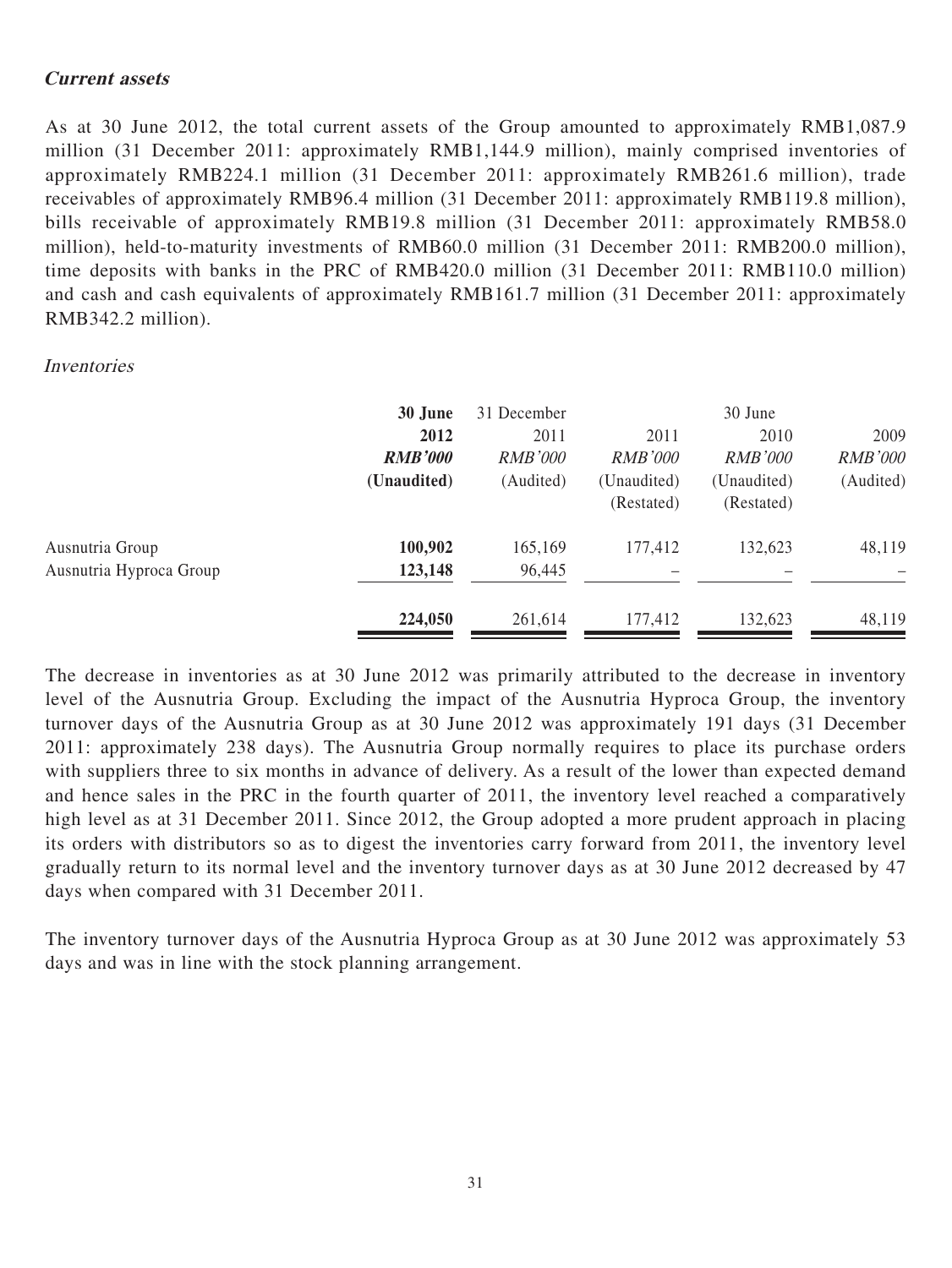## Trade and bills receivables

|                           | 30 June        | 31 December    |                | 30 June        |                |
|---------------------------|----------------|----------------|----------------|----------------|----------------|
|                           | 2012           | 2011           | 2011           | 2010           | 2009           |
|                           | <b>RMB'000</b> | <b>RMB'000</b> | <b>RMB'000</b> | <b>RMB'000</b> | <b>RMB'000</b> |
|                           | (Unaudited)    | (Audited)      | (Unaudited)    | (Unaudited)    | (Audited)      |
|                           |                |                | (Restated)     | (Restated)     |                |
| Trade receivables         |                |                |                |                |                |
| - Ausnutria Group         | 32,779         | 22,600         | 39,909         | 37,193         | 8,158          |
| - Ausnutria Hyproca Group | 63,575         | 97,218         |                |                |                |
| Bills receivables         | 19,848         | 57,974         | 20,990         |                | 16,312         |
|                           | 116,202        | 177,792        | 60,899         | 37,193         | 24,470         |

The decrease in trade and bills receivables as at 30 June 2012 was mainly attributable to the decrease in bills receivable and trade receivables of the Ausnutria Hyproca Group as at 30 June 2012 of approximately RMB38.1 million and approximately RMB33.6 million, respectively when compared with 31 December 2011.

The trade receivable turnover days of the Ausnutria Group and the Ausnutria Hyproca Group as at 30 June 2012 was approximately 19 days (31 December 2011: approximately 23 days) and approximately 33 days (31 December 2011: approximately 34 days), respectively, which remained fairly stable and were in line with the credit periods granted by the Group to its customers.

## Held-to-maturity investments

The balance as at 30 June 2012 represented an entrusted loans investment of RMB60.0 million (31 December 2011: RMB200.0 million), maturing on 25 April 2013. The decrease in held-to-maturity investments was because the Group has adopted a more prudent treasury approach since then and switching from investments in entrusted loans to time deposits with reputable financial institutions in the PRC instead.

## Time deposits and cash and cash equivalents

As at 30 June 2012, the Group's cash and bank balances and time deposits amounted to approximately RMB581.7 million, representing an increase of approximately RMB129.5 million or approximately 28.6% from RMB452.2 million as at 31 December 2011, of which approximately HK\$240.8 million (31 December 2011: approximately HK\$250.9 million) represented the unutilised portion of the proceeds from the IPO.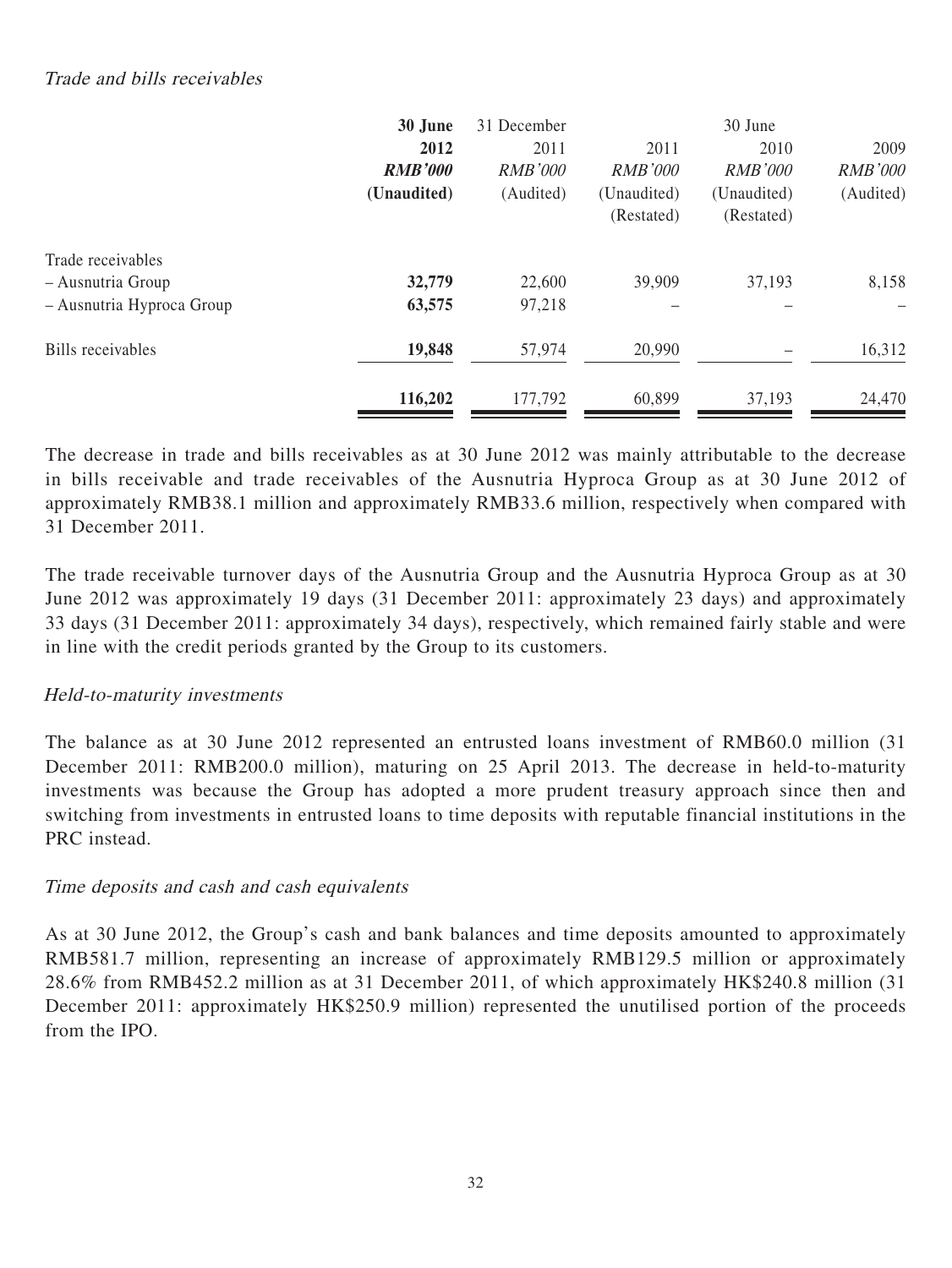The increase in time deposits and cash and cash equivalents was mainly due to the change in the treasury strategy of the Group by switching a portion of the investment in the entrusted loans of RMB140.0 million to time deposits.

## **Current liabilities**

As at 30 June 2012, the total current liabilities of the Group amounted to approximately RMB306.6 million (31 December 2011: approximately RMB441.6 million), mainly comprised trade payables of approximately RMB80.3 million (31 December 2011: approximately RMB84.3 million), other payables and accruals of approximately RMB155.4 million (31 December 2011: approximately RMB259.5 million) and interest-bearing bank loans and other borrowings of approximately RMB62.3 million (31 December 2011: approximately RMB91.4 million).

## Trade payables

|                                            | 30 June<br>2012<br><b>RMB'000</b><br>(Unaudited) | 31 December<br>2011<br><b>RMB'000</b><br>(Audited) | 2011<br><i>RMB'000</i><br>(Unaudited) | 30 June<br>2010<br><b>RMB'000</b><br>(Unaudited) | 2009<br><b>RMB'000</b><br>(Audited) |
|--------------------------------------------|--------------------------------------------------|----------------------------------------------------|---------------------------------------|--------------------------------------------------|-------------------------------------|
| Ausnutria Group<br>Ausnutria Hyproca Group | 21,632<br>58,659                                 | 21,321<br>62,976                                   | 14,365                                | 24,487                                           | 12,868                              |
|                                            | 80,291                                           | 84,297                                             | 14,365                                | 24,487                                           | 12,868                              |

The trade payables of the Ausnutria Group and the Ausnutria Hyproca Group as at 30 June 2012 remained fairly stable when compared with 31 December 2011. The trade payable turnover days of the Ausnutria Group and the Ausnutria Hyproca Group as at 30 June 2012 was approximately 31 days (31 December 2011: approximately 25 days) and approximately 29 days (31 December 2011: approximately 26 days), respectively. The slight increase in the trade payable turnover days of the Ausnutria Group and the Ausnutria Hyproca Group was a result of the increase in average credit periods granted by the major suppliers due to the increase in quantity of raw materials purchased by the Group.

## Other payables and accruals

Other payables and accruals as at 30 June 2012 mainly represented advances and deposits from customers of a total of approximately RMB65.1 million (31 December 2011: approximately RMB151.4 million), deferred income of RMB39.7 million (31 December 2011: approximately RMB39.4 million) and accrued salaries and welfare of approximately RMB10.9 million (31 December 2011: approximately RMB19.5 million).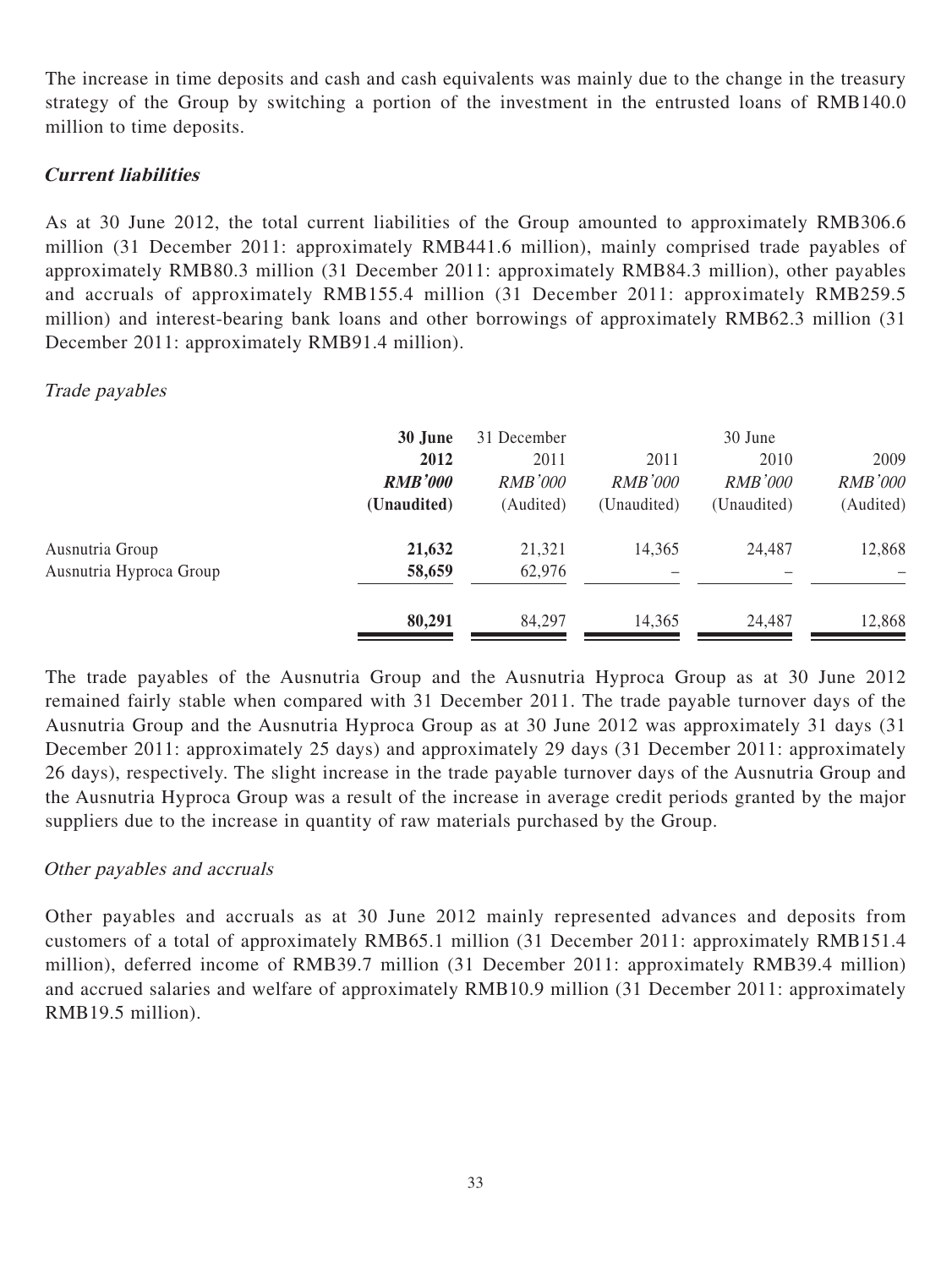In prior years/periods, Ausnutria China evaluated the performance of its distributors partly based on the amount of funds received from its distributors to be determined on an annual basis. In order to meet the annual target set out between Ausnutria China and its respective distributors, some of the distributors would advance cash to Ausnutria China in order to meet their targets particularly near the year end period so as to enjoy bigger sales target incentives and/or greater marketing support from Ausnutria China in the following year. The orders placed by the distributors and the actual physical delivery of the products to the distributors would depend on their then inventory level and the expected upcoming sales of respective distributors from time to time. As a result of the relatively lower amount of revenue being recognised in the Year 2011 when compared with the amount of funds received, the amount of advances from distributors (i.e. customers) relatively increased. Commencing from 2012, Ausnutria China has revised the policy with its distributors whereby the performance of its distributors were measured based on the value of goods dispatched. As a result of the above change in evaluation policy, the advances made by distributors as at 30 June 2012 decreased when compared with 31 December 2011.

## Interest-bearing bank loans and other borrowings

The interest-bearing bank loans and other borrowings as at 30 June 2012 and 31 December 2011 were all attributed to the Ausnutria Hyproca Group for the financing of its daily working capital and capital expenditures.

The Group did not have any interest-bearing bank loans and other borrowings as at 30 June 2011, 2010 and 2009.

#### **Non-current liabilities**

As at 30 June 2012, the total non-current liabilities of the Group amounted to approximately RMB79.8 million (31 December 2011: approximately RMB85.3 million), mainly comprised interest-bearing bank loans and other borrowings of approximately RMB38.9 million (31 December 2011: approximately RMB42.7 million), accruals for defined benefit plan of approximately RMB13.2 million (31 December 2011: approximately RMB13.2 million), deferred tax liabilities of approximately RMB27.3 million (31 December 2011: approximately RMB28.9 million) and other liabilities of approximately RMB0.4 million (31 December 2011: approximately RMB0.5 million).

The Group did not have any non-current liabilities as at 30 June 2011, 2010 and 2009.

## **Non-controlling interests**

The balance represented the 49% equity interests in Ausnutria Hyproca owned by DDI and the approximately 8.4% equity interests in Hyproca Lyempf that was owned by an independent third party.

Subsequent to 30 June 2012, on 19 October 2012, the Ausnutria Hyproca Group acquired the remaining approximately 8.4% equity interests in Hyproca Lyempf at a consideration of EURO 2.8 million (equivalent to approximately RMB22.8 million).

The Group did not have any non-controlling interests as at 30 June 2011, 2010 and 2009.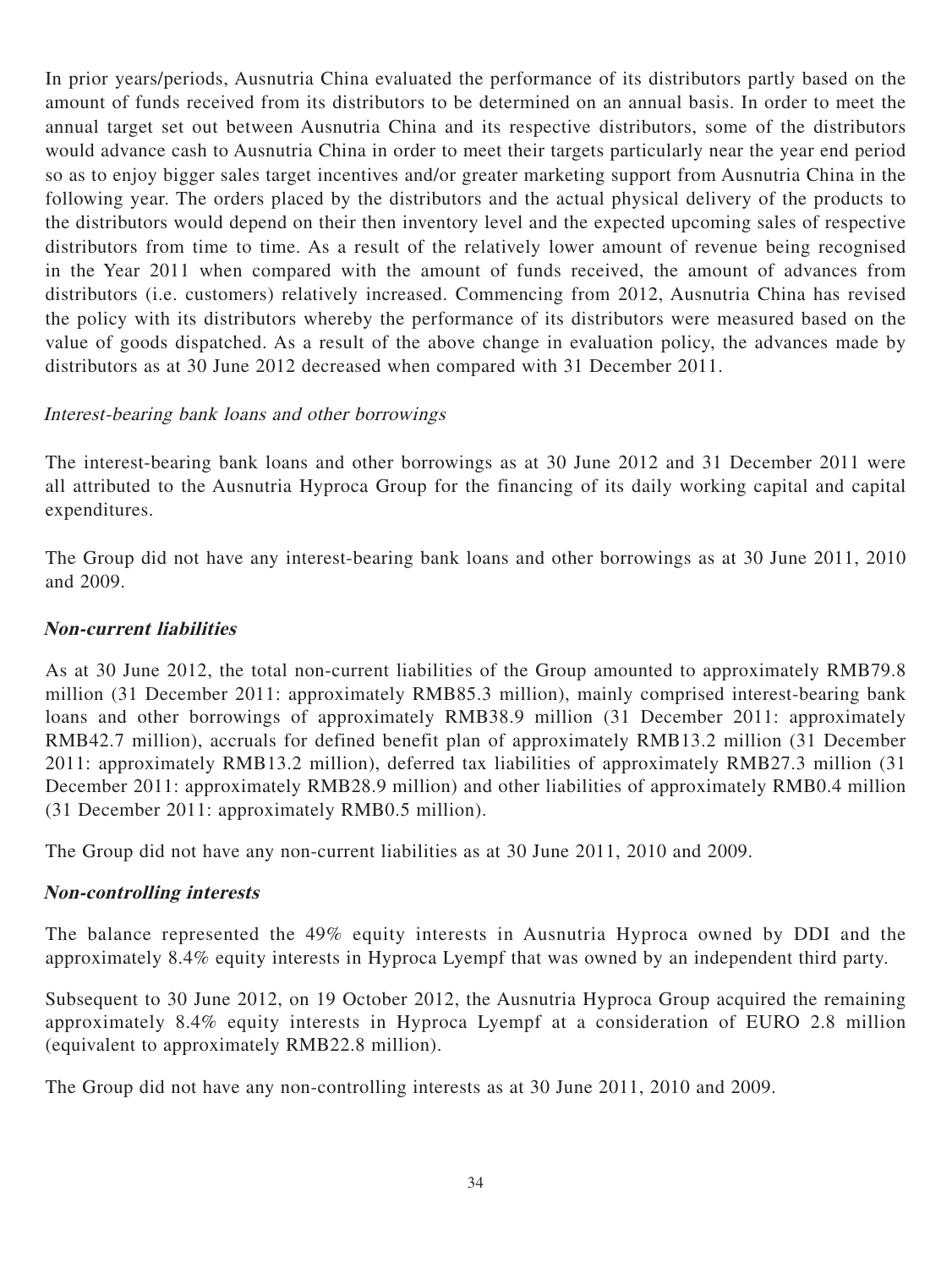## **MATERIAL INVESTMENTS AND ACQUISITIONS AND DISPOSALS**

There were no material investments and acquisitions and disposals of subsidiaries and associated companies during the 2012 Interim Period.

## **FINANCIAL RESOURCES, LIQUIDITY AND PLEDGE OF ASSETS**

The Group adopts conservative financial management policies. A summary of liquidity and financial resources is set out below:

|                                       | 30 June        | 31 December    |                | 30 June        |                |
|---------------------------------------|----------------|----------------|----------------|----------------|----------------|
|                                       | 2012           | 2011           | 2011           | 2010           | 2009           |
|                                       | <b>RMB'000</b> | <b>RMB'000</b> | <b>RMB'000</b> | <b>RMB'000</b> | <b>RMB'000</b> |
|                                       | (Unaudited)    | (Audited)      | (Unaudited)    | (Unaudited)    | (Audited)      |
|                                       |                |                | (Restated)     | (Restated)     |                |
| Cash and cash equivalents             | 161,672        | 342,241        | 438,403        | 665,264        | 138,843        |
| Time deposits                         | 420,000        | 110,000        |                |                |                |
| Total bank loans and other borrowings | 101,195        | 134,055        |                |                |                |
| Total assets                          | 1,466,236      | 1,537,490      | 1,150,719      | 1,206,949      | 287,946        |
|                                       | %              | %              | %              | %              | $\%$           |
| Gearing ratio                         | 6.9            | 8.7            | N/A            | N/A            | N/A            |

As at 30 June 2012, the Ausnutria Hyproca Group had pledged its land and buildings, plant and machineries, inventories and trade receivables with a total carrying value of EURO 41.4 million (equivalent to approximately RMB325.5 million) (31 December 2011: EURO 41.5 million (equivalent to approximately RMB338.9 million); 31 December 2010 and 2009: Nil) for the banking facilities granted to the Ausnutria Hyproca Group.

## **COMMITMENTS**

As at 30 June 2012, the Group, as lessee, had total future minimum lease payments under noncancellable operating leases amounting to approximately RMB4,067,000 (31 December 2011: RMB389,000; 31 December 2010: RMB402,000; 31 December 2009: RMB420,000).

As at 30 June 2012, the Group had contracted, but not provided for, capital commitments in respect of leasehold improvements and the purchase of plant and machineries amounted to approximately RMB4,221,000 (31 December 2011: RMB8,239,000; 31 December 2010 and 2009: Nil).

## **CONTINGENT LIABILITIES**

As at 30 June 2012, the Group did not have any significant contingent liabilities (31 December 2011, 2010 and 2009: Nil).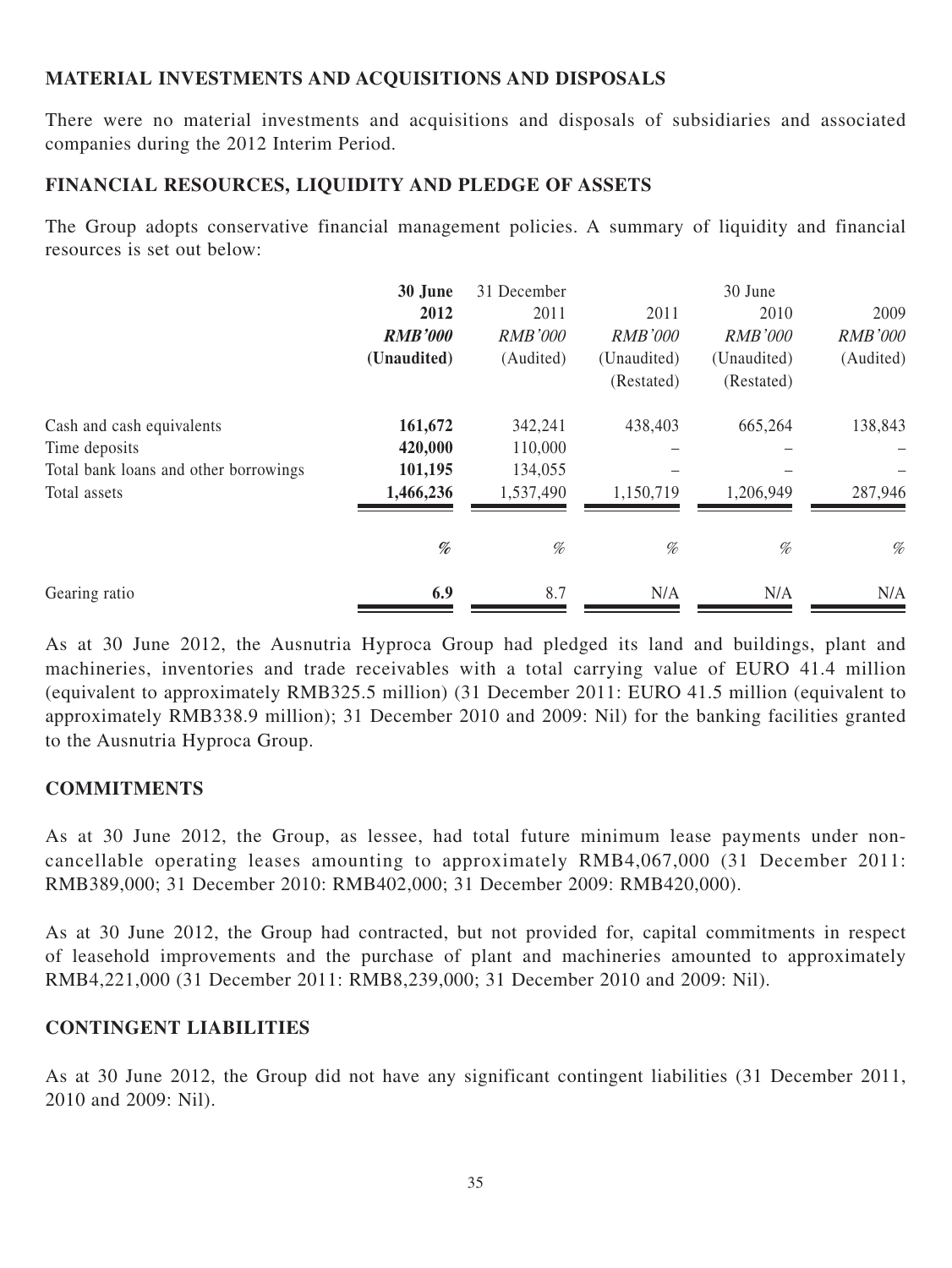## **USE OF PROCEEDS**

The Shares were listed on the Main Board of the Stock Exchange on 8 October 2009 with net proceeds from the global offering of the Shares of approximately HK\$823.1 million (after deducting underwriting commissions and related expenses) (the "Net IPO Proceeds").

The use of the Net IPO Proceeds from the global offering up to 30 June 2012 was as follows:

|                 |                 | <b>Balance</b>  |
|-----------------|-----------------|-----------------|
| As stated       |                 | as at           |
| in the          |                 | 30 June         |
| prospectus*     | Utilised        | 2012            |
| <b>HK\$'000</b> | <b>HK\$'000</b> | <b>HK\$'000</b> |
| 246,930         | (164, 416)      | 82,514          |
| 246,930         | (219,591)       | 27,339          |
| 82,310          | (28, 388)       | 53,922          |
| 82,310          | (61, 346)       | 20,964          |
| 82,310          | (26, 244)       | 56,066          |
| 82,310          | (82,310)        |                 |
| 823,100         | (582, 295)      | 240,805         |
|                 |                 |                 |

The unused Net IPO Proceeds balance was deposited in reputable financial institutions in the PRC.

\* The Directors intend to apply the remaining Net IPO Proceeds in the manner as stated in the prospectus of the Company dated 24 September 2009 (the "Prospectus") and as subsequently amended as set out in the announcement of the Company dated 8 September 2010 to place the utilised portion of the Net IPO Proceeds in short term deposits and short term treasury products with licensed banks and authorised financial institutions in Hong Kong and in the PRC.

#### **HUMAN RESOURCES**

As at 30 June 2012, the Group has 942 (31 December 2011: 823; 30 June 2011: 528; 30 June 2010: 474; 30 June 2009 : 272) full time employees.

For the 2012 Interim Period, total employee costs, including directors' emoluments, amounted to approximately RMB70.6 million (2011 Interim Period: approximately RMB16.1 million; 2010 Interim Period: approximately RMB11.6 million; 2009 Interim Period: approximately RMB6.4 million), of which approximately RMB41.7 million (2011 Interim Period, 2010 Interim Period and 2009 Interim Period: Nil) were attributed to the Ausnutria Hyproca Group. The Group determined the remuneration packages of all employees with reference to individual performance and current market salary scale.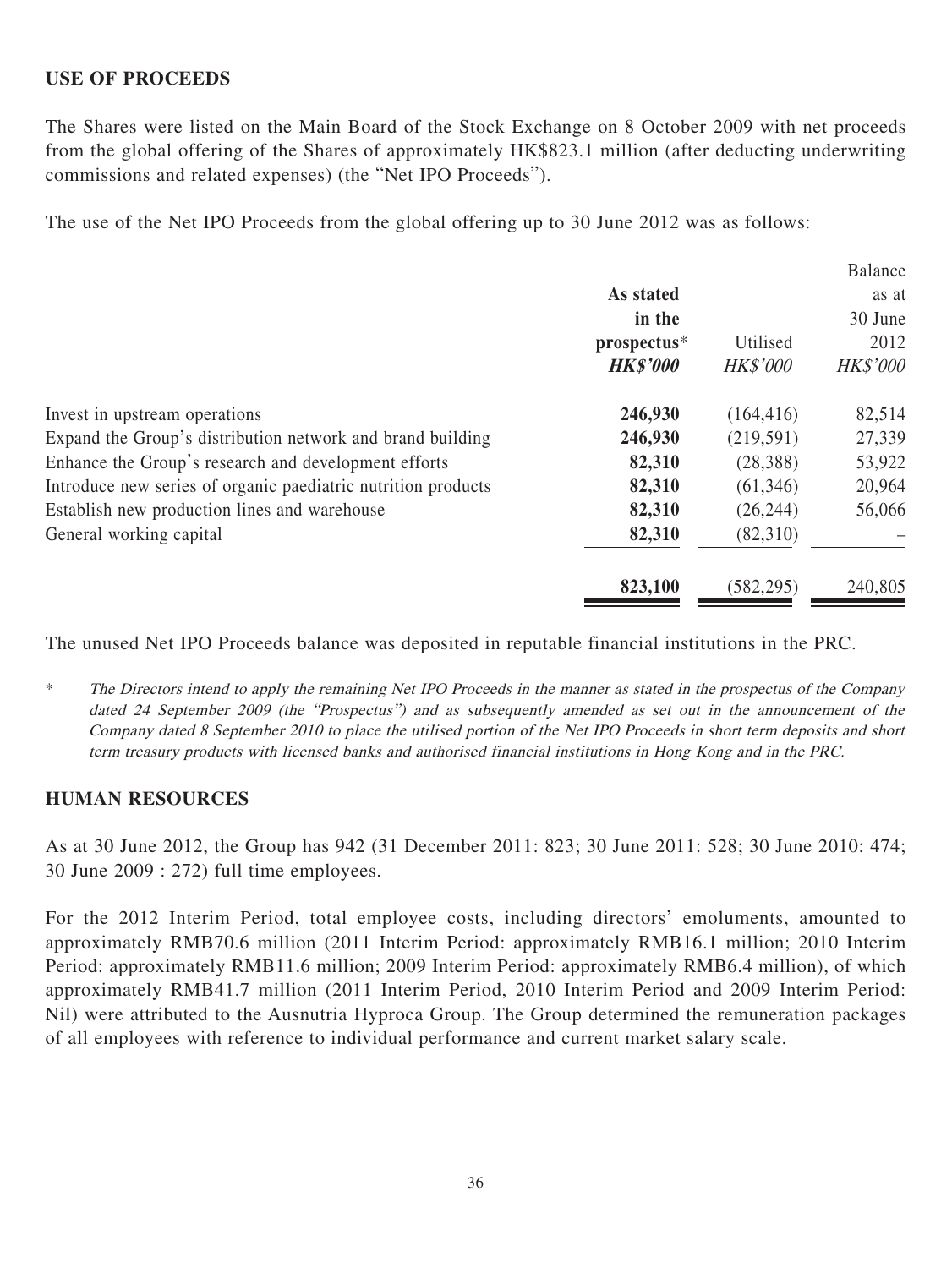The Group provides a defined contribution mandatory provident fund for retirement benefits of its employees in Hong Kong and various plans in either defined benefit or defined contribution arrangements for the retirement benefits of its employees in the Netherlands. The Group also provides various welfare schemes as required by the applicable local laws and regulations to its employees in the PRC.

## **DIVIDEND DISTRIBUTION**

The Directors do not recommend a payment of an interim dividend for the 2012 Interim Period (2011, 2010 and 2009 Interim Periods: Nil).

## **SHARE OPTION SCHEME**

On 19 September 2009, the Company adopted a share option scheme (the "Scheme"), whereby the Board is empowered to grant options to eligible persons, including directors, employees and advisers of the Group, to subscribe for the Shares.

As at the date of this announcement, no option has been granted or agreed to be granted under the Scheme.

## **PURCHASE, REDEMPTION OR SALE OF LISTED SECURITIES OF THE COMPANY**

Neither the Company nor any of its subsidiaries purchased, redeemed or sold any of the Shares during the 2012 Interim Period and up to the date of this announcement.

## **CORPORATE GOVERNANCE**

The Board is committed to raising the standard of corporate governance within the Group at all times and believes that good corporate governance helps the Group to safeguard the interests of the Shareholders and improve its performance.

The Stock Exchange has revised and renamed the Code on Corporate Governance Practices (the "CG Code") set out in Appendix 14 to the Rules Governing the Listing of Securities on the Stock Exchange (the "Listing Rules") to Corporate Governance Code (the "New CG Code") effective from 1 April 2012. The Board strives to implement the best practices embodies in the CG Code/New CG Code where feasible and as far as practicable.

In the opinion of the Directors, the Company has complied with the respective code provisions of the CG Code/New CG Code during the 2012 Interim Period and up to the date of this announcement, except for the following deviations: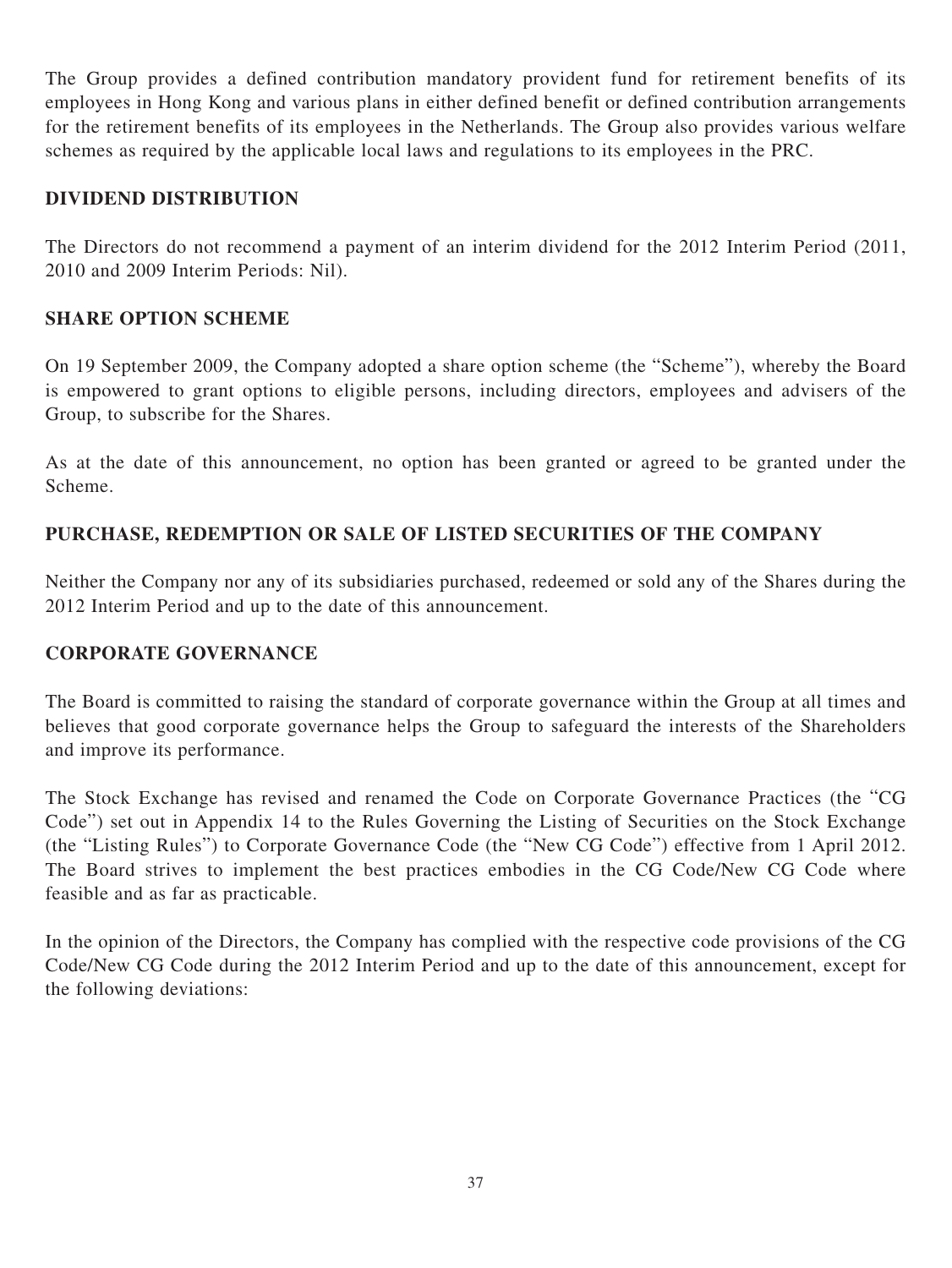## **1) Delay in publishing the financial reports and convening annual general meetings**

As a result of the Unresolved Issues, the Group has breached the financial reporting provisions under the Listing Rules in (i) announcing the annual/interim results and reports for the years ended 31 December 2012 and 2013 and for the six-month periods ended 30 June 2012 and 2013; and (ii) convening an annual general meeting for the financial years ended 31 December 2012 and 2013.

#### **2) Code provision A.1.8**

Under code provision A.1.8 of the New CG Code, the Company should arrange appropriate insurance cover in respect of legal action against its directors.

On 26 September 2013, the Company's previous insurance company informed the Company that the directors and officers liability insurance, which was going to lapse on 7 October 2013, would not be renewed as a result of the suspension of trading in the Shares on the Stock Exchange (the "Suspension") and the insurance company was not in a position to undertake a full assessment for the risk exposure. On 7 January 2014, the Company has already entered into a new directors and officers liability insurance with another insurance company.

#### **3) Code Provision A.2.7**

Under code provision A.2.7 of the New CG Code, the chairman should at least annually hold meetings with non-executive directors (including independent non-executive directors) without the executive directors present.

On 1 November 2013, a meeting had been held among the chairman and the non-executive Director (including the independent non-executive Directors) without the other executive Directors present, to discuss, among other things, the status in relation to the Suspension and the latest development of the Group. No such meeting has been held during the 2012 Interim Period and up to 31 October 2013.

## **4) Code provisions A.6.7 and E.1.2**

Under code provision A.6.7 of the New CG Code, independent non-executive directors and other non-executive directors should attend general meetings and develop a balanced understanding of the views of the Shareholders. In addition, code provision E.1.2 of the New CG Code provides that the chairman of the board should attend the annual general meeting.

As referred to the section headed "Delay in publishing the financial reports and convening annual general meetings" above, the Company will convene an annual general meeting for the financial years ended 31 December 2012 and 2013 as soon as practicable.